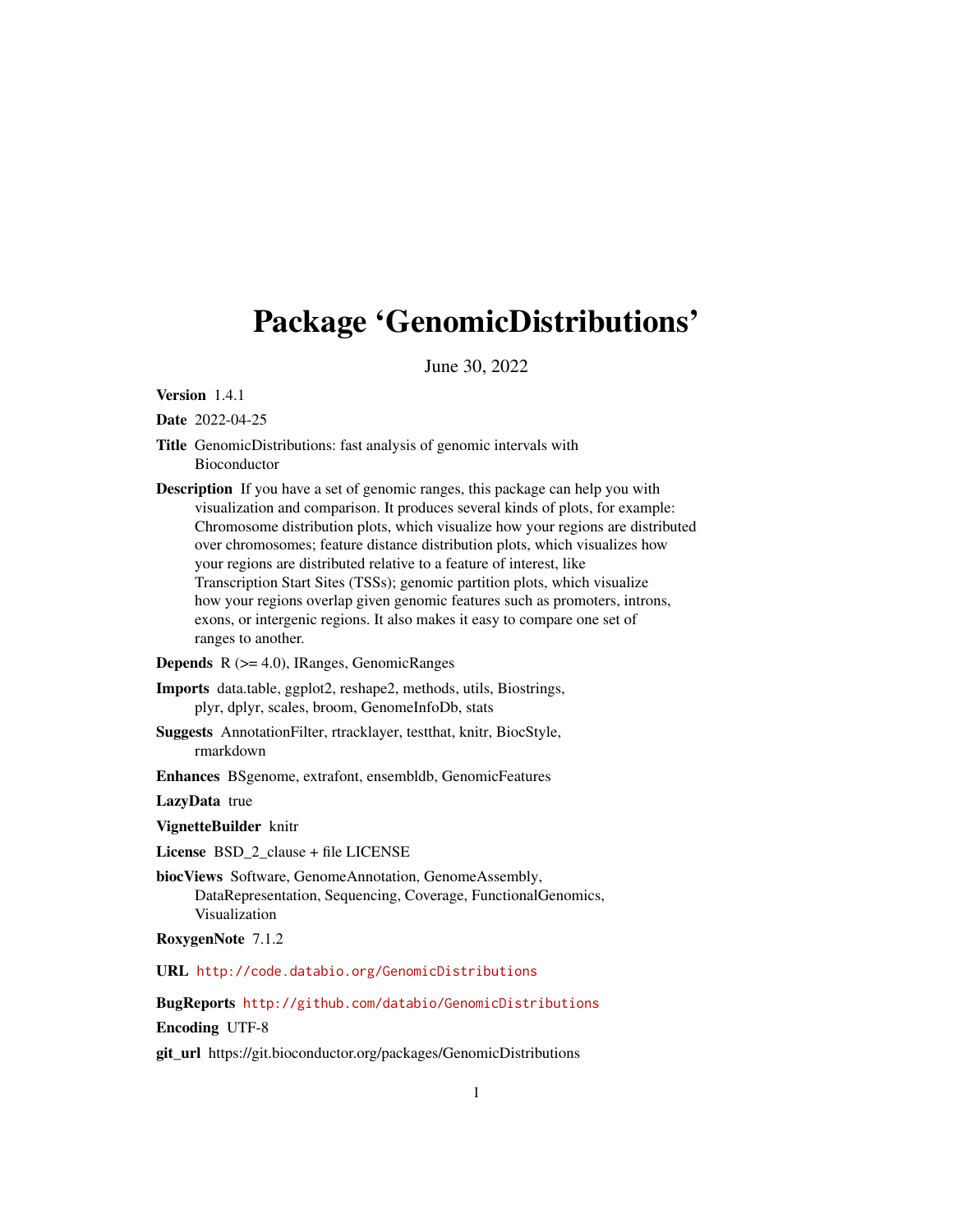git\_branch RELEASE\_3\_15

git\_last\_commit d19ce15

git\_last\_commit\_date 2022-05-02

Date/Publication 2022-06-30

Author Kristyna Kupkova [aut, cre], Jose Verdezoto [aut], Tessa Danehy [aut], John Lawson [aut], Jose Verdezoto [aut], Michal Stolarczyk [aut], Jason Smith [aut], Bingjie Xue [aut], Sophia Rogers [aut], John Stubbs [aut], Nathan C. Sheffield [aut]

Maintainer Kristyna Kupkova <kristynakupkova@gmail.com>

## R topics documented:

| 3              |
|----------------|
| $\overline{4}$ |
| 5              |
| 5              |
| 6              |
| $\overline{7}$ |
| $\overline{7}$ |
| 8              |
| 9              |
| 9              |
| 10             |
| 11             |
| 11             |
| 12             |
| 13             |
| 14             |
| 15             |
| 15             |
| 16             |
| 17             |
| 17             |
| 18             |
| 19             |
| 20             |
| 20             |
| 21             |
| 22             |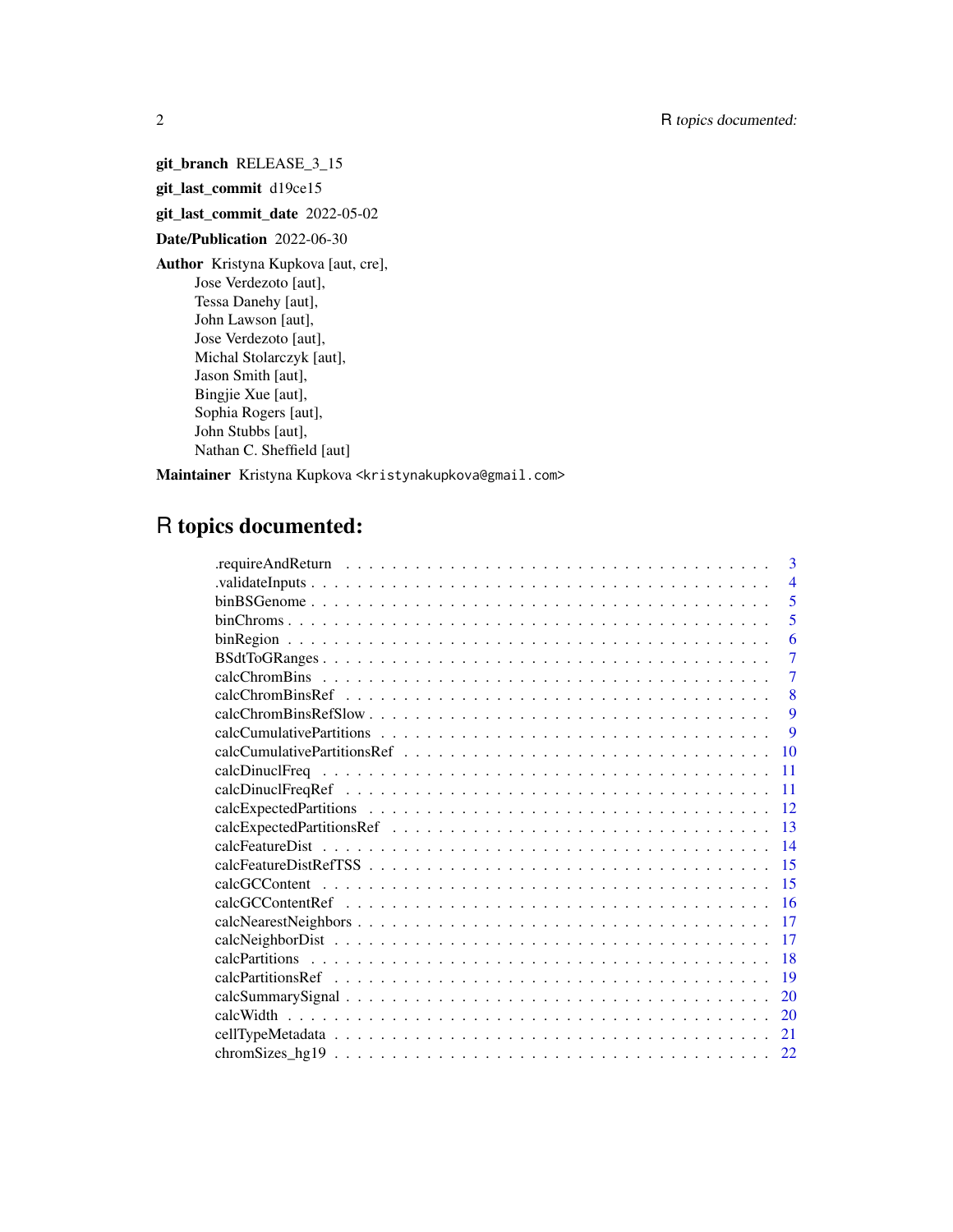<span id="page-2-0"></span>

|                                                                                                                     | 22 |
|---------------------------------------------------------------------------------------------------------------------|----|
|                                                                                                                     | 23 |
|                                                                                                                     | 24 |
|                                                                                                                     | 25 |
|                                                                                                                     | 25 |
|                                                                                                                     | 26 |
| getChromSizes                                                                                                       | 26 |
|                                                                                                                     | 27 |
|                                                                                                                     | 28 |
|                                                                                                                     | 28 |
|                                                                                                                     | 29 |
|                                                                                                                     | 30 |
|                                                                                                                     | 30 |
|                                                                                                                     | 31 |
|                                                                                                                     | 32 |
|                                                                                                                     | 33 |
|                                                                                                                     | 33 |
|                                                                                                                     | 34 |
|                                                                                                                     | 34 |
|                                                                                                                     | 35 |
|                                                                                                                     | 36 |
|                                                                                                                     | 36 |
|                                                                                                                     | 37 |
|                                                                                                                     | 38 |
|                                                                                                                     | 39 |
|                                                                                                                     | 40 |
|                                                                                                                     | 40 |
|                                                                                                                     | 41 |
|                                                                                                                     | 42 |
|                                                                                                                     | 43 |
|                                                                                                                     | 44 |
|                                                                                                                     | 44 |
| theme_blank_facet_label $\dots \dots \dots \dots \dots \dots \dots \dots \dots \dots \dots \dots \dots \dots \dots$ | 45 |
|                                                                                                                     | 45 |
|                                                                                                                     | 46 |
|                                                                                                                     | 47 |
|                                                                                                                     |    |

.requireAndReturn *Checks to make sure a package object is installed, and if so, returns it. If the library is not installed, it issues a warning and returns NULL.*

## Description

Checks to make sure a package object is installed, and if so, returns it. If the library is not installed, it issues a warning and returns NULL.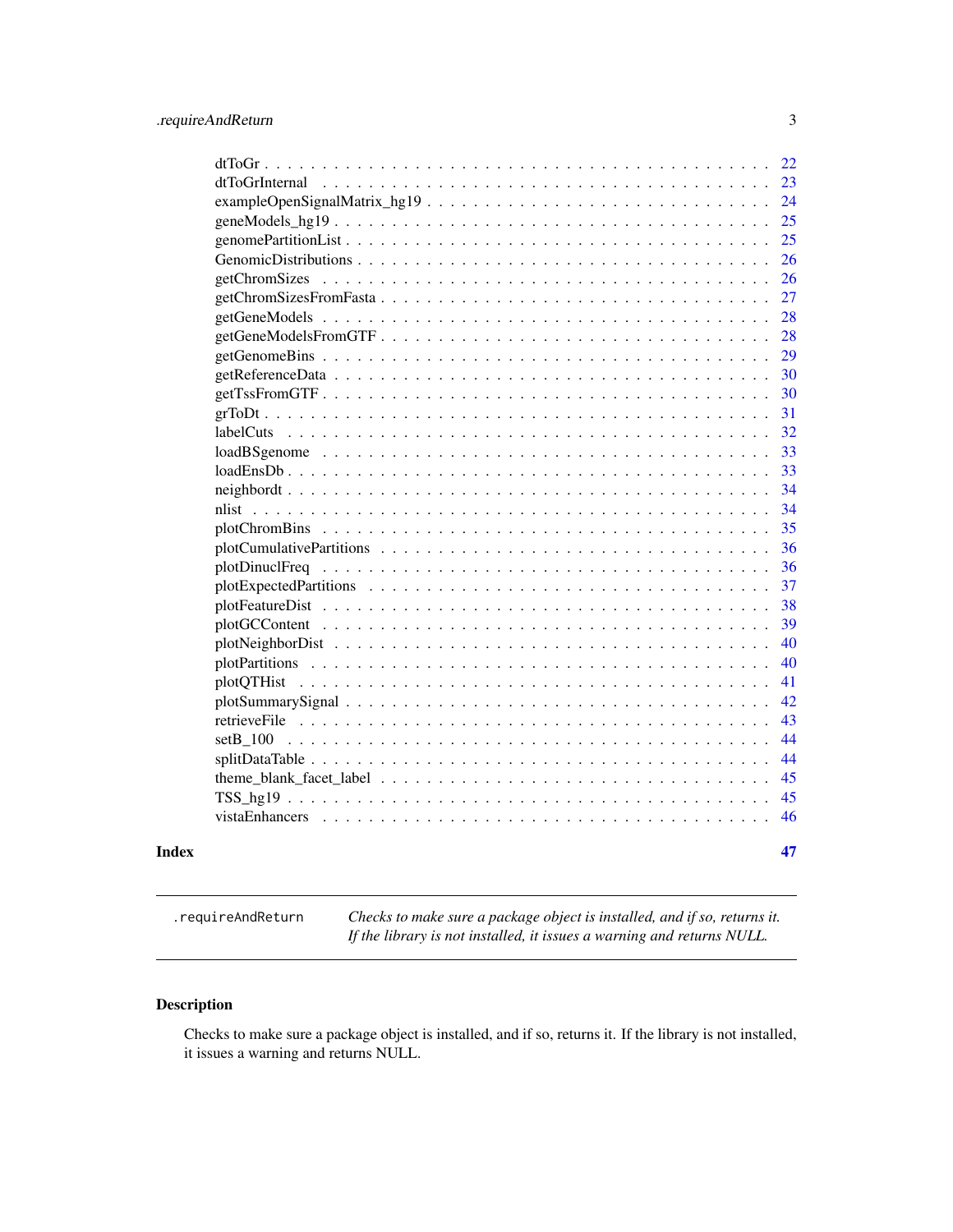#### <span id="page-3-0"></span>Usage

.requireAndReturn(BSgenomeString)

## Arguments

BSgenomeString A BSgenome compatible genome string.

#### Value

A BSgenome object if installed.

.validateInputs *Checks class of the list of variables. To be used in functions*

## Description

Checks class of the list of variables. To be used in functions

## Usage

```
.validateInputs(checkList)
```
## Arguments

checkList list of object to check, e.g. list(varname=c("data.frame", "numeric")). Multiuple strings in the vector are treated as OR.

## Value

A warning if the wrong input class is provided.

## Examples

```
x = function(var1) {
   cl = list(var1=c("numeric","character"))
    .validateInputs(cl)
   return(var1^2)
}
```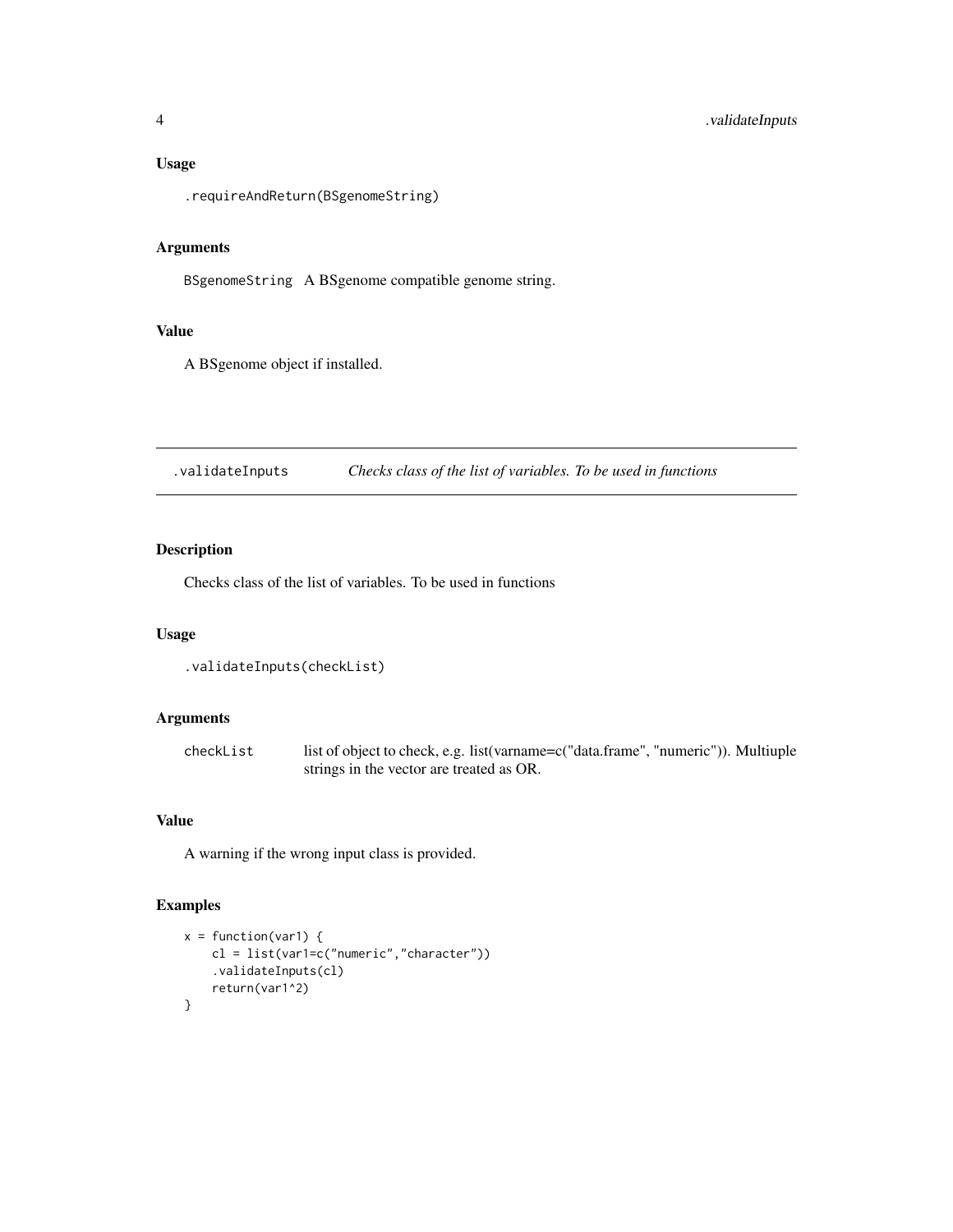<span id="page-4-0"></span>

#### Description

Given a BSgenome object (to be loaded via loadBSgenome), and a number of bins, this will bin that genome. It is a simple wrapper of the binChroms function

## Usage

```
binBSGenome(genome, binCount)
```
#### Arguments

| genome   | A UCSC-style string denoting reference assembly (e.g. 'hg38') |  |
|----------|---------------------------------------------------------------|--|
| binCount | number of bins per chromosome                                 |  |

#### Value

A data.table object showing the region and bin IDs of the reference genome.

## Examples

```
## Not run:
binCount = 1000refGenomeBins = binBSGenome("hg19", binCount)
```
## End(Not run)

binChroms *Naively splits a chromosome into bins*

## Description

Given a list of chromosomes with corresponding sizes, this script will produce (roughly) evenlysized bins across the chromosomes. It does not account for assembly gaps or the like.

#### Usage

```
binChroms(binCount, chromSizes)
```
#### Arguments

| binCount   | number of bins (total; *not* per chromosome)       |
|------------|----------------------------------------------------|
| chromSizes | a named list of size (length) for each chromosome. |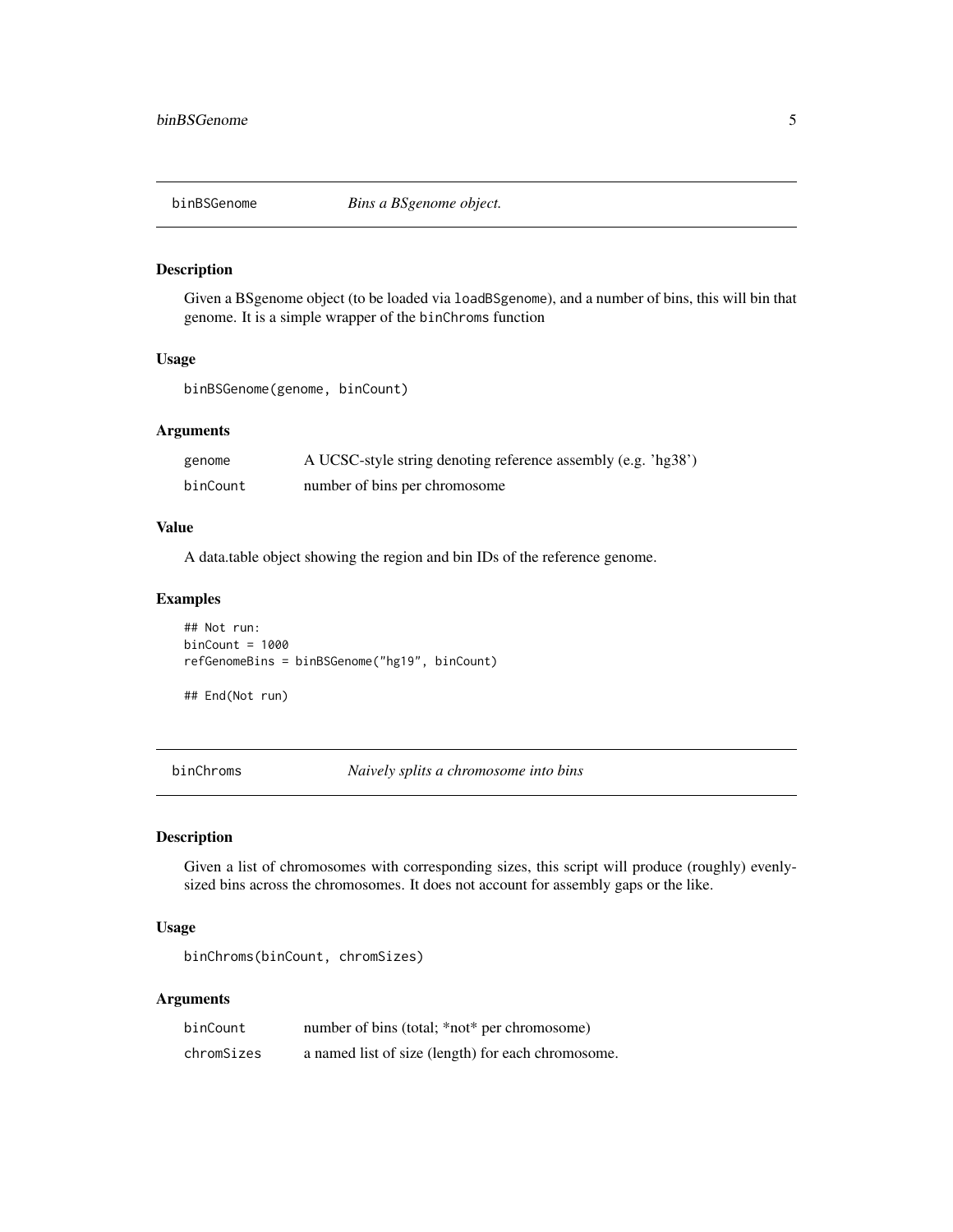#### <span id="page-5-0"></span>Value

A data.table object assigning a bin ID to each chromosome region.

#### Examples

```
chromSizes = c(chr1=249250621, chr2=243199373, chr3=198022430)
cBins = binChroms(1000, chromSizes)
```
binRegion *Divide regions into roughly equal bins*

## Description

Given a start coordinate, end coordinate, and number of bins to divide, this function will split the regions into that many bins. Bins will be only approximately the same size, due to rounding. (they should not be more than 1 different).

#### Usage

binRegion(start, end, binSize = NULL, binCount = NULL, indicator = NULL)

#### Arguments

| start     | The starting coordinate                                                                                                               |
|-----------|---------------------------------------------------------------------------------------------------------------------------------------|
| end       | The ending coordinate                                                                                                                 |
| binSize   | The size of bin to divide the genome into. You must supply either binsize (pri-<br>ority) or binCount.                                |
| binCount  | The number of bins to divide. If you do not supply binSize, you must supply<br>binCount, which will be used to calculate the binSize. |
| indicator | A vector with identifiers to keep with your bins, in case you are doing this on a<br>long table with multiple segments concatenated   |

#### Details

Use case: take a set of regions, like CG islands, and bin them; now you can aggregate signal scores across the bins, giving you an aggregate signal in bins across many regions of the same type.

In theory, this just runs on 3 values, but you can run it inside a data.table j expression to divide a bunch of regions in the same way.

#### Value

A data.table, expanded to nrow = number of bins, with these id columns: id: region ID binID: repeating ID (this is the value to aggregate across) ubinID: unique bin IDs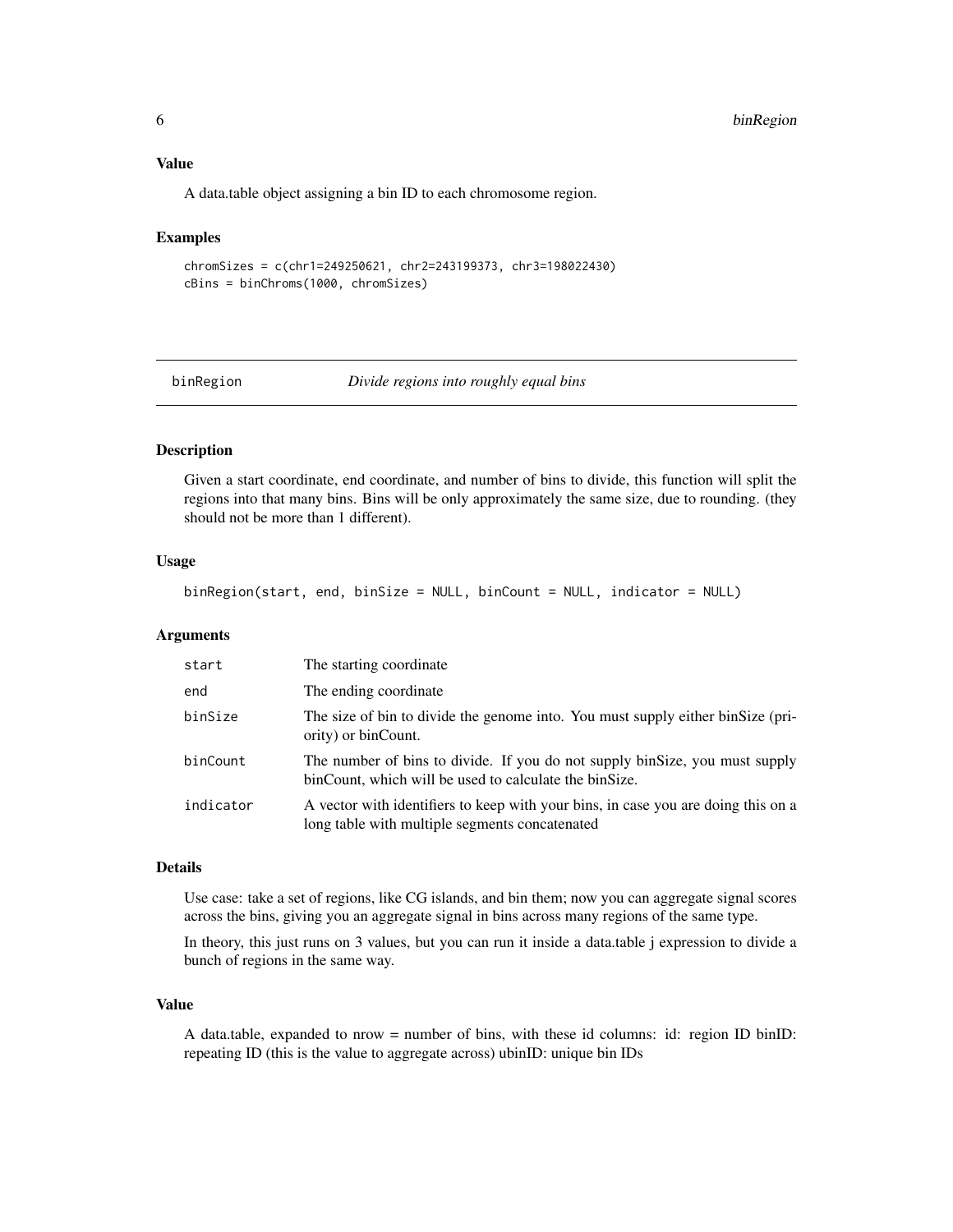## <span id="page-6-0"></span>BSdtToGRanges 7

#### Examples

Rbins = binRegion(1, 3000, 100, 1000)

BSdtToGRanges *Converts a list of data.tables (From BSreadbeds) into GRanges.*

#### Description

Converts a list of data.tables (From BSreadbeds) into GRanges.

## Usage

BSdtToGRanges(dtList)

## Arguments

dtList A list of data.tables

#### Value

A GRangesList object.

calcChromBins *Calculates the distribution of a query set over the genome*

#### Description

Returns a data.table showing counts of regions from the query that overlap with each bin. In other words, where on which chromosomes are the ranges distributed? You must provide binned regions. Only the midpoint of each query region is used to test for overlap with the bin regions.

#### Usage

```
calcChromBins(query, bins)
```
#### Arguments

| query | A GenomicRanges or GenomicRangesList object with query regions              |
|-------|-----------------------------------------------------------------------------|
| bins  | Pre-computed bins (as a GRangesList object) to aggregate over; for example, |
|       | these could be genome bins                                                  |

## Value

A data.table showing where on which chromosomes ranges are distributed.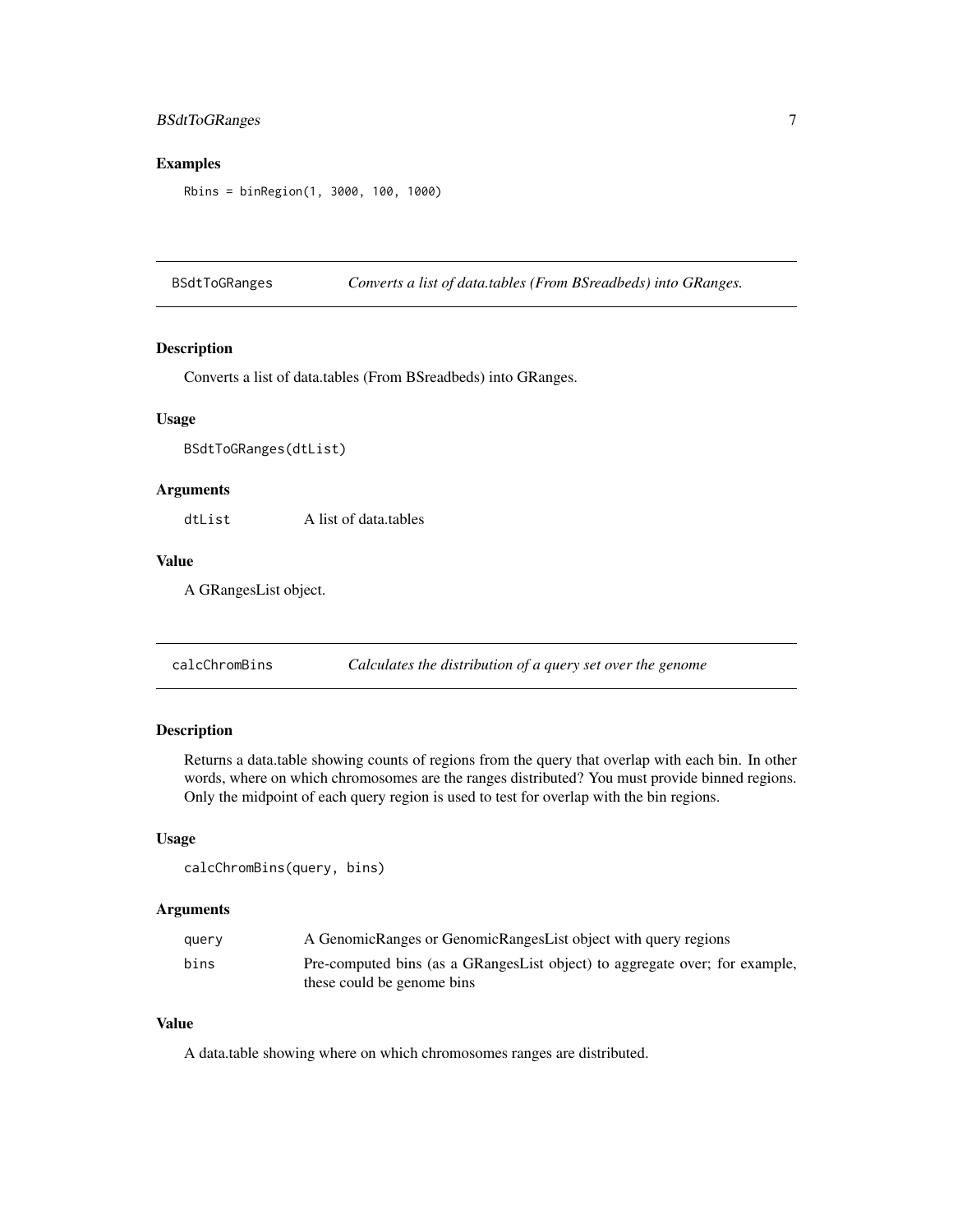#### Examples

```
chromSizes = getChromSizes("hg19")
genomeBins = getGenomeBins(chromSizes)
chromDistribution = calcChromBins(vistaEnhancers, genomeBins)
vistaSftd = GenomicRanges::shift(vistaEnhancers, 100000)
vistaSftd2 = GenomicRanges::shift(vistaEnhancers, 200000)
calcChromBins(vistaEnhancers, GRangesList(vistaSftd, vistaSftd2))
```

| calcChromBinsRef | Returns the distribution of query over a reference assembly Given a   |
|------------------|-----------------------------------------------------------------------|
|                  | query set of elements (a GRanges object) and a reference assembly     |
|                  | (*e.g. 'hg38'), this will aggregate and count the distribution of the |
|                  | query elements across bins of the reference genome. This is a helper  |
|                  | function to create features for common genomes. It is a wrapper of    |
|                  | calcChromBins, which is more general.                                 |

## Description

Returns the distribution of query over a reference assembly Given a query set of elements (a GRanges object) and a reference assembly (\*e.g. 'hg38'), this will aggregate and count the distribution of the query elements across bins of the reference genome. This is a helper function to create features for common genomes. It is a wrapper of calcChromBins, which is more general.

## Usage

```
calcChromBinsRef(query, refAssembly, binCount = 3000)
```
## Arguments

| query       | A Genomic Ranges or Genomic Ranges List object with query regions                |
|-------------|----------------------------------------------------------------------------------|
| refAssemblv | A character vector that will be used to grab chromosome sizes with getChromSizes |
| binCount    | Number of bins to divide the chromosomes into                                    |

#### Value

A data.table showing the distribution of regions across bins of the reference genome.

## Examples

ChromBins = calcChromBinsRef(vistaEnhancers, "hg19")

<span id="page-7-0"></span>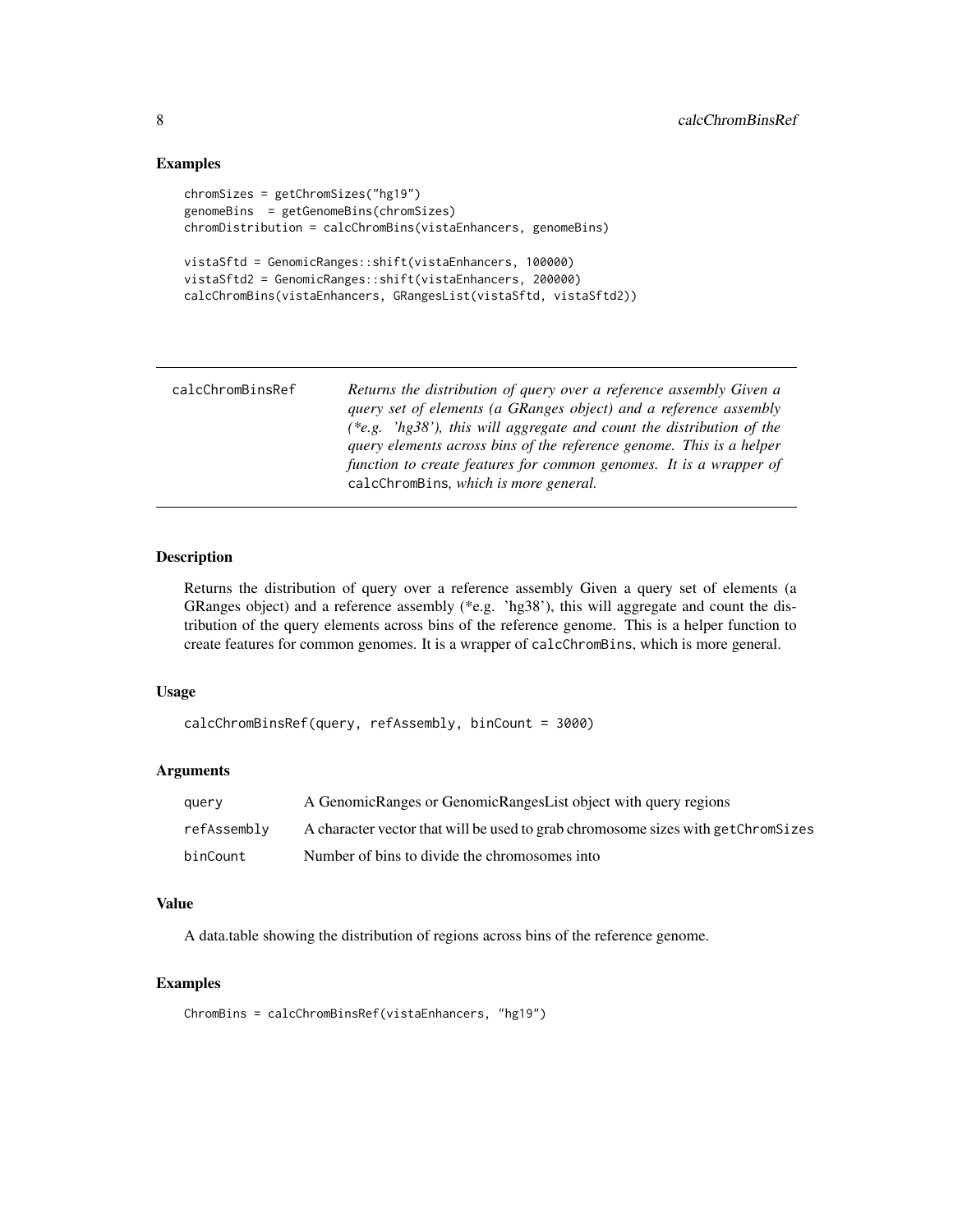<span id="page-8-0"></span>

| calcChromBinsRefSlow | Returns the distribution of query over a reference assembly Given a   |
|----------------------|-----------------------------------------------------------------------|
|                      | query set of elements (a GRanges object) and a reference assembly     |
|                      | (*e.g. 'hg38'), this will aggregate and count the distribution of the |
|                      | query elements across bins of the reference genome. This is a helper  |
|                      | function to create features for common genomes. It is a wrapper of    |
|                      | calcChromBins, which is more general.                                 |

#### Description

Returns the distribution of query over a reference assembly Given a query set of elements (a GRanges object) and a reference assembly (\*e.g. 'hg38'), this will aggregate and count the distribution of the query elements across bins of the reference genome. This is a helper function to create features for common genomes. It is a wrapper of calcChromBins, which is more general.

#### Usage

calcChromBinsRefSlow(query, refAssembly, binCount = 3000)

#### **Arguments**

| query       | A GenomicRanges or GenomicRangesList object with query regions                   |
|-------------|----------------------------------------------------------------------------------|
| refAssembly | A character vector that will be used to grab chromosome sizes with getChromSizes |
| binCount    | Number of bins to divide the chromosomes into                                    |

#### Value

A data.table showing the distribution of regions across bins of the reference genome.

#### Examples

ChromBins = calcChromBinsRef(vistaEnhancers, "hg19")

```
calcCumulativePartitions
```
*Calculates the cumulative distribution of overlaps between query and arbitrary genomic partitions*

## Description

Takes a GRanges object, then assigns each element to a partition from the provided partitionList, and then tallies the number of regions assigned to each partition. A typical example of partitions is promoter, exon, intron, etc; this function will yield the number of each for a query GRanges object There will be a priority order to these, to account for regions that may overlap multiple genomic partitions.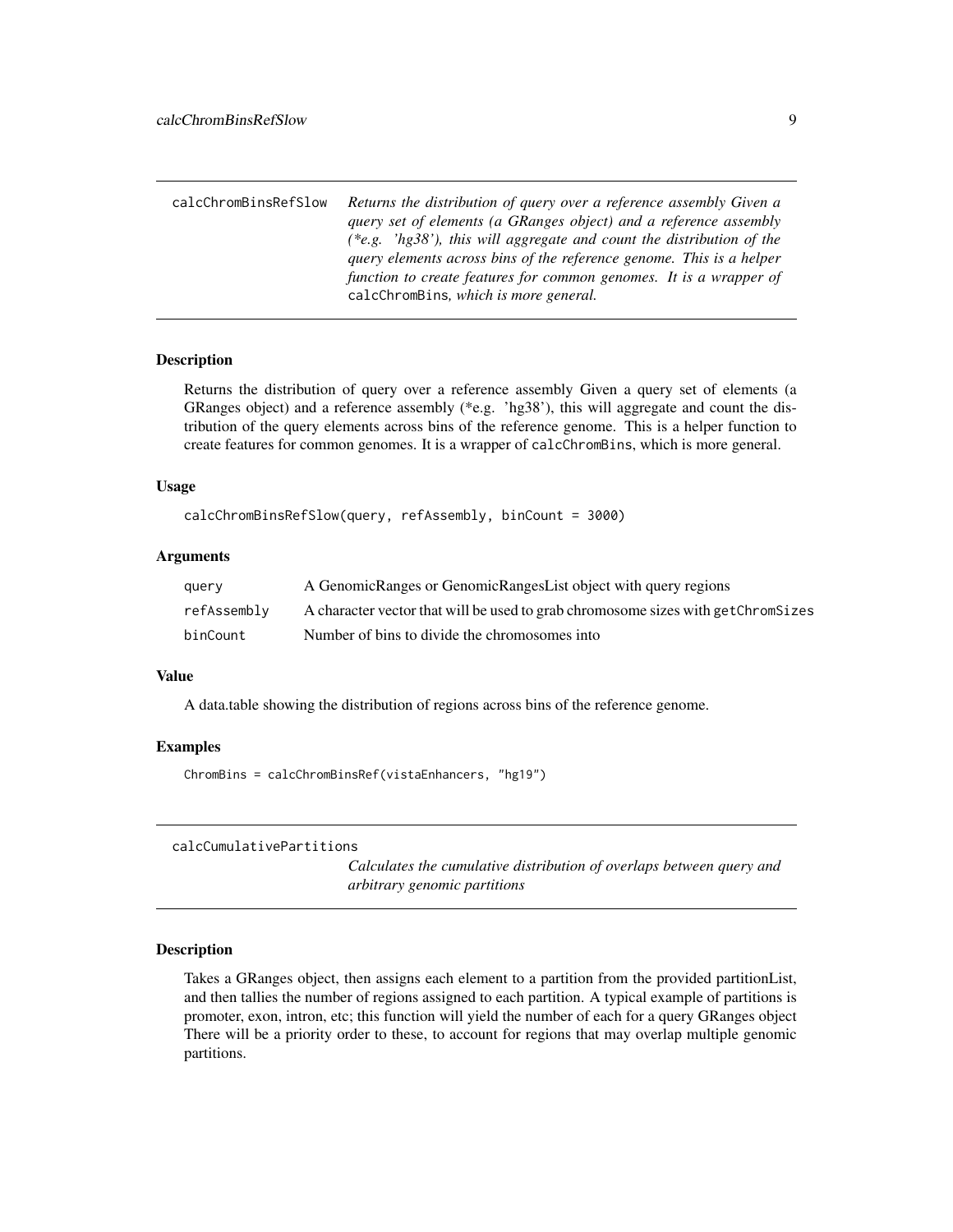#### <span id="page-9-0"></span>Usage

```
calcCumulativePartitions(query, partitionList, remainder = "intergenic")
```
#### Arguments

| query         | GRanges or GRanges List with regions to classify.                                                                                                               |
|---------------|-----------------------------------------------------------------------------------------------------------------------------------------------------------------|
| partitionList | An ORDERED and NAMED list of genomic partitions GRanges. This list must<br>be in priority order; the input will be assigned to the first partition it overlaps. |
| remainder     | Which partition do you want to account for 'everything else'?                                                                                                   |

## Value

A data.frame assigning each element of a GRanges object to a partition from a previously provided partitionList.

#### Examples

```
partitionList = genomePartitionList(geneModels_hg19$genesGR,
                                    geneModels_hg19$exonsGR,
                                    geneModels_hg19$threeUTRGR,
                                    geneModels_hg19$fiveUTRGR)
calcCumulativePartitions(vistaEnhancers, partitionList)
```

```
calcCumulativePartitionsRef
```
*Calculates the cumulative distribution of overlaps for a query set to a reference assembly*

## Description

This function is a wrapper for calcCumulativePartitions that uses built-in partitions for a given reference genome assembly.

## Usage

```
calcCumulativePartitionsRef(query, refAssembly)
```
## Arguments

| query       | A GenomicRanges or GenomicRangesList object with query regions                   |
|-------------|----------------------------------------------------------------------------------|
| refAssemblv | A character vector specifying the reference genome assembly (*e.g.* $\log 19$ ). |
|             | This will be used to grab chromosome sizes with get TSSs.                        |

## Value

A data.frame indicating the number of query region overlaps in several genomic partitions.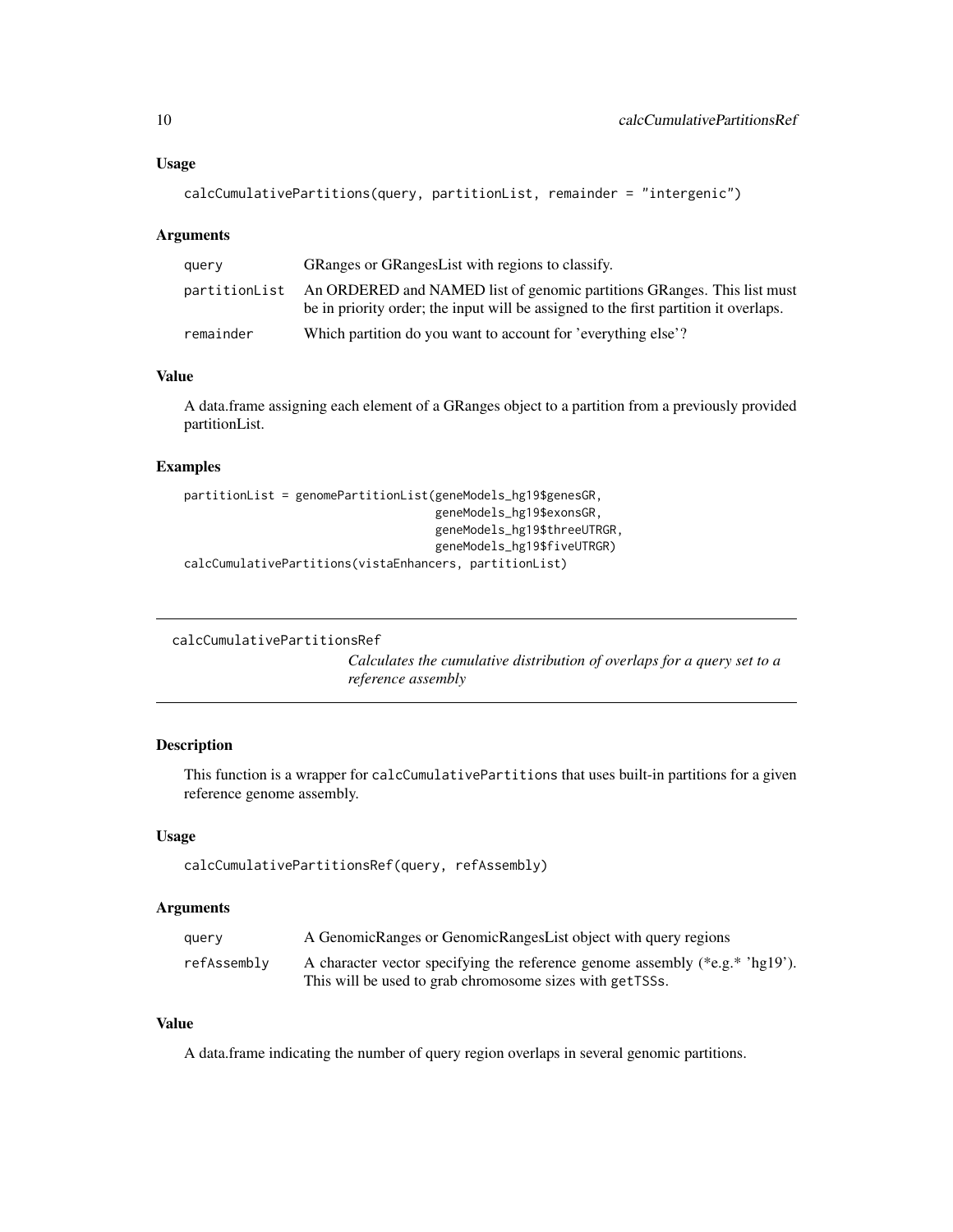## <span id="page-10-0"></span>calcDinuclFreq 11

#### Examples

calcCumulativePartitionsRef(vistaEnhancers, "hg19")

calcDinuclFreq *Calculate Dinuclotide content over genomic ranges*

#### Description

Given a reference genome (BSgenome object) and ranges on the reference, this function returns a data.table with counts of dinucleotides within the GRanges object.

#### Usage

```
calcDinuclFreq(query, ref, rawCounts = FALSE)
```
## Arguments

| querv     | A GRanges object with query sets                                                                         |
|-----------|----------------------------------------------------------------------------------------------------------|
| ref       | Reference genome BS genome object                                                                        |
| rawCounts | a logical indicating whether the raw numbers should be displayed, rather than<br>percentages (optional). |

#### Value

A data.table with counts of dinucleotides across the GRanges object

## Examples

```
## Not run:
bsg = loadBSgenome('hg19')
DNF = calcDinuclFreq(vistaEnhancers, bsg)
## End(Not run)
```
calcDinuclFreqRef *Calculate dinucleotide content over genomic ranges*

## Description

Given a reference genome (BSgenome object) and ranges on the reference, this function returns a data.table with counts of dinucleotides within the GRanges object.

```
calcDinuclFreqRef(query, refAssembly, rawCounts = FALSE)
```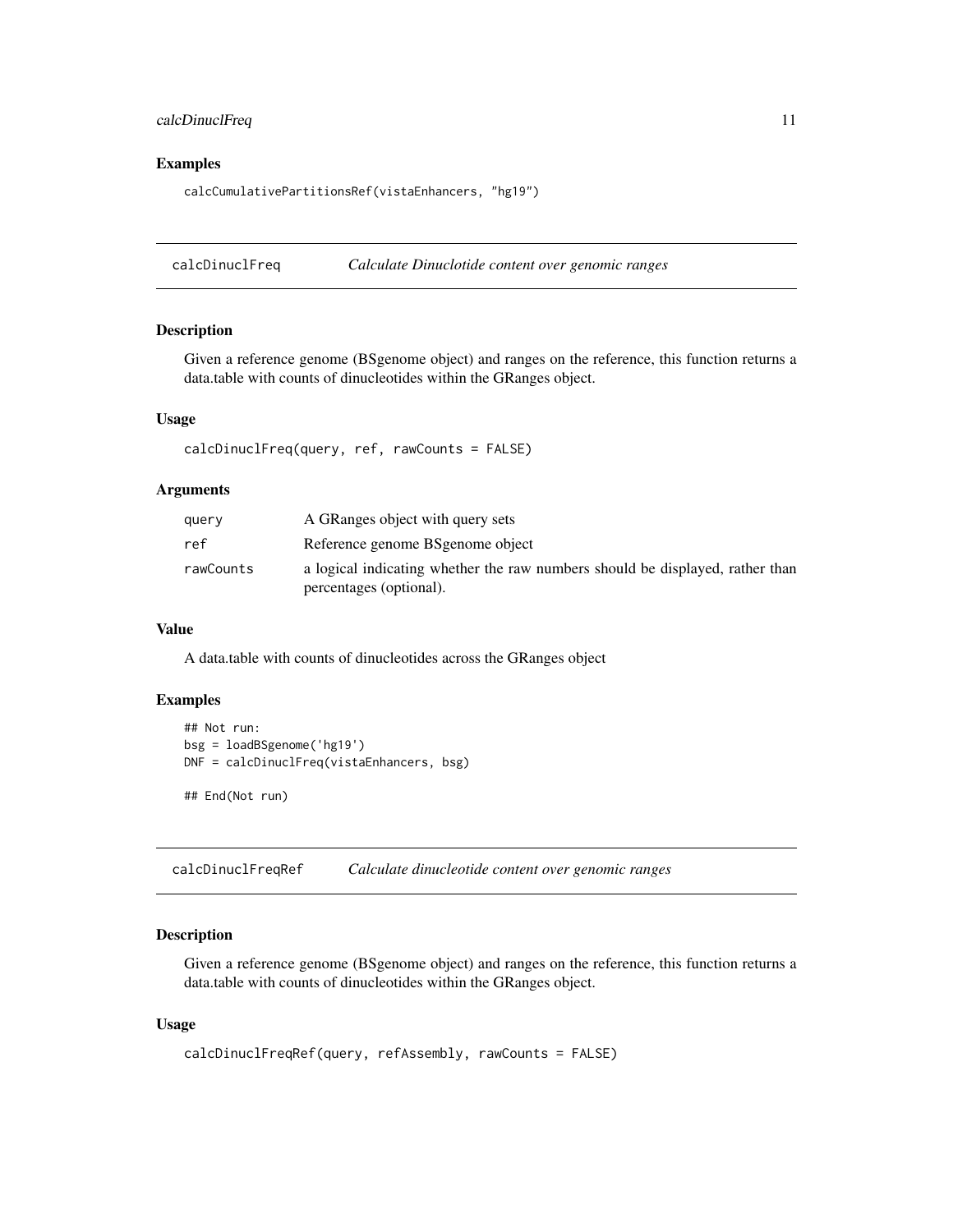<span id="page-11-0"></span>

| query       | A GRanges object with query sets                                                                                                          |
|-------------|-------------------------------------------------------------------------------------------------------------------------------------------|
| refAssembly | A character vector specifying the reference genome assembly (*e.g.* 'hg19').<br>This will be used to grab chromosome sizes with get TSSs. |
| rawCounts   | a logical indicating whether the raw numbers should be displayed, rather than<br>percentages (optional).                                  |

## Value

A numeric vector or list of vectors with the GC percentage of the query regions.

## Examples

```
## Not run:
query = system.file("extdata", "vistaEnhancers.bed.gz", package="GenomicDistributions")
GRquery = rtracklayer::import(query)
refAssembly = 'hg19'
DNF = calcDinuclFreqRef(GRquery, refAssembly)
```
## End(Not run)

#### calcExpectedPartitions

*Calculates expected partiton overlap based on contribution of each feature (partition) to genome size. Expected and observed overlaps are then compared.*

## Description

Calculates expected partiton overlap based on contribution of each feature (partition) to genome size. Expected and observed overlaps are then compared.

```
calcExpectedPartitions(
  query,
  partitionList,
  genomeSize = NULL,
  remainder = "intergenic",
  bpProportion = FALSE
\mathcal{E}
```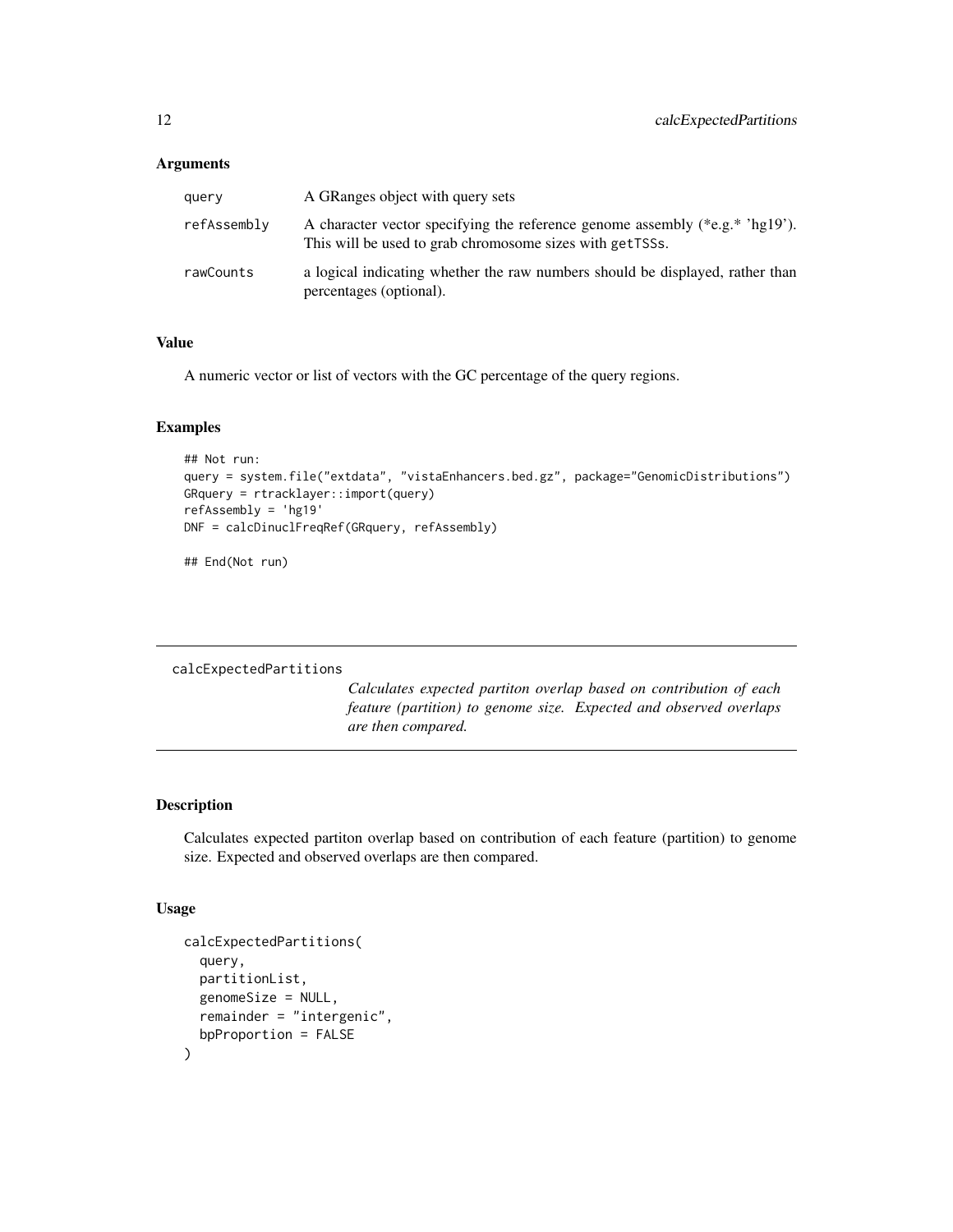<span id="page-12-0"></span>

| query         | GRanges or GRanges List with regions to classify.                                                                                                                                                                                                                           |
|---------------|-----------------------------------------------------------------------------------------------------------------------------------------------------------------------------------------------------------------------------------------------------------------------------|
| partitionList | An ORDERED (if bpProportion=FALSE) and NAMED list of genomic parti-<br>tions GRanges. This list must be in priority order; the input will be assigned to<br>the first partition it overlaps. However, if bpProportion=TRUE, the list does not<br>need ordering.             |
| genomeSize    | The number of bases in the query genome. In other words, the sum of all chro-<br>mosome sizes.                                                                                                                                                                              |
| remainder     | Which partition do you want to account for 'everything else'?                                                                                                                                                                                                               |
| bpProportion  | logical indicating if overlaps should be calculated based on number of base pairs<br>overlapping with each partition. bpProportion=FALSE does overlaps in priority<br>order, bpProportion=TRUE counts number of overlapping base pairs between<br>query and each partition. |

#### Value

A data.frame assigning each element of a GRanges object to a partition from a previously provided partitionList.The data.frame also contains Chi-square p-values calculated for observed/expected overlaps on each individual partition.

#### Examples

```
partitionList = genomePartitionList(geneModels_hg19$genesGR,
                                    geneModels_hg19$exonsGR,
                                    geneModels_hg19$threeUTRGR,
                                    geneModels_hg19$fiveUTRGR)
chromSizes = getChromSizes('hg19')
genomeSize = sum(chromSizes)
calcExpectedPartitions(vistaEnhancers, partitionList, genomeSize)
```
calcExpectedPartitionsRef

*Calculates the distribution of observed versus expected overlaps for a query set to a reference assembly*

## Description

This function is a wrapper for calcExpectedPartitions that uses built-in partitions for a given reference genome assembly.

```
calcExpectedPartitionsRef(query, refAssembly, bpProportion = FALSE)
```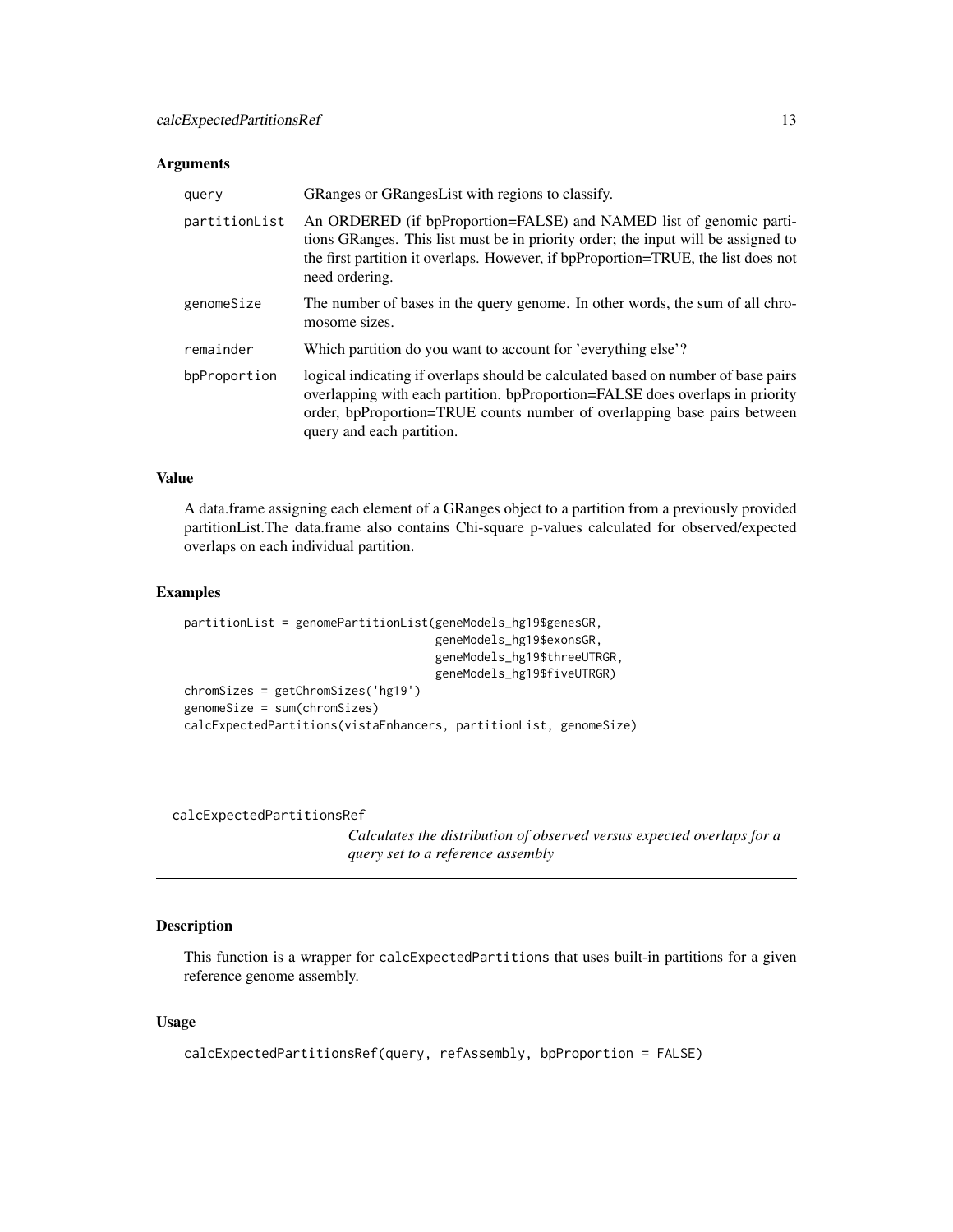<span id="page-13-0"></span>

| query        | A GenomicRanges or GenomicRangesList object with query regions                                                                                                                                                                                                              |
|--------------|-----------------------------------------------------------------------------------------------------------------------------------------------------------------------------------------------------------------------------------------------------------------------------|
| refAssembly  | A character vector specifying the reference genome assembly $(*e.g. * 'hg19')$ .<br>This will be used to grab annotation models with getGeneModels, and chromo-<br>some sizes withgetChromSizes                                                                             |
| bpProportion | logical indicating if overlaps should be calculated based on number of base pairs<br>overlapping with each partition. bpProportion=FALSE does overlaps in priority<br>order, bpProportion=TRUE counts number of overlapping base pairs between<br>query and each partition. |

## Value

A data.frame indicating the number of query region overlaps in several genomic partitions.

#### Examples

calcExpectedPartitionsRef(vistaEnhancers, "hg19")

calcFeatureDist *Find the distance to the nearest genomic feature*

### Description

For a given query set of genomic regions, and a given feature set of regions, this function will return the distance for each query region to its closest feature. It ignores strand and returns the distance as positive or negative, depending on whether the feature is upstream or downstream

#### Usage

```
calcFeatureDist(query, features)
```
#### Arguments

| query    | A GRanges or GRanges List object with query sets   |
|----------|----------------------------------------------------|
| features | A GRanges object with features to test distance to |

#### Details

This function is similar to the bioconductor distanceToNearest function, but returns negative values for downstream distances instead of absolute values. This allows you to assess the relative location.

## Value

A vector of genomic distances for each query region relative to its closest feature.

#### Examples

```
vistaSftd = GenomicRanges::shift(vistaEnhancers, 100000)
calcFeatureDist(vistaEnhancers, vistaSftd)
```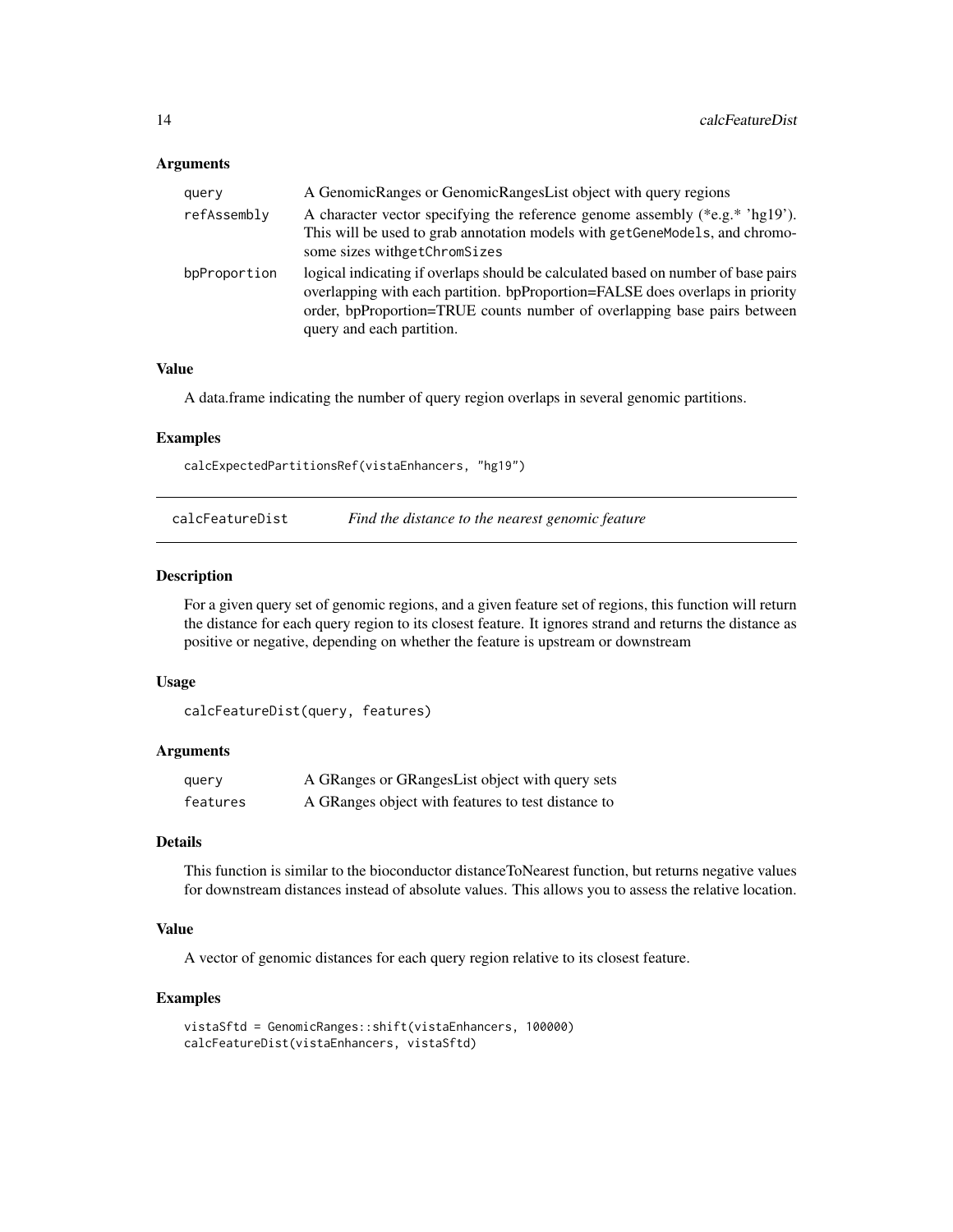<span id="page-14-0"></span>calcFeatureDistRefTSS *Calculates the distribution of distances from a query set to closest TSS*

## Description

Given a query GRanges object and an assembly string, this function will grab the TSS list for the given reference assembly and then calculate the distance from each query feature to the closest TSS. It is a wrapper of calcFeatureDist that uses built-in TSS features for a reference assembly

## Usage

calcFeatureDistRefTSS(query, refAssembly)

#### **Arguments**

| query       | A GenomicRanges or GenomicRangesList object with query regions                                                                                |
|-------------|-----------------------------------------------------------------------------------------------------------------------------------------------|
| refAssemblv | A character vector specifying the reference genome assembly (*e.g.* $\log 19$ ).<br>This will be used to grab chromosome sizes with get TSSs. |

## Value

A vector of distances for each query region relative to TSSs.

#### Examples

calcFeatureDistRefTSS(vistaEnhancers, "hg19")

calcGCContent *Calculate GC content over genomic ranges*

## Description

Given a reference genome as a BSgenome object and some ranges on that reference, this function will return a vector of the same length as the granges object, with percent of Cs and Gs.

#### Usage

calcGCContent(query, ref)

#### Arguments

| query | A GenomicRanges or GenomicRangesList object with query regions. |
|-------|-----------------------------------------------------------------|
| ref   | Reference genome BS genome object.                              |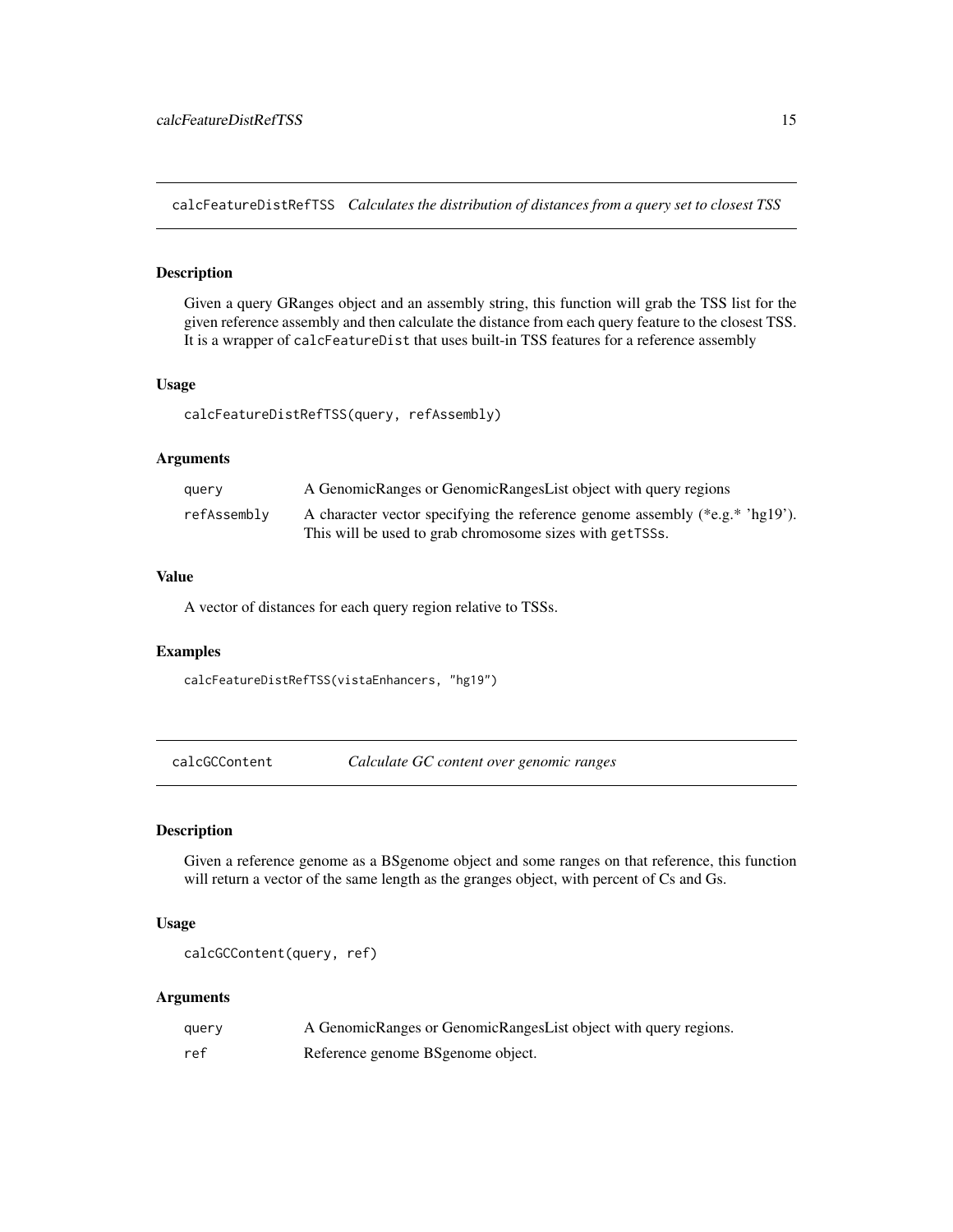## Value

A numeric vector of list of vectors with the GC percentage of the query regions.

## Examples

```
## Not run:
bsg = loadBSgenome('hg19')
gcvec = calcGCContent(vistaEnhancers, bsg)
```
## End(Not run)

calcGCContentRef *Calculate GC content over genomic ranges*

## Description

Given a reference genome as a BSgenome object and some ranges on that reference, this function will return a vector of the same length as the granges object, with percent of Cs and Gs.

#### Usage

calcGCContentRef(query, refAssembly)

## Arguments

| query       | A GenomicRanges or GenomicRangesList object with query regions                   |
|-------------|----------------------------------------------------------------------------------|
| refAssembly | A character vector specifying the reference genome assembly (*e.g.* $\log 19$ ). |
|             | This will be used to grab chromosome sizes with getTSSs.                         |

## Value

A numeric vector or list of vectors with the GC percentage of the query regions.

#### Examples

```
## Not run:
refAssembly = 'hg19'
GCcontent = calcGCContentRef(vistaEnhancers, refAssembly)
## End(Not run)
```
<span id="page-15-0"></span>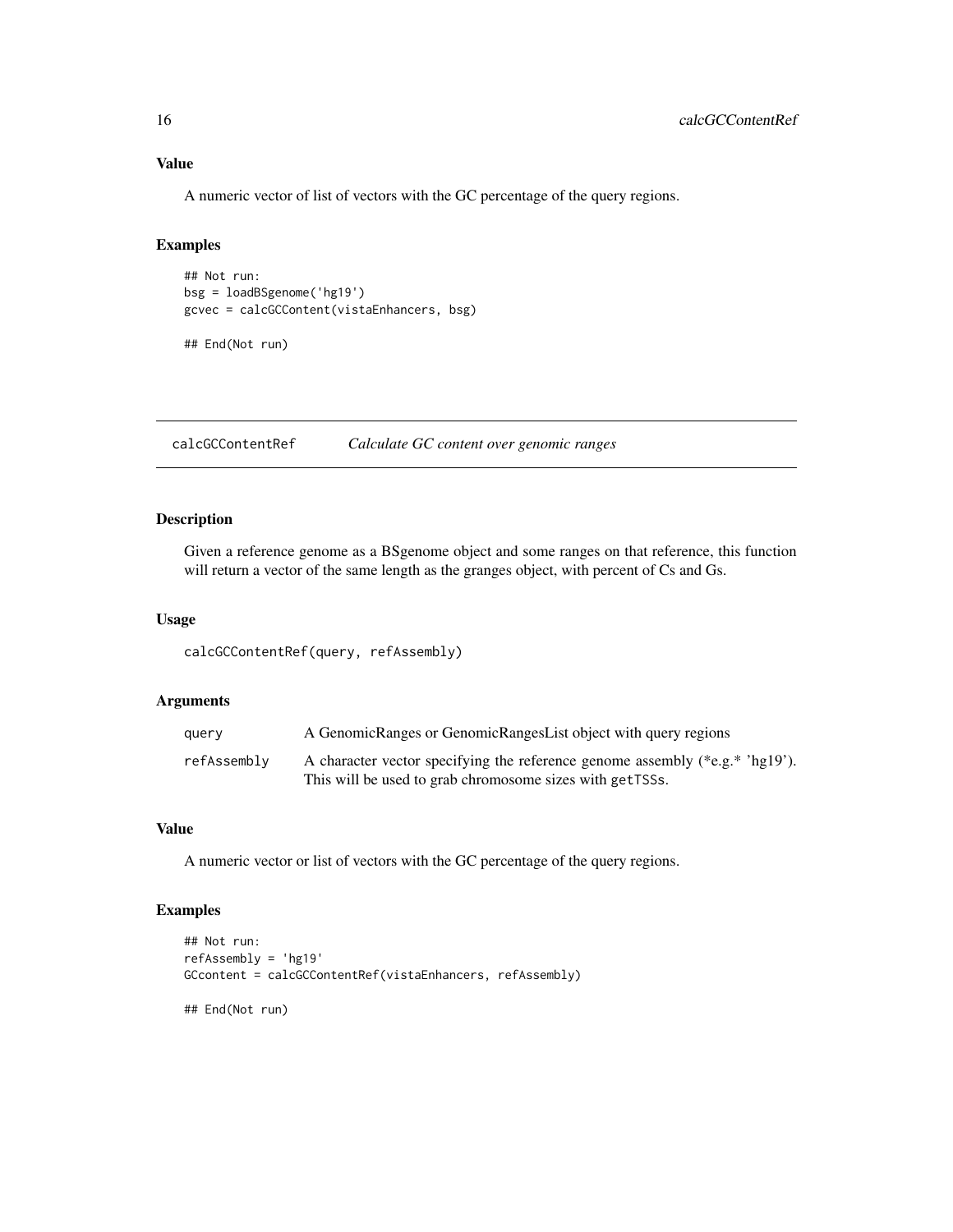<span id="page-16-0"></span>

| calcNearestNeighbors | Group regions from the same chromosome together and compute the         |
|----------------------|-------------------------------------------------------------------------|
|                      | distance of a region to its nearest neighbor. Distances are then lumped |
|                      | <i>into a numeric vector.</i>                                           |

#### Description

Group regions from the same chromosome together and compute the distance of a region to its nearest neighbor. Distances are then lumped into a numeric vector.

### Usage

```
calcNearestNeighbors(query, correctRef = "None")
```
## Arguments

| query      | A GRanges or GRanges List object.                                                                                                         |
|------------|-------------------------------------------------------------------------------------------------------------------------------------------|
| correctRef | A string indicating the reference genome to use if Nearest neighbor distances<br>are corrected for the number of regions in a region Set. |

## Value

A numeric vector or list of vectors containing the distance of regions to their nearest neighbors.

#### Examples

Nneighbors = calcNearestNeighbors(vistaEnhancers)

| calcNeighborDist | Group regions from the same chromosome together and calculate the    |
|------------------|----------------------------------------------------------------------|
|                  | distances of a region to its upstream and downstream neighboring re- |
|                  | gions. Distances are then lumped into a numeric vector.              |

#### Description

Group regions from the same chromosome together and calculate the distances of a region to its upstream and downstream neighboring regions. Distances are then lumped into a numeric vector.

#### Usage

```
calcNeighborDist(query, correctRef = "None")
```
#### Arguments

| query      | A GRanges or GRanges List object.                                                  |
|------------|------------------------------------------------------------------------------------|
| correctRef | A string indicating the reference genome to use if distances are corrected for the |
|            | number of regions in a regionSet.                                                  |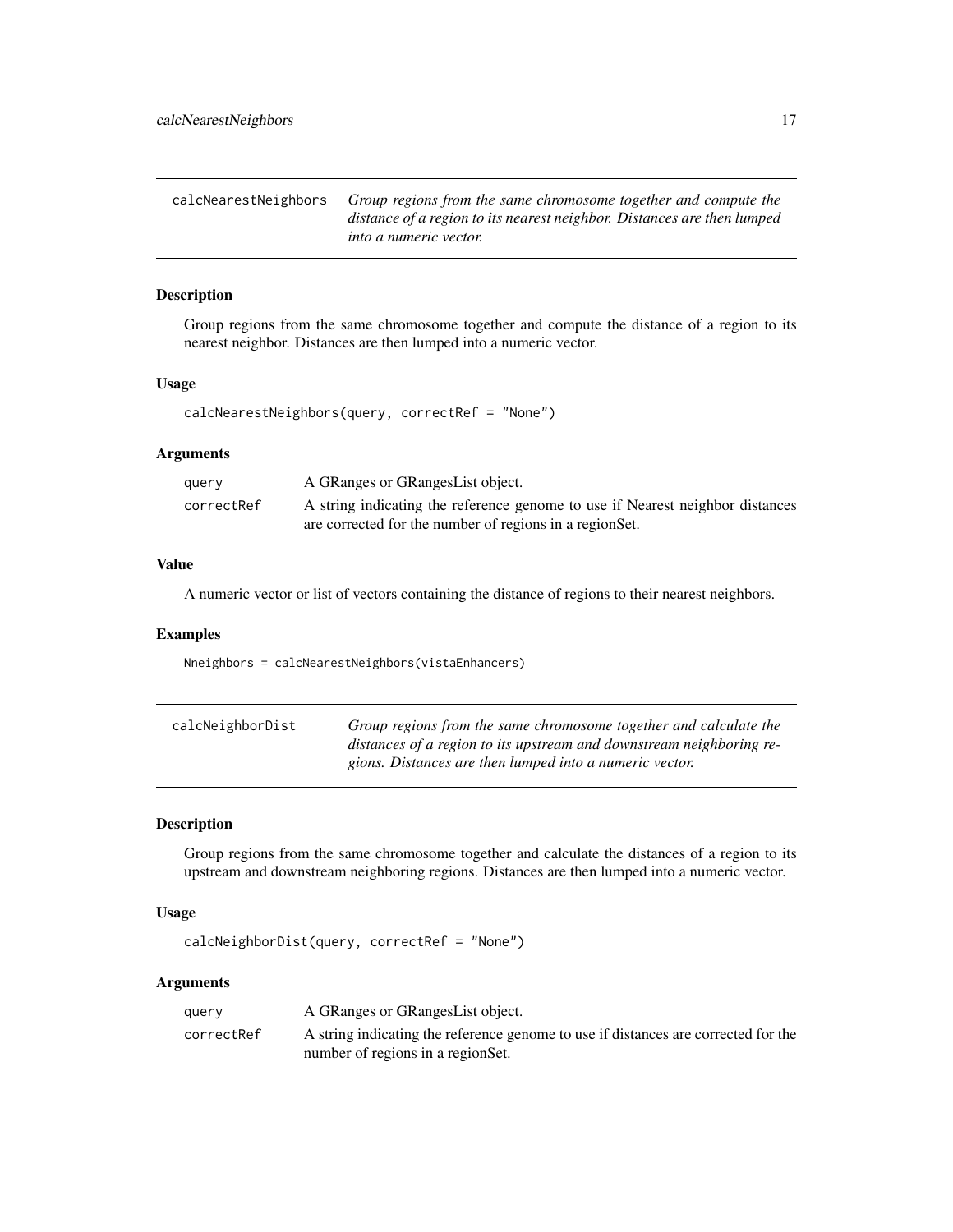#### <span id="page-17-0"></span>Value

A numeric vector or list with different vectors containing the distances of regions to their upstream/downstream neighbors.

## Examples

dist = calcNeighborDist(vistaEnhancers)

| calcPartitions | Calculates the distribution of overlaps between query and arbitrary |
|----------------|---------------------------------------------------------------------|
|                | <i>genomic partitions</i>                                           |

## Description

Takes a GRanges object, then assigns each element to a partition from the provided partitionList, and then tallies the number of regions assigned to each partition. A typical example of partitions is promoter, exon, intron, etc; this function will yield the number of each for a query GRanges object There will be a priority order to these, to account for regions that may overlap multiple genomic partitions.

#### Usage

```
calcPartitions(
  query,
 partitionList,
  remainder = "intergenic",
  bpProportion = FALSE
)
```
## Arguments

| query         | GRanges or GRanges List with regions to classify                                                                                                                                                                                                                            |
|---------------|-----------------------------------------------------------------------------------------------------------------------------------------------------------------------------------------------------------------------------------------------------------------------------|
| partitionList | an ORDERED (if bpProportion=FALSE) and NAMED list of genomic parti-<br>tions GRanges. This list must be in priority order; the input will be assigned to<br>the first partition it overlaps. bpProportion=TRUE, the list does not need order-<br>ing.                       |
| remainder     | A character vector to assign any query regions that do not overlap with anything<br>in the partition List. Defaults to "intergenic"                                                                                                                                         |
| bpProportion  | logical indicating if overlaps should be calculated based on number of base pairs<br>overlapping with each partition. bpProportion=FALSE does overlaps in priority<br>order, bpProportion=TRUE counts number of overlapping base pairs between<br>query and each partition. |

#### Value

A data.frame assigning each element of a GRanges object to a partition from a previously provided partitionList.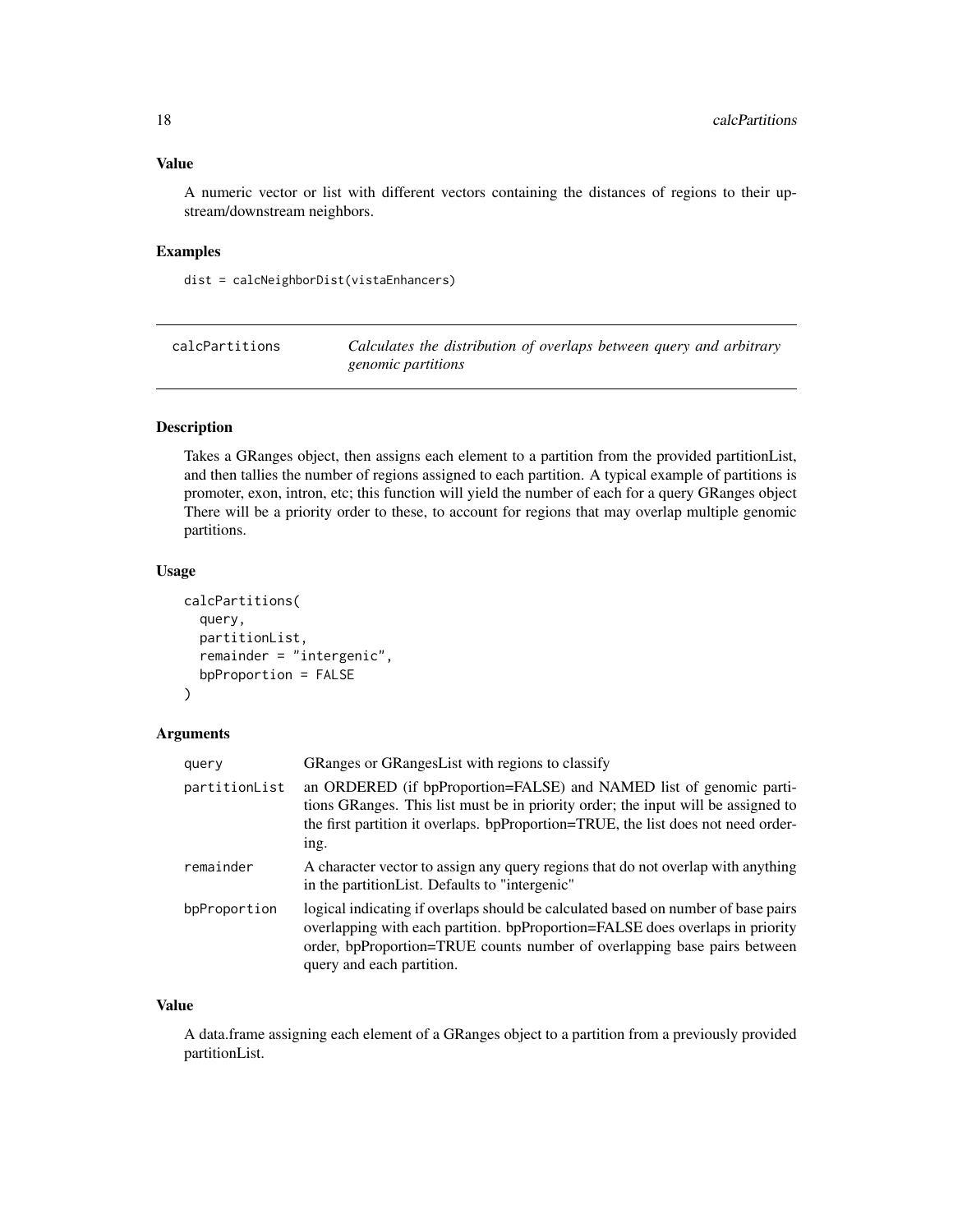## <span id="page-18-0"></span>calcPartitionsRef 19

## Examples

```
partitionList = genomePartitionList(geneModels_hg19$genesGR,
                                    geneModels_hg19$exonsGR,
                                    geneModels_hg19$threeUTRGR,
                                    geneModels_hg19$fiveUTRGR)
calcPartitions(vistaEnhancers, partitionList)
```

| calcPartitionsRef | Calculates the distribution of overlaps for a query set to a reference |
|-------------------|------------------------------------------------------------------------|
|                   | assembly                                                               |

## Description

This function is a wrapper for calcPartitions and calcPartitionPercents that uses built-in partitions for a given reference genome assembly.

#### Usage

```
calcPartitionsRef(query, refAssembly, bpProportion = FALSE)
```
#### Arguments

| query        | A GenomicRanges or GenomicRangesList object with query regions                                                                                                                                                                                                              |
|--------------|-----------------------------------------------------------------------------------------------------------------------------------------------------------------------------------------------------------------------------------------------------------------------------|
| refAssembly  | A character vector specifying the reference genome assembly $(*e.g. * 'hg19')$ .<br>This will be used to grab annotation models with get Gene Models                                                                                                                        |
| bpProportion | logical indicating if overlaps should be calculated based on number of base pairs<br>overlapping with each partition. bpProportion=FALSE does overlaps in priority<br>order, bpProportion=TRUE counts number of overlapping base pairs between<br>query and each partition. |

## Value

A data.frame indicating the number of query region overlaps in several genomic partitions.

#### Examples

```
calcPartitionsRef(vistaEnhancers, "hg19")
```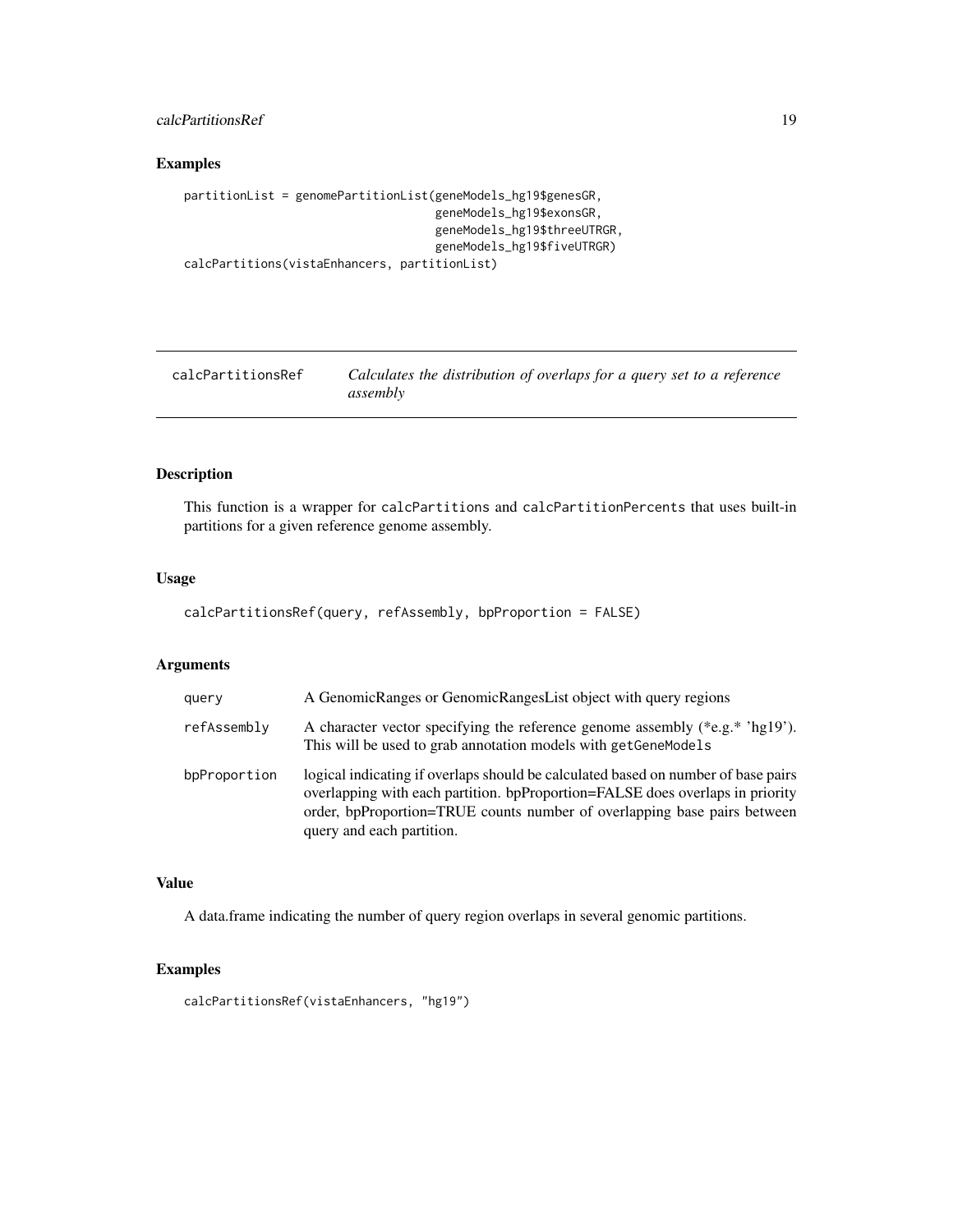<span id="page-19-0"></span>calcSummarySignal *The function calcSummarySignal takes the input BED file(s) in form of GRanges or GRangesList object, overlaps it with all defined open chromatin regions across conditions (e.g. cell types) and returns a matrix, where each row is the input genomic region (if overlap was found), each column is a condition, and the value is a meam signal from regions where overlap was found.*

#### Description

The function calcSummarySignal takes the input BED file(s) in form of GRanges or GRangesList object, overlaps it with all defined open chromatin regions across conditions (e.g. cell types) and returns a matrix, where each row is the input genomic region (if overlap was found), each column is a condition, and the value is a meam signal from regions where overlap was found.

#### Usage

calcSummarySignal(query, signalMatrix)

#### Arguments

| query        | Genomic regions to be analyzed. Can be GRanges or GRanges List object.                                                                                                                                                                                                                                                         |
|--------------|--------------------------------------------------------------------------------------------------------------------------------------------------------------------------------------------------------------------------------------------------------------------------------------------------------------------------------|
| signalMatrix | Matrix with signal values in predfined regions, where rows are predefined ge-<br>nomic regions, columns are conditions (e.g. cell types in which the signal was<br>measured). First column contains information about the genomic region in fol-<br>lowing form: chr start end. Can be either data.frame or data.table object. |

## Value

A list with named components: signalSummaryMatrix - data.table with cell specific open chromatin signal values for query regions matrixStats - data.frame containing boxplot stats for individual cell type

#### Examples

signalSummaryList = calcSummarySignal(vistaEnhancers, exampleOpenSignalMatrix\_hg19)

calcWidth *Calculate the widths of regions*

## Description

The length of a genomic region (the distance between the start and end) is called the width When given a query set of genomic regions, this function returns the width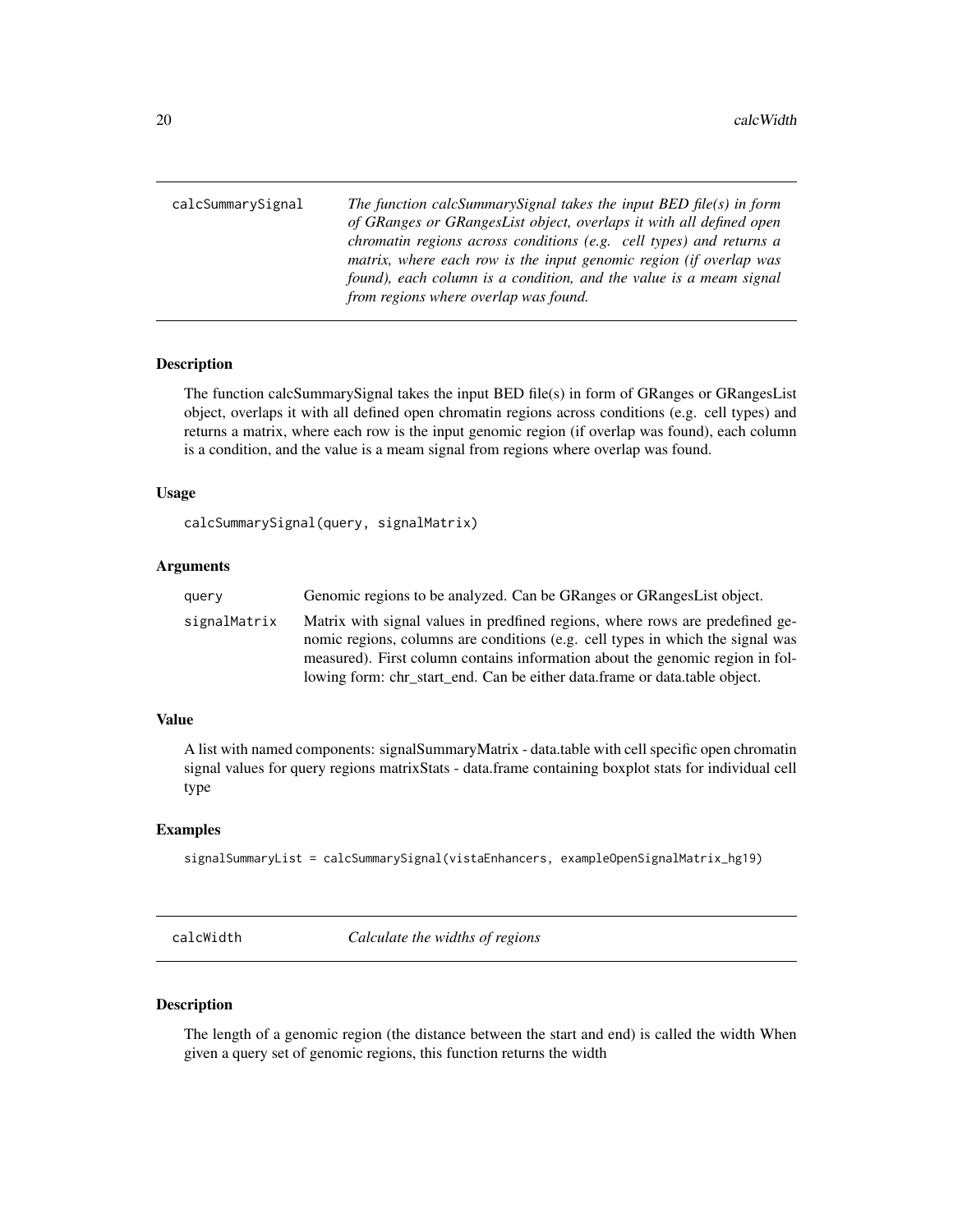## <span id="page-20-0"></span>cellTypeMetadata 21

## Usage

```
calcWidth(query)
```
## Arguments

query A GRanges or GRangesList object with query sets

## Value

A vector of the widths (end-start coordinates) of GRanges objects.

## Examples

```
regWidths = calcWidth(vistaEnhancers)
```
cellTypeMetadata *Table the maps cell types to tissues and groups*

## Description

Table the maps cell types to tissues and groups

#### Usage

```
data(cellTypeMetadata)
```
## Format

data.table with 3 columns (cellType, tissue and group) and 74 rows (one per cellType)

## Source

self-curated dataset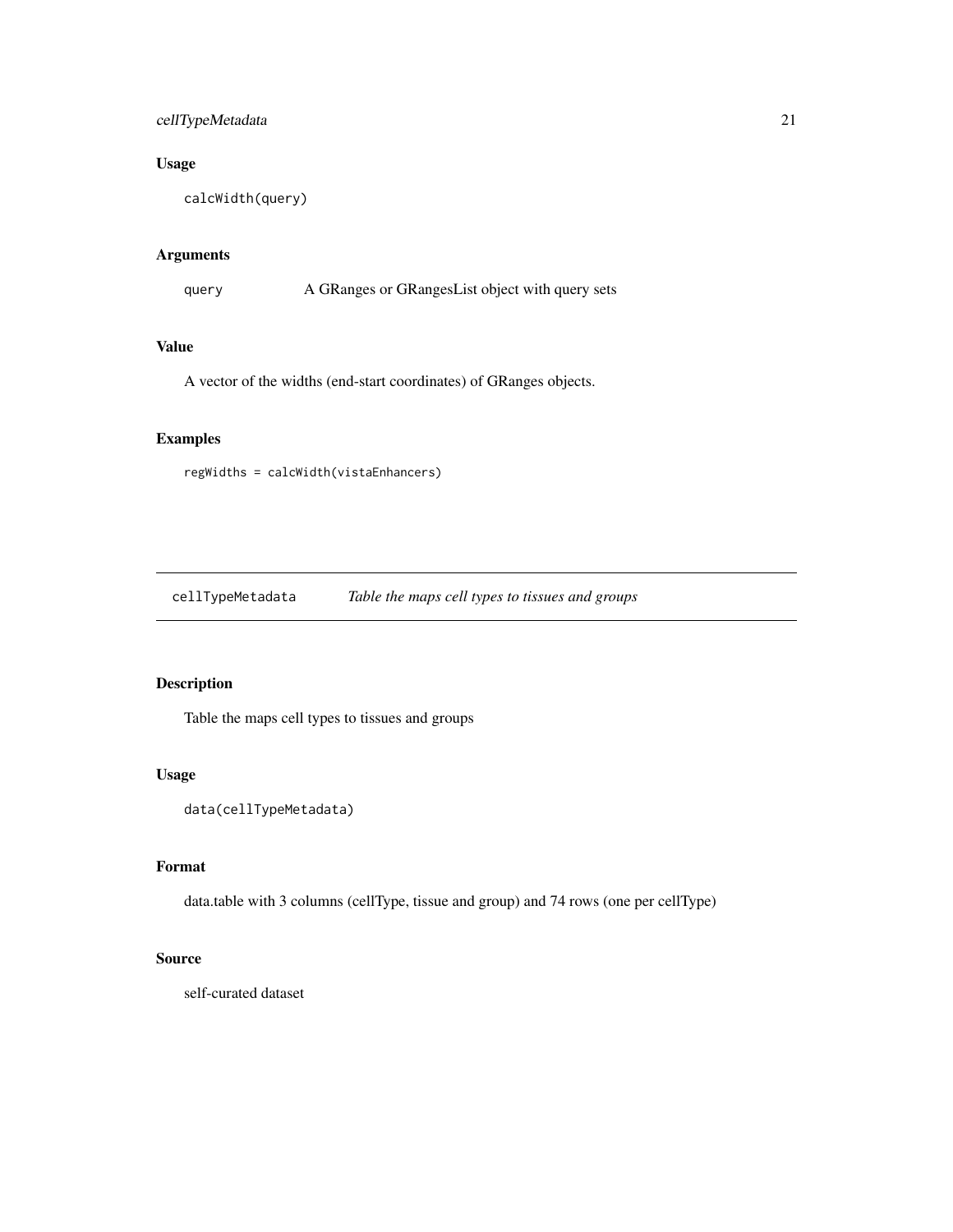<span id="page-21-0"></span>chromSizes\_hg19 *hg19 chromosome sizes*

## Description

A dataset containing chromosome sizes for Homo Sapiens hg38 genome assembly

#### Usage

data(chromSizes\_hg19)

## Format

A named vectors of lengths with one item per chromosome

## Source

BSgenome.Hsapiens.UCSC.hg19 package

| dtToGr | Converts a data.table (DT) object to a GenomicRanges (GR) object.       |
|--------|-------------------------------------------------------------------------|
|        | Tries to be intelligent, guessing chr and start, but you have to supply |
|        | end or other columns if you want them to be carried into the GR.        |

## Description

Converts a data.table (DT) object to a GenomicRanges (GR) object. Tries to be intelligent, guessing chr and start, but you have to supply end or other columns if you want them to be carried into the GR.

```
dtToGr(
 DT,
  chr = "chr",start = "start",
  end = NA,
  strand = NA,
 name = NA,
  splitFactor = NA,
  metaCols = NA
)
```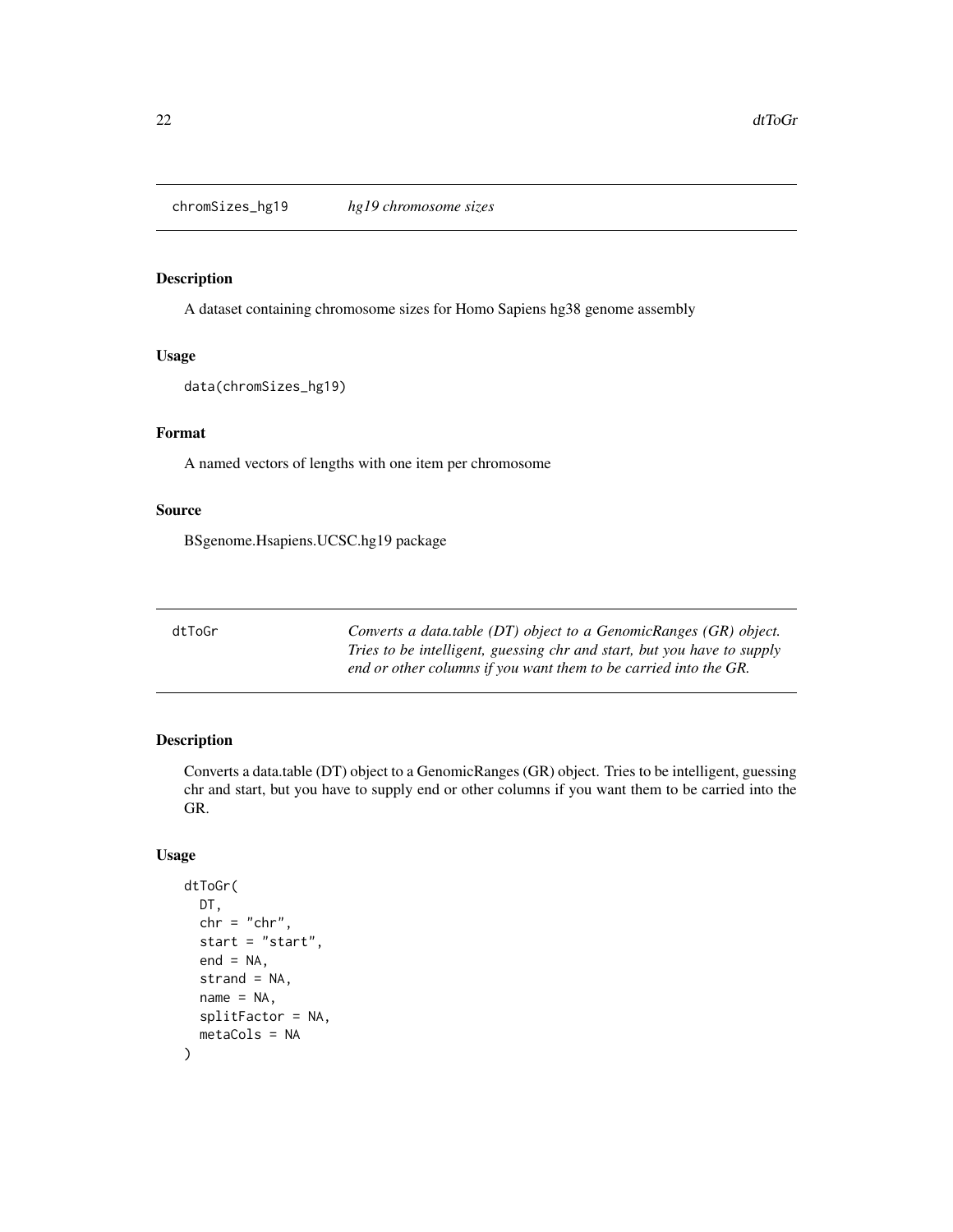## <span id="page-22-0"></span>dtToGrInternal 23

## Arguments

| DT          | A data.table representing genomic regions.                                                                |
|-------------|-----------------------------------------------------------------------------------------------------------|
| chr         | A string representing the chromosome column.                                                              |
| start       | A string representing the name of the start column.                                                       |
| end         | A string representing the name of the end column.                                                         |
| strand      | A string representing the name of the strand column.                                                      |
| name        | A string representing the name of the name column.                                                        |
| splitFactor | A string representing the name of the column to use to split the data table into<br>multiple data.tables. |
| metaCols    | A string representing the name of the metadata column(s) to include in the re-<br>turned GRanges object.  |

## Value

A GRanges object.

## Examples

```
start1 = c(\text{seq}(\text{from=1}, \text{ to = } 2001, \text{ by = } 1000), 800)chrString1 = c(rep("chr1", 3), "chr2")
dt = data.table::data.table(chr=chrString1,
                                start=start1,
                                end=start1 + 250)
newGR = dtToGr(dt)
```
dtToGrInternal *Two utility functions for converting data.tables into GRanges objects*

## Description

Two utility functions for converting data.tables into GRanges objects

## Usage

```
dtToGrInternal(DT, chr, start, end = NA, strand = NA, name = NA, metaCols = NA)
```
## Arguments

| DT       | A data table representing genomic regions.                                                               |
|----------|----------------------------------------------------------------------------------------------------------|
| chr      | A string representing the chromosome column.                                                             |
| start    | A string representing the name of the start column.                                                      |
| end      | A string representing the name of the end column.                                                        |
| strand   | A string representing the name of the strand column.                                                     |
| name     | A string representing the name of the name column.                                                       |
| metaCols | A string representing the name of the metadata column(s) to include in the re-<br>turned GRanges object. |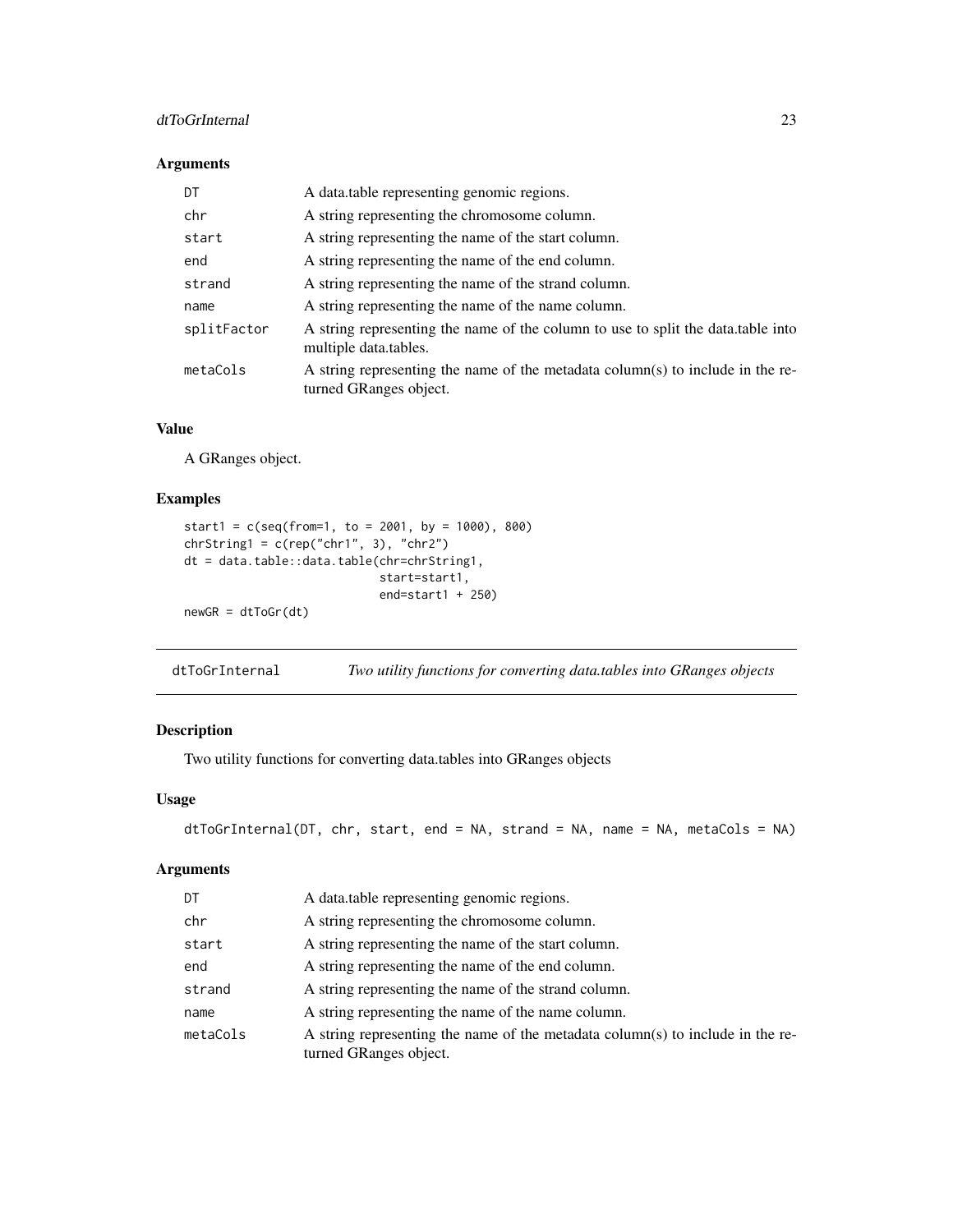## <span id="page-23-0"></span>Value

A GRanges object.

exampleOpenSignalMatrix\_hg19

*A dataset containing a subset of open chromatin regions across all cell types defined by ENCODE for Homo Sapiens hg19*

#### Description

Preparation steps:

- 1. made a universe of regions by merging regions across cell types defined as opened in EN-CODE
- 2. took bigwig files from ENCODE for individual cell types, merged replicates, filtered out blacklisted sites
- 3. evaluated the signal above regions defined by previous step
- 4. performed quantile normalization
- 5. subsetted it

## Usage

data(exampleOpenSignalMatrix\_hg19)

## Format

data.frame, rows represent whole selection of open chromatin regions across all cell types defined by ENCODE, columns are individual cell types and values are normalized open chromatin signal values.

## Source

[http://big.databio.org/open\\_chromatin\\_matrix/openSignalMatrix\\_hg19\\_quantileNorma](http://big.databio.org/open_chromatin_matrix/openSignalMatrix_hg19_quantileNormalized_round4.txt.gz)lized\_ [round4.txt.gz](http://big.databio.org/open_chromatin_matrix/openSignalMatrix_hg19_quantileNormalized_round4.txt.gz)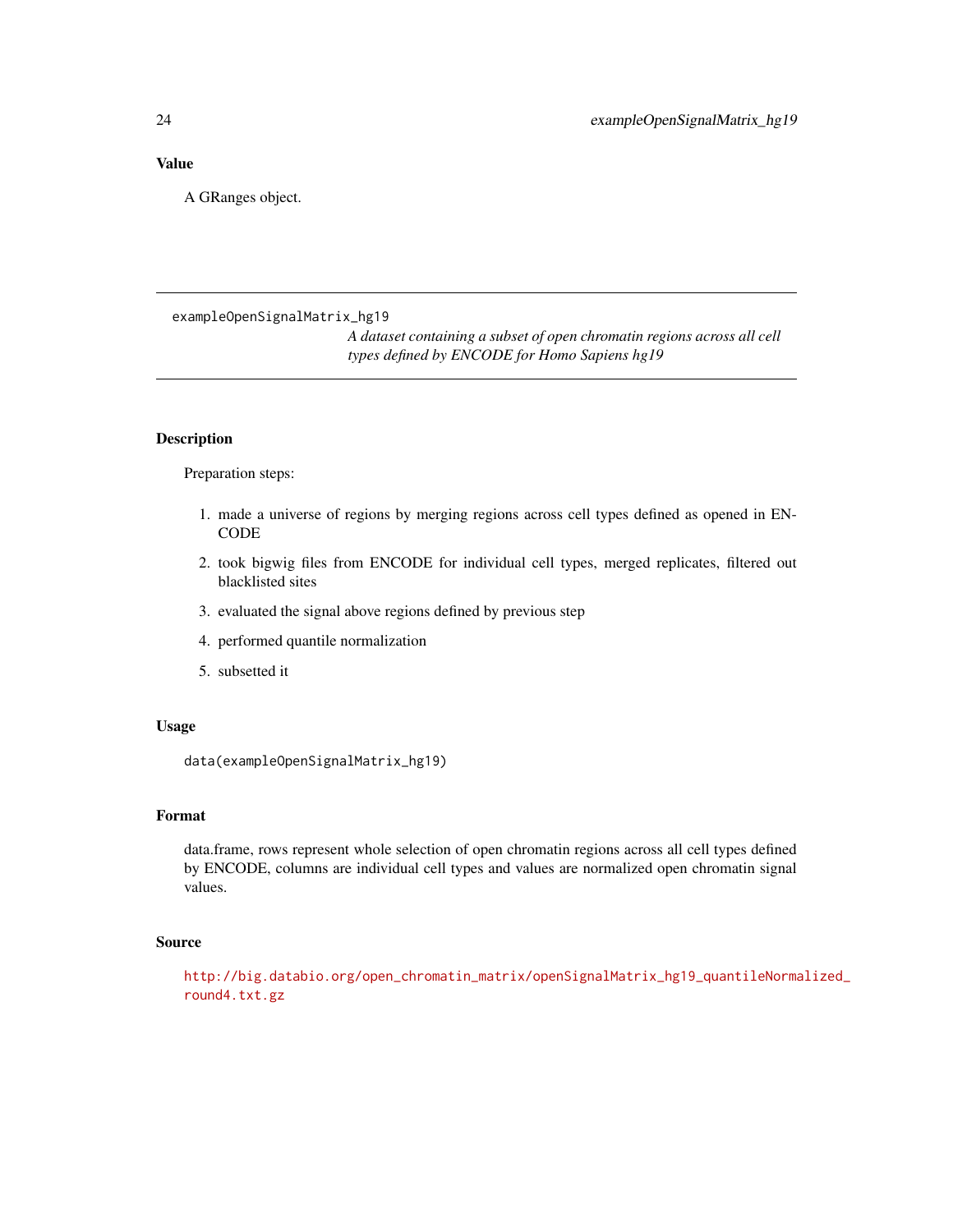## <span id="page-24-0"></span>Description

A dataset containing gene models for Homo Sapiens hg38 genome assembly.

## Usage

```
data(geneModels_hg19)
```
## Format

A list of two GRanges objects, with genes and exons locations

#### Source

EnsDb.Hsapiens.v75 package

| genomePartitionList | Create a basic genome partition list of genes, exons, introns, UTRs, |  |
|---------------------|----------------------------------------------------------------------|--|
|                     | and intergenic                                                       |  |

#### Description

Given GRanges for genes, and a GRanges for exons, returns a list of GRanges corresponding to various breakdown of the genome, based on the given annotations; it gives you proximal and core promoters, exons, and introns.

#### Usage

```
genomePartitionList(genesGR, exonsGR, threeUTRGR = NULL, fiveUTRGR = NULL)
```
## Arguments

| genesGR    | a GRanges object of gene coordinates  |
|------------|---------------------------------------|
| exonsGR    | a GRanges object of exons coordinates |
| threeUTRGR | a GRanges object of 3' UTRs           |
| fiveUTRGR  | a GRanges object of 5' UTRs           |

## Details

To be used as a partitionList for calcPartitions.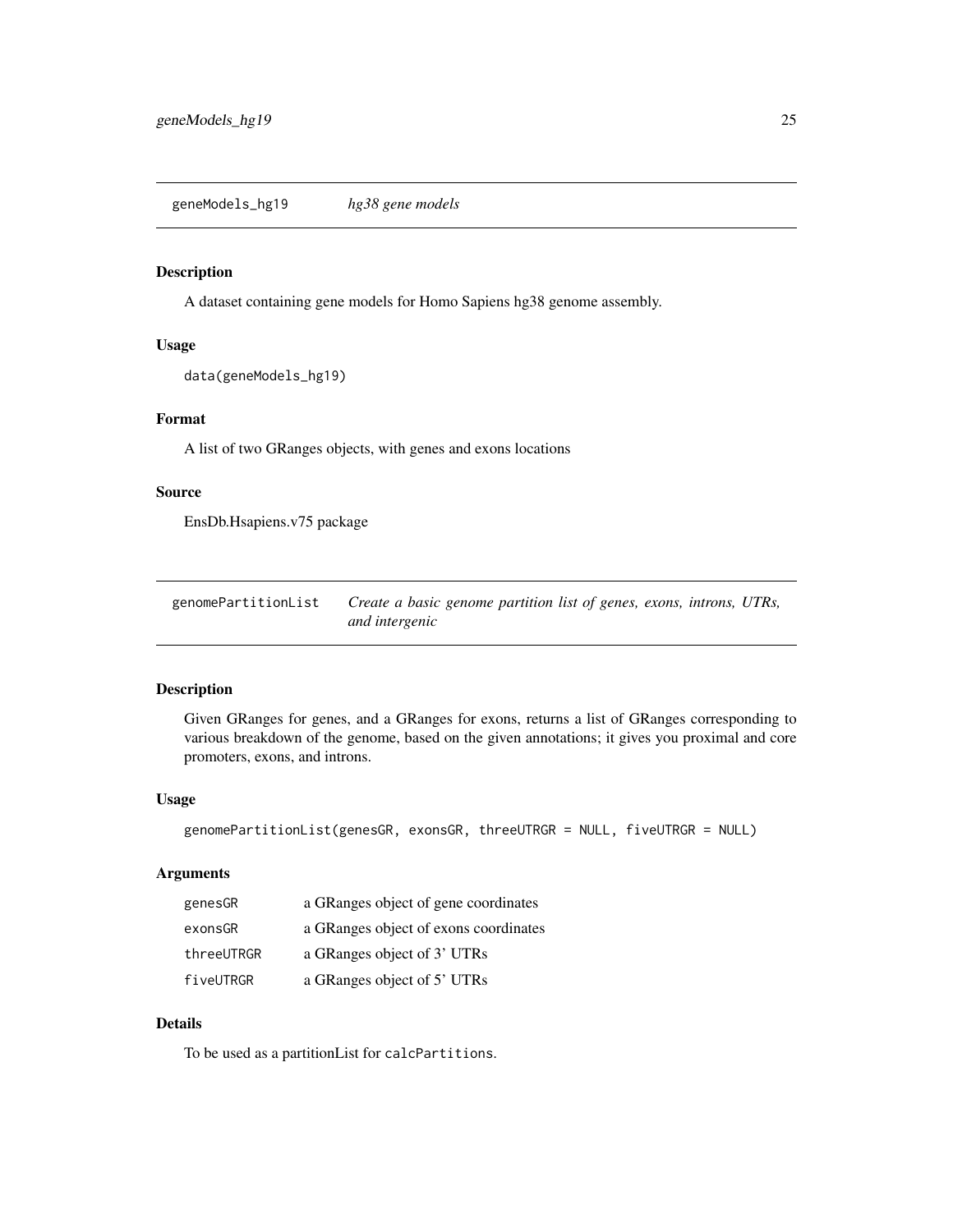#### <span id="page-25-0"></span>Value

A list of GRanges objects, each corresponding to a partition of the genome. Partitions include proximal and core promoters, exons and introns.

## Examples

```
partitionList = genomePartitionList(geneModels_hg19$genesGR,
                                    geneModels_hg19$exonsGR,
                                    geneModels_hg19$threeUTRGR,
                                    geneModels_hg19$fiveUTRGR)
```
GenomicDistributions *Produces summaries and plots of features distributed across genomes*

#### Description

If you have a set of genomic ranges, the GenomicDistributions R package can help you with some simple visualizations. Currently, it can produce two kinds of plots: First, the chromosome distribution plot, which visualizes how your regions are distributed over chromosomes; and second, the feature distribution plot, which visualizes how your regions are distributed relative to a feature of interest, like Transcription Start Sites (TSSs).

#### Author(s)

Nathan C. Sheffield

### References

<http://github.com/databio/GenomicDistributions>

getChromSizes *Returns built-in chrom sizes for a given reference assembly*

#### Description

Returns built-in chrom sizes for a given reference assembly

## Usage

```
getChromSizes(refAssembly)
```
#### Arguments

refAssembly A string identifier for the reference assembly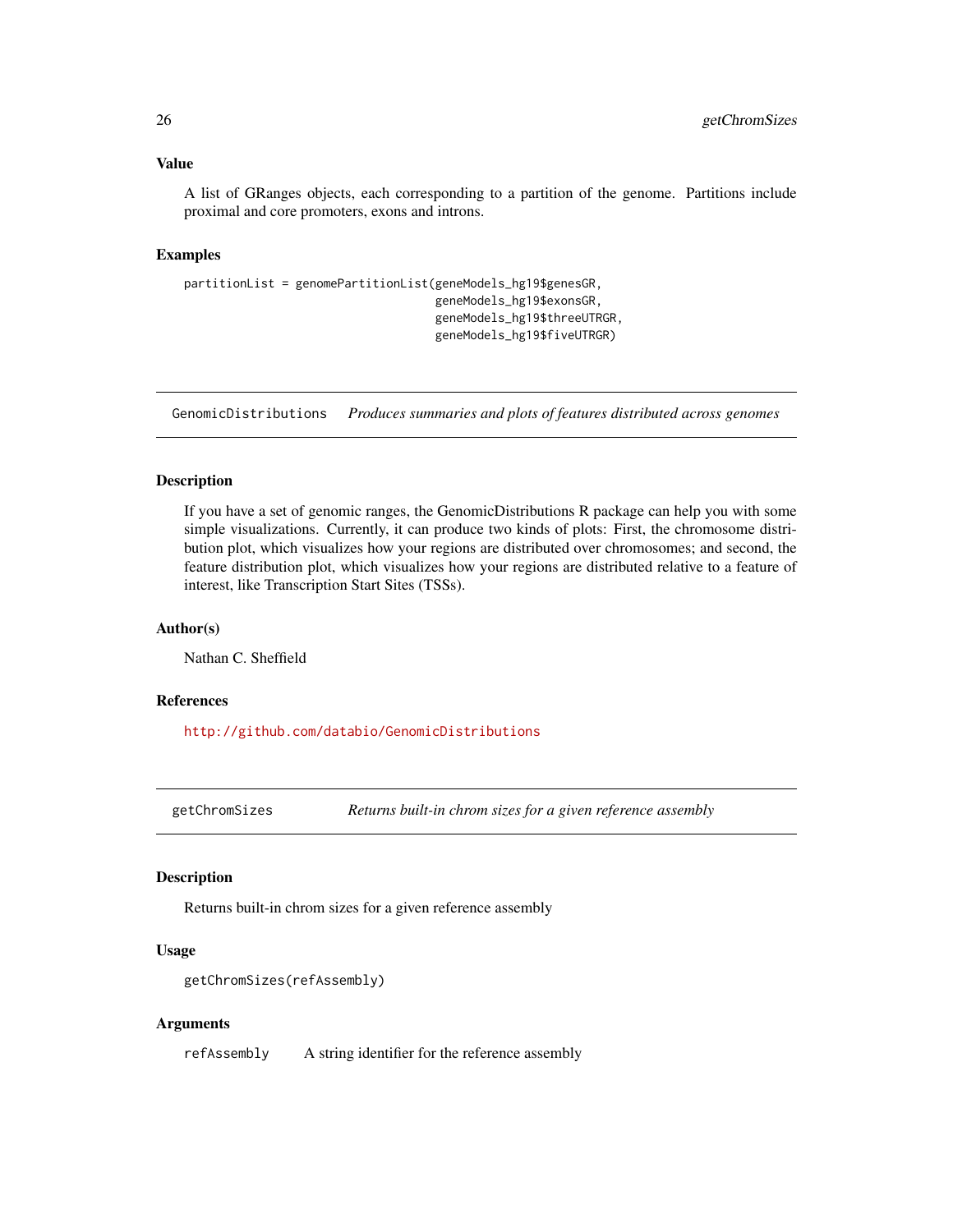## <span id="page-26-0"></span>getChromSizesFromFasta 27

## Value

A vector with the chromosome sizes corresponding to a specific genome assembly.

## Examples

```
getChromSizes("hg19")
```
getChromSizesFromFasta

*Get gene models from a remote or local FASTA file*

## Description

Get gene models from a remote or local FASTA file

#### Usage

```
getChromSizesFromFasta(source, destDir = NULL)
```
## Arguments

| source  | a string that is either a path to a local or remote FASTA                                             |
|---------|-------------------------------------------------------------------------------------------------------|
| destDir | a string that indicates the path to the directory where the downloaded FASTA<br>file should be stored |

## Value

a named vector of sequence lengths

## Examples

```
CElegansFasteCropped = system.file("extdata",
                                   "C_elegans_cropped_example.fa.gz",
                                   package="GenomicDistributions")
CElegansChromSizes = getChromSizesFromFasta(CElegansFasteCropped)
```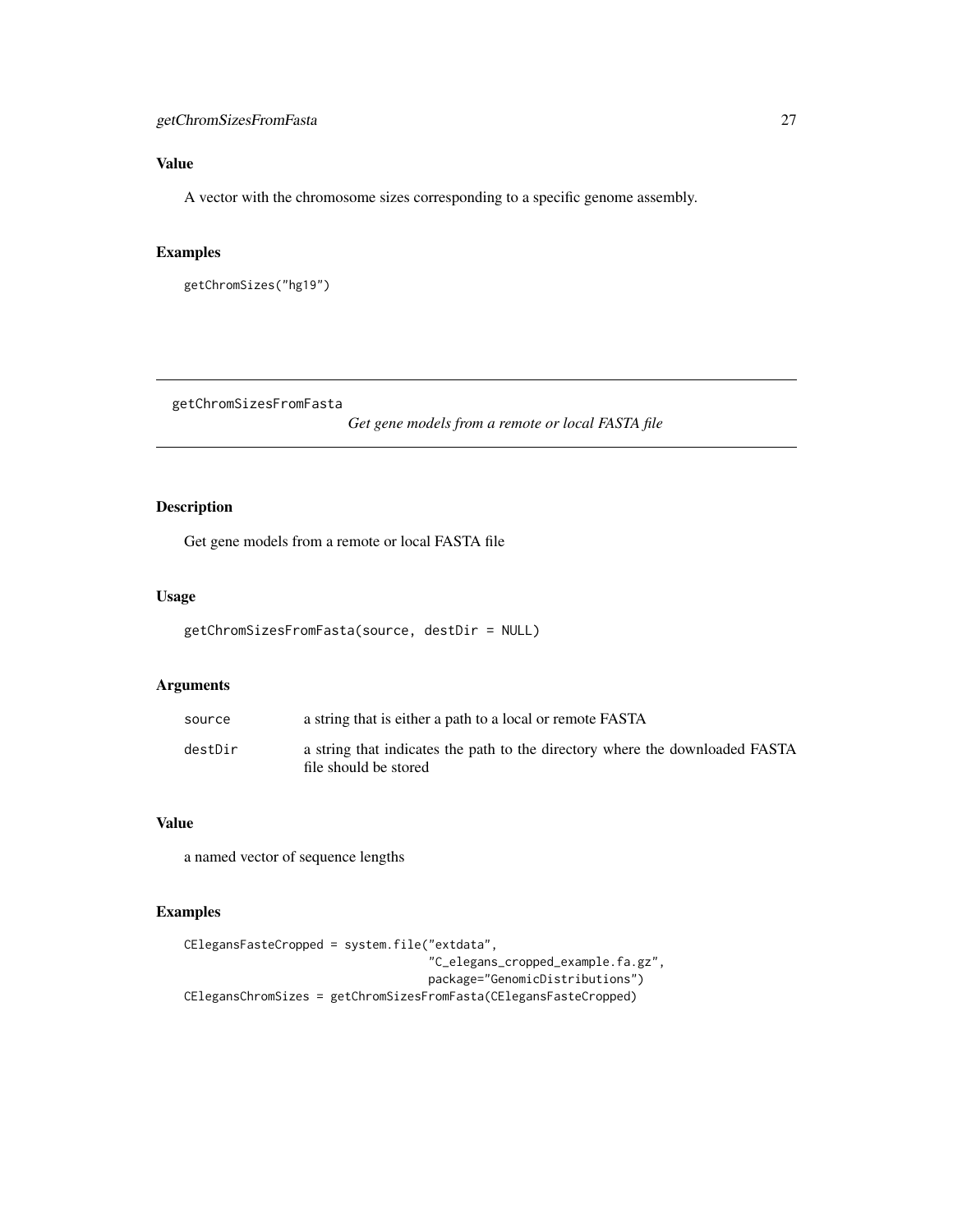<span id="page-27-0"></span>

## Description

Some functions require gene models, which can obtained from any source. This function allows you to retrieve a few common built-in ones.

### Usage

```
getGeneModels(refAssembly)
```
#### Arguments

refAssembly A string identifier for the reference assembly

## Value

A list containing the gene models corresponding to a specific reference assembly.

## Examples

getGeneModels("hg19")

getGeneModelsFromGTF *Get gene models from a remote or local GTF file*

## Description

Get gene models from a remote or local GTF file

```
getGeneModelsFromGTF(
  source,
  features,
  convertEnsemblUCSC = FALSE,
  destDir = NULL,
  filterProteinCoding = TRUE
)
```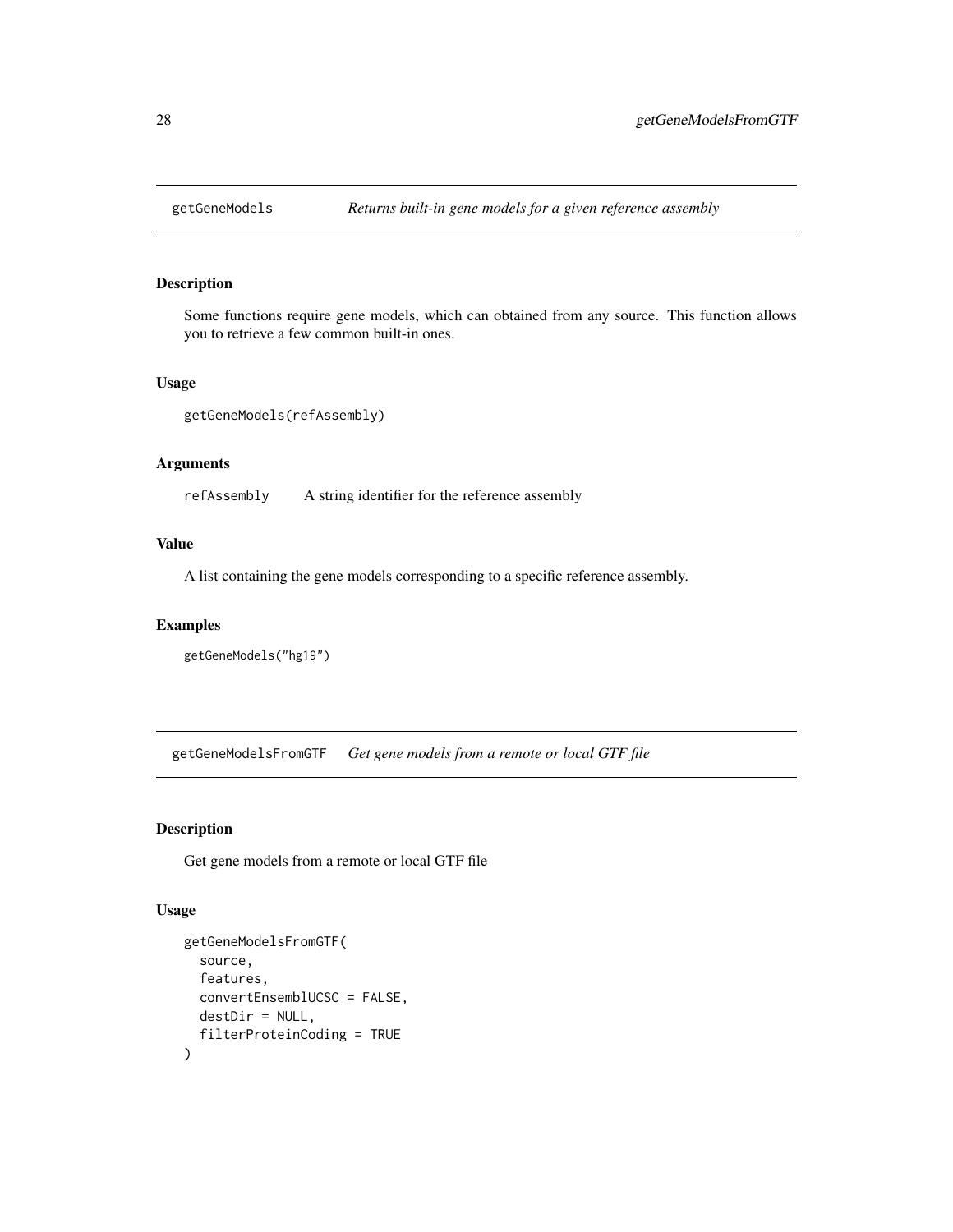## <span id="page-28-0"></span>getGenomeBins 29

## Arguments

| a string that is either a path to a local or remote GTF                                             |  |
|-----------------------------------------------------------------------------------------------------|--|
| a vector of strings with feature identifiers that to include in the result list                     |  |
| convertEnsemblUCSC                                                                                  |  |
| a logical indicating whether Ensembl style chromosome annotation should be<br>changed to UCSC style |  |
| a string that indicates the path to the directory where the downloaded GTF file<br>should be stored |  |
| filterProteinCoding                                                                                 |  |
| a logical indicating if TSSs should be only protein-coding genes (default =<br>TRUE)                |  |
|                                                                                                     |  |

## Value

a list of GRanges objects

#### Examples

```
CElegansGtfCropped = system.file("extdata",
                                 "C_elegans_cropped_example.gtf.gz",
                                 package="GenomicDistributions")
features = c("gene", "exon", "three_prime_utr", "five_prime_utr")
CElegansGeneModels = getGeneModelsFromGTF(CElegansGtfCropped, features, TRUE)
```

| getGenomeBins | Returns bins used in 'calcChromBins' function Given a named vec-      |
|---------------|-----------------------------------------------------------------------|
|               | tor of chromosome sizes, the function returns GRangesList object with |
|               | bins for each chromosome.                                             |

## Description

Returns bins used in 'calcChromBins' function Given a named vector of chromosome sizes, the function returns GRangesList object with bins for each chromosome.

## Usage

```
getGenomeBins(chromSizes, binCount = 10000)
```
## Arguments

| chromSizes | a named list of size (length) for each chromosome.               |
|------------|------------------------------------------------------------------|
| binCount   | number of bins (total; *not* per chromosome), defaults to 10,000 |

## Value

A GRangesList object with bins that separate chromosomes into equal parts.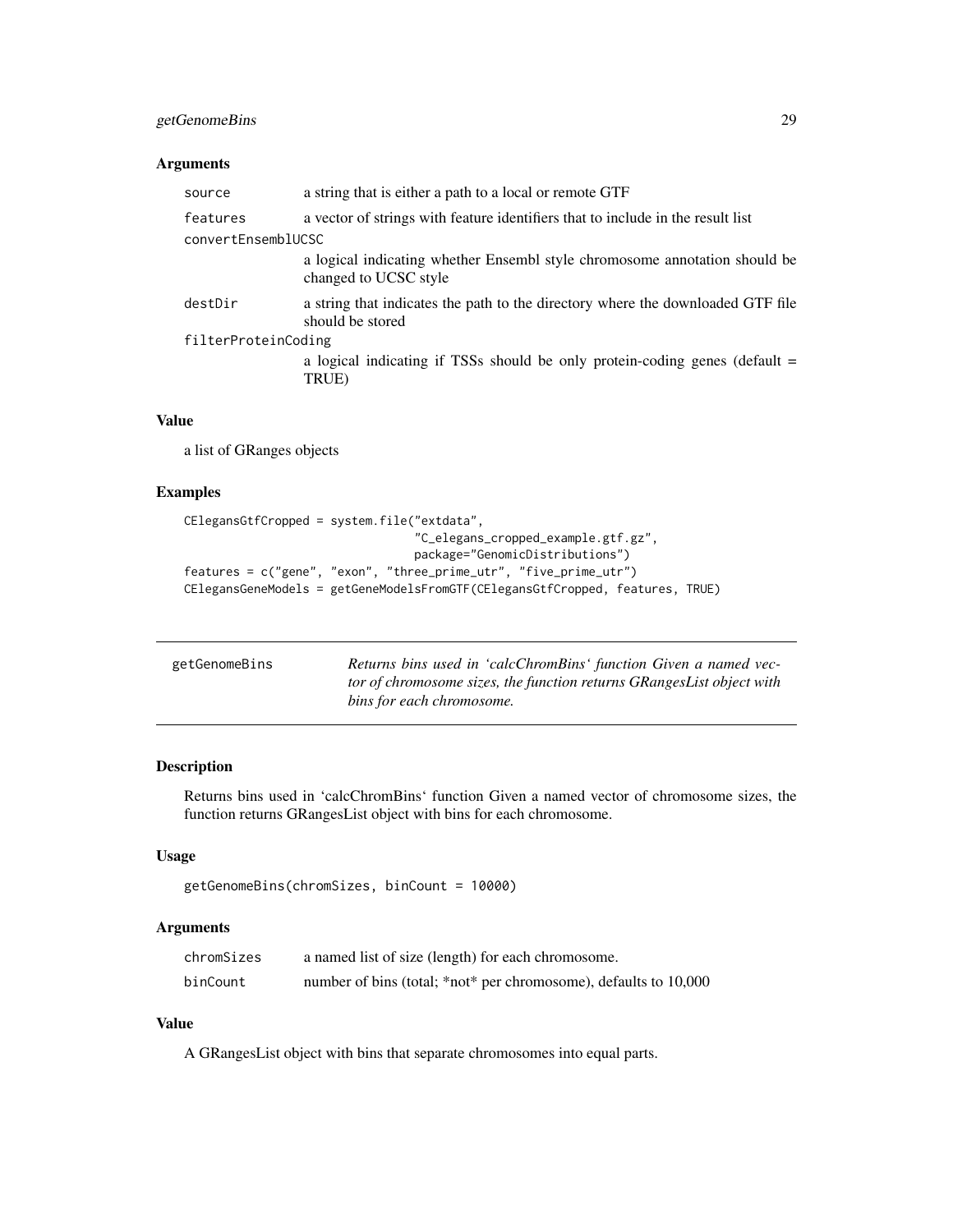#### Examples

```
chromSizes = getChromSizes("hg19")
chromBins = getGenomeBins(chromSizes)
```
getReferenceData *Get reference data for a specified assembly*

#### Description

This is a generic getter function that will return a data object requested, if it is included in the builtin data with the GenomicDistributions package or GenomicDistributionsData package (if installed). Data objects can be requested for different reference assemblies and data types (specified by a tagline, which is a unique string identifying the data type).

## Usage

getReferenceData(refAssembly, tagline)

#### Arguments

| refAssembly | Reference assembly string (e.g. 'hg38')                                                                                                                                                                                       |
|-------------|-------------------------------------------------------------------------------------------------------------------------------------------------------------------------------------------------------------------------------|
| tagline     | The string that was used to identify data of a given type in the data building<br>step. It's used for the filename so we know what to load, and is what makes this<br>function generic (so it can load different data types). |
|             |                                                                                                                                                                                                                               |

## Value

A requested and included package data object.

getTssFromGTF *Get transcription start sites (TSSs) from a remote or local GTF file*

## Description

Get transcription start sites (TSSs) from a remote or local GTF file

```
getTssFromGTF(
  source,
  convertEnsemblUCSC = FALSE,
  destDir = NULL,
  filterProteinCoding = TRUE
)
```
<span id="page-29-0"></span>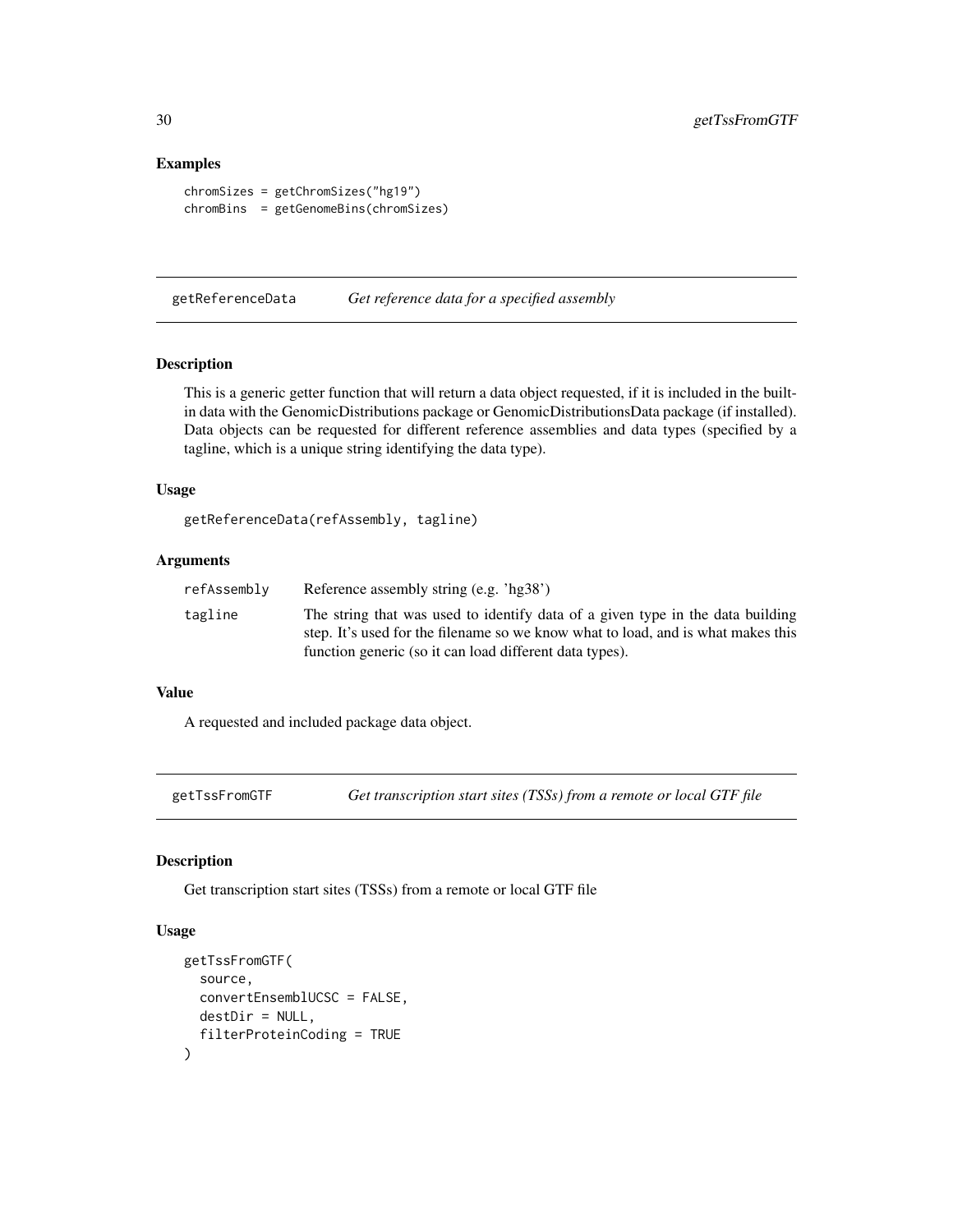#### <span id="page-30-0"></span>grToDt  $31$

## Arguments

|                     | source  | a string that is either a path to a local or remote GTF                                             |
|---------------------|---------|-----------------------------------------------------------------------------------------------------|
| convertEnsemblUCSC  |         |                                                                                                     |
|                     |         | a logical indicating whether Ensembl style chromosome annotation should be<br>changed to UCSC style |
|                     | destDir | a string that indicates the path to the directory where the downloaded GTF file<br>should be stored |
| filterProteinCoding |         |                                                                                                     |
|                     |         | a logical indicating if TSSs should be only protein-coding genes (default =<br>TRUE)                |
|                     |         |                                                                                                     |

## Value

a list of GRanges objects

## Examples

```
CElegansGtfCropped = system.file("extdata",
                                 "C_elegans_cropped_example.gtf.gz",
                                 package="GenomicDistributions")
CElegansTss = getTssFromGTF(CElegansGtfCropped, TRUE)
```
grToDt *Convert a GenomicRanges into a data.table.*

## Description

Convert a GenomicRanges into a data.table.

## Usage

grToDt(GR)

## Arguments

GR A Granges object

## Value

A data.table object.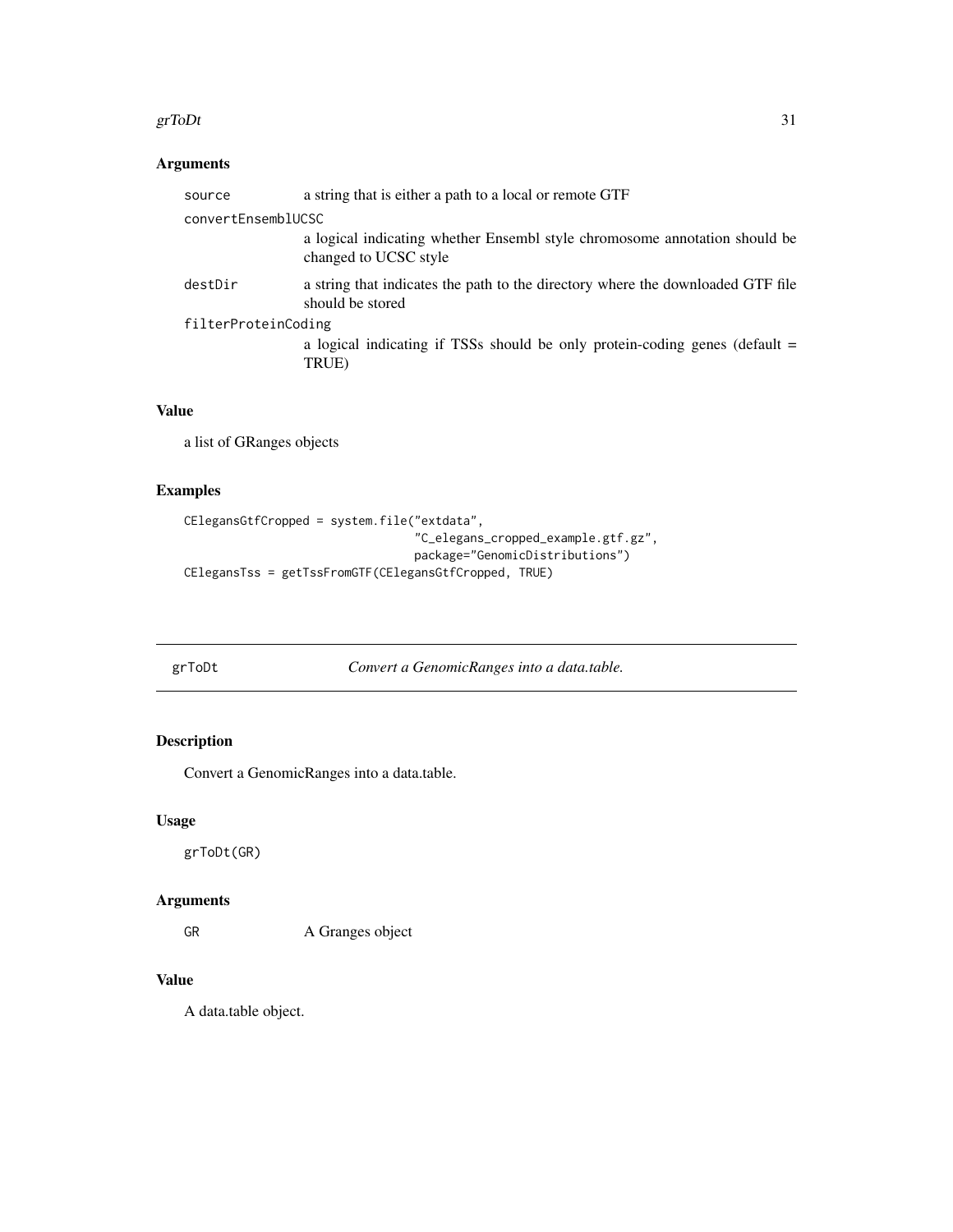<span id="page-31-0"></span>

## Description

If you are building a histogram of binned values, you want to have labels for your bins that correspond to the ranges you used to bin. This function takes the breakpoints that define your bins and produces nice-looking labels for your histogram plot.

## Usage

```
labelCuts(
  breakPoints,
  round_digits = 1,
  signif_digits = 3,
  collapse = "-",
  infBins = FALSE
)
```
## Arguments

| breakPoints   | The exact values you want as boundaries for your bins |
|---------------|-------------------------------------------------------|
| round_digits  | Number of digits to cut round labels to.              |
| signif_digits | Number of significant digits to specify.              |
| collapse      | Character to separate the labels                      |
| infBins       | use $\ge$ /< as labels on the edge bins               |

#### Details

labelCuts will take a cut group, (e.g., a quantile division of some signal), and give you clean labels (similar to the cut method).

#### Value

A vector of histogram axis labels.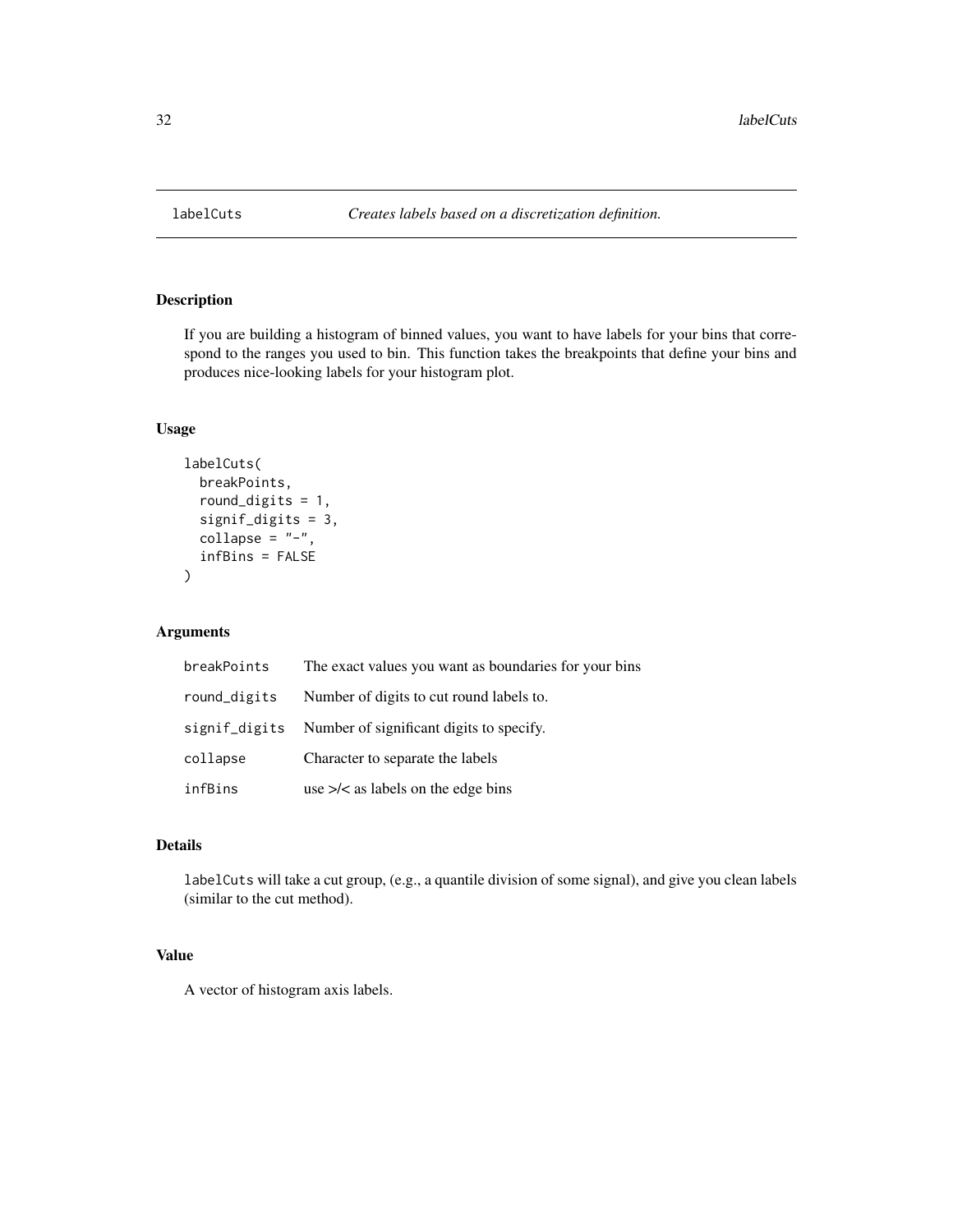<span id="page-32-0"></span>

## Description

This function will let you use a simple character vector (e.g. 'hg19') to load and then return BSgenome objects. This lets you avoid having to use the more complex annotation for a complete BSgenome object (e.g. BSgenome.Hsapiens.UCSC.hg38.masked)

#### Usage

```
loadBSgenome(genomeBuild, masked = TRUE)
```
## Arguments

| genomeBuild | One of 'hg $19'$ , 'hg $38'$ , 'mm $10'$ , 'mm $9'$ , or 'grch $38'$ |
|-------------|----------------------------------------------------------------------|
| masked      | Should we used the masked version? Default: TRUE                     |

#### Value

A BSgenome object corresponding to the provided genome build.

#### Examples

```
## Not run:
bsg = loadBSgenome('hg19')
## End(Not run)
```
loadEnsDb *Load selected EnsDb library*

#### Description

Load selected EnsDb library

#### Usage

loadEnsDb(genomeBuild)

## Arguments

genomeBuild string, genome identifier

## Value

loaded library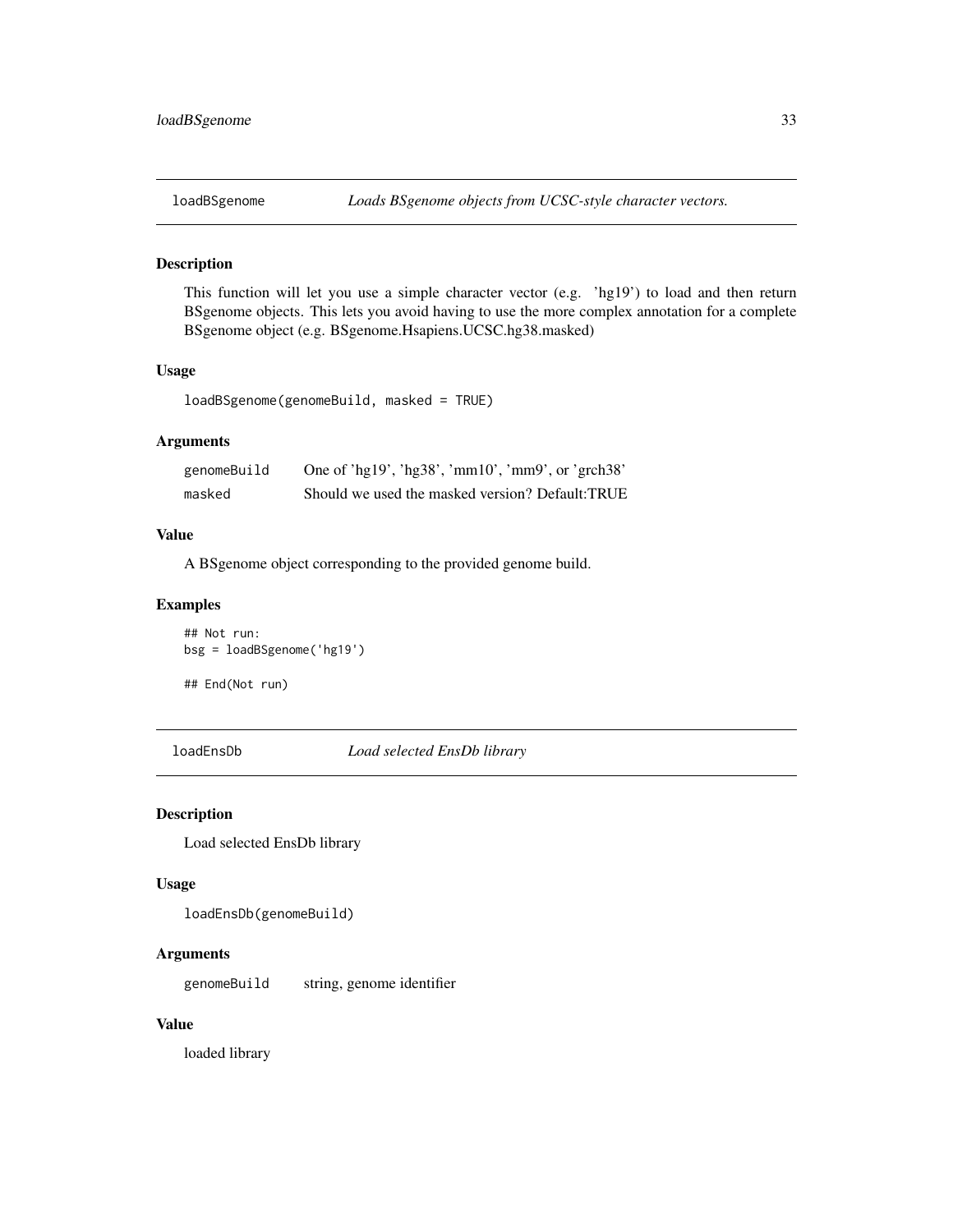<span id="page-33-0"></span>## Not run: loadEnsDb("hg19")

## End(Not run)

| neighbordt | Internal helper function to calculate distance between neighboring re- |
|------------|------------------------------------------------------------------------|
|            | gions.                                                                 |

#### Description

Internal helper function to calculate distance between neighboring regions.

#### Usage

neighbordt(querydt)

#### Arguments

querydt A data table with regions grouped according to chromosome.

#### Value

A numeric vector with the distances in bp

nlist *Nathan's magical named list function. This function is a drop-in replacement for the base list() function, which automatically names your list according to the names of the variables used to construct it. It seamlessly handles lists with some names and others absent, not overwriting specified names while naming any unnamed parameters. Took me awhile to figure this out.*

#### Description

Nathan's magical named list function. This function is a drop-in replacement for the base list() function, which automatically names your list according to the names of the variables used to construct it. It seamlessly handles lists with some names and others absent, not overwriting specified names while naming any unnamed parameters. Took me awhile to figure this out.

#### Usage

nlist(...)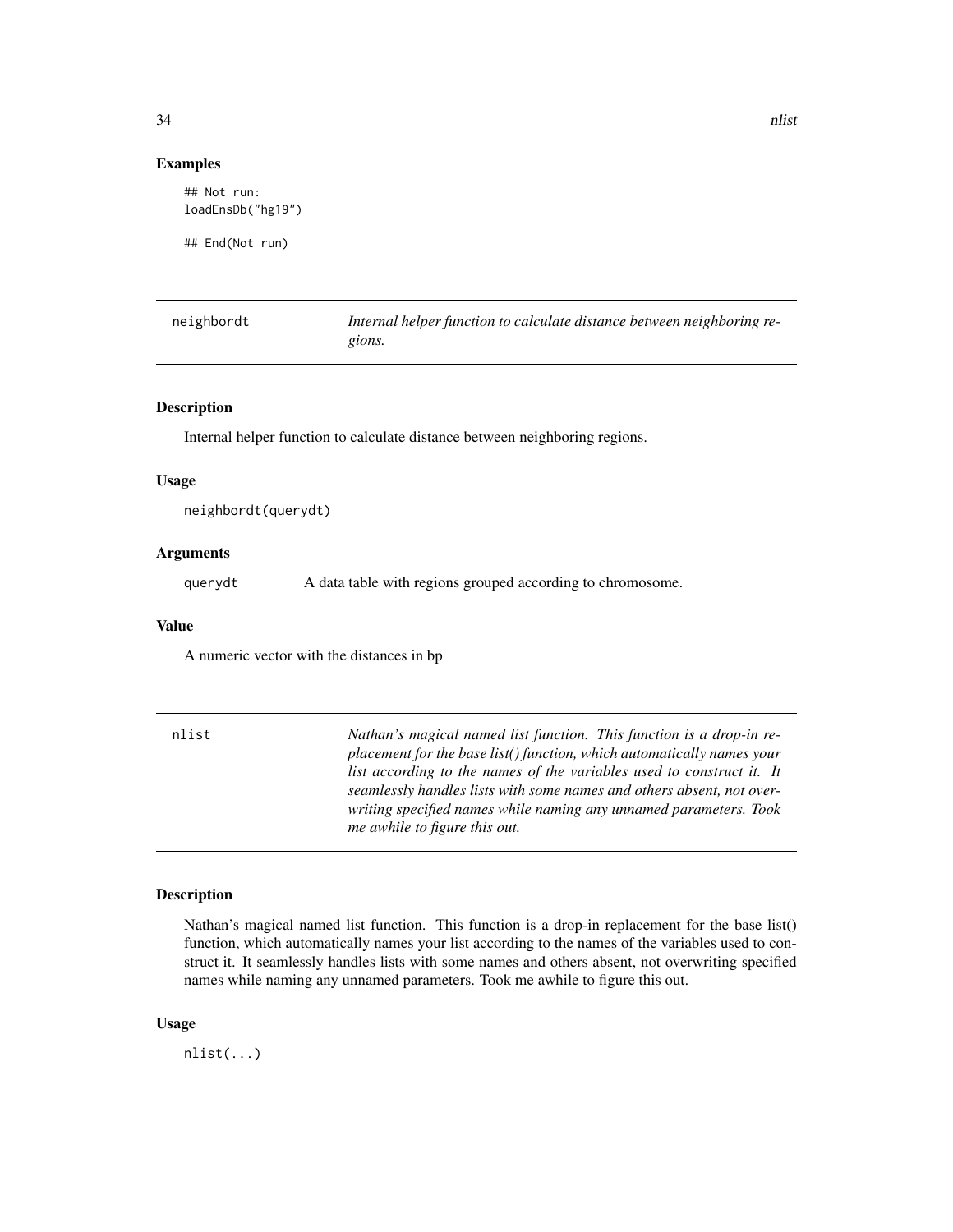## <span id="page-34-0"></span>plotChromBins 35

#### Arguments

... arguments passed to list()

#### Value

A named list object.

#### Examples

```
x=5y=10
nlist(x,y) # returns list(x=5, y=10)list(x, y) # returns unnamed list(5, 10)
```
plotChromBins *Plot distribution over chromosomes*

## Description

Plots result from genomicDistribution calculation

#### Usage

```
plotChromBins(
  genomeAggregate,
  binCount = 10000,
 plotTitle = "Distribution over chromosomes",
 ylim = "max"
)
```
## Arguments

genomeAggregate

|           | The output from the genomic Distribution function                |
|-----------|------------------------------------------------------------------|
| binCount  | Number of bins (should match the call to genomic Distribution)   |
| plotTitle | Title for plot.                                                  |
| vlim      | Limit of y-axes. Default "max" sets limit to $N$ of biggest bin. |

#### Value

A ggplot object showing the distribution of the query regions over bins of the reference genome.

## Examples

```
agg = data.frame("regionID"=1:5, "chr"=rep(c("chr1"), 5),
                "withinGroupID"=1:5, "N"=c(1,3,5,7,9))
ChromBins = plotChromBins(agg)
```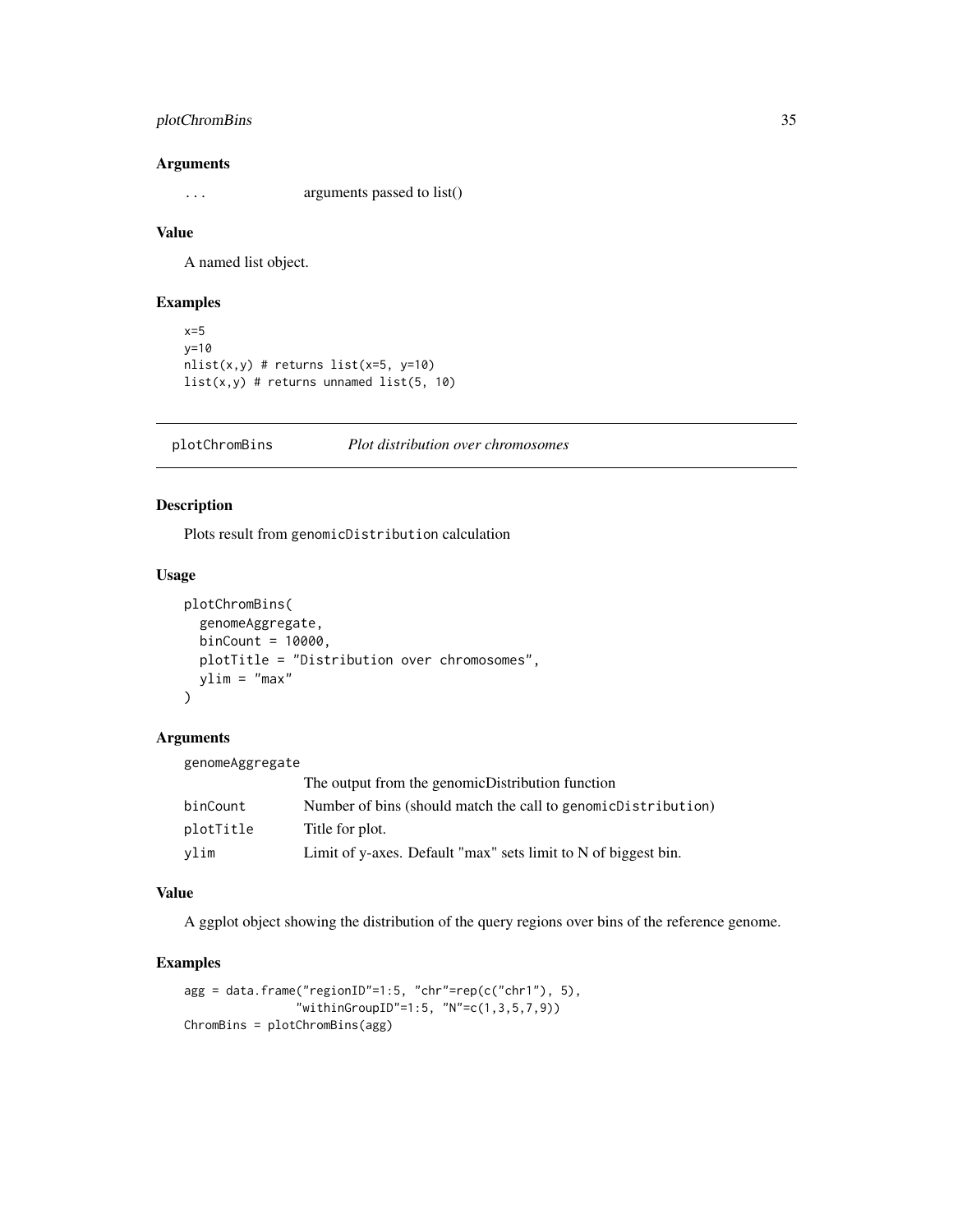```
plotCumulativePartitions
```
*Plot the cumulative distribution of regions in features*

## Description

This function plots the cumulative distribution of regions across a feature set.

## Usage

```
plotCumulativePartitions(assignedPartitions, feature_names = NULL)
```
## Arguments

| assignedPartitions |                                                                                                                                       |
|--------------------|---------------------------------------------------------------------------------------------------------------------------------------|
|                    | Results from calcCumulativePartitions                                                                                                 |
|                    | feature_names An optional character vector of feature names, in the same order as the Genom-<br>icRanges or GenomicRangesList object. |

## Value

A ggplot object of the cumulative distribution of regions in features.

#### Examples

p = calcCumulativePartitionsRef(vistaEnhancers, "hg19") cumuPlot = plotCumulativePartitions(p)

plotDinuclFreq *Plot dinuclotide content within region set(s)*

## Description

Given calcDinuclFreq or calcDinuclFreqRef results, this function generates a violin plot of dinucleotide frequency

## Usage

```
plotDinuclFreq(DNFDataTable)
```
#### Arguments

DNFDataTable A data.table, data.frame, or a list of dinucleotide counts - results from calcDinuclFreq or calcDinuclFreqRef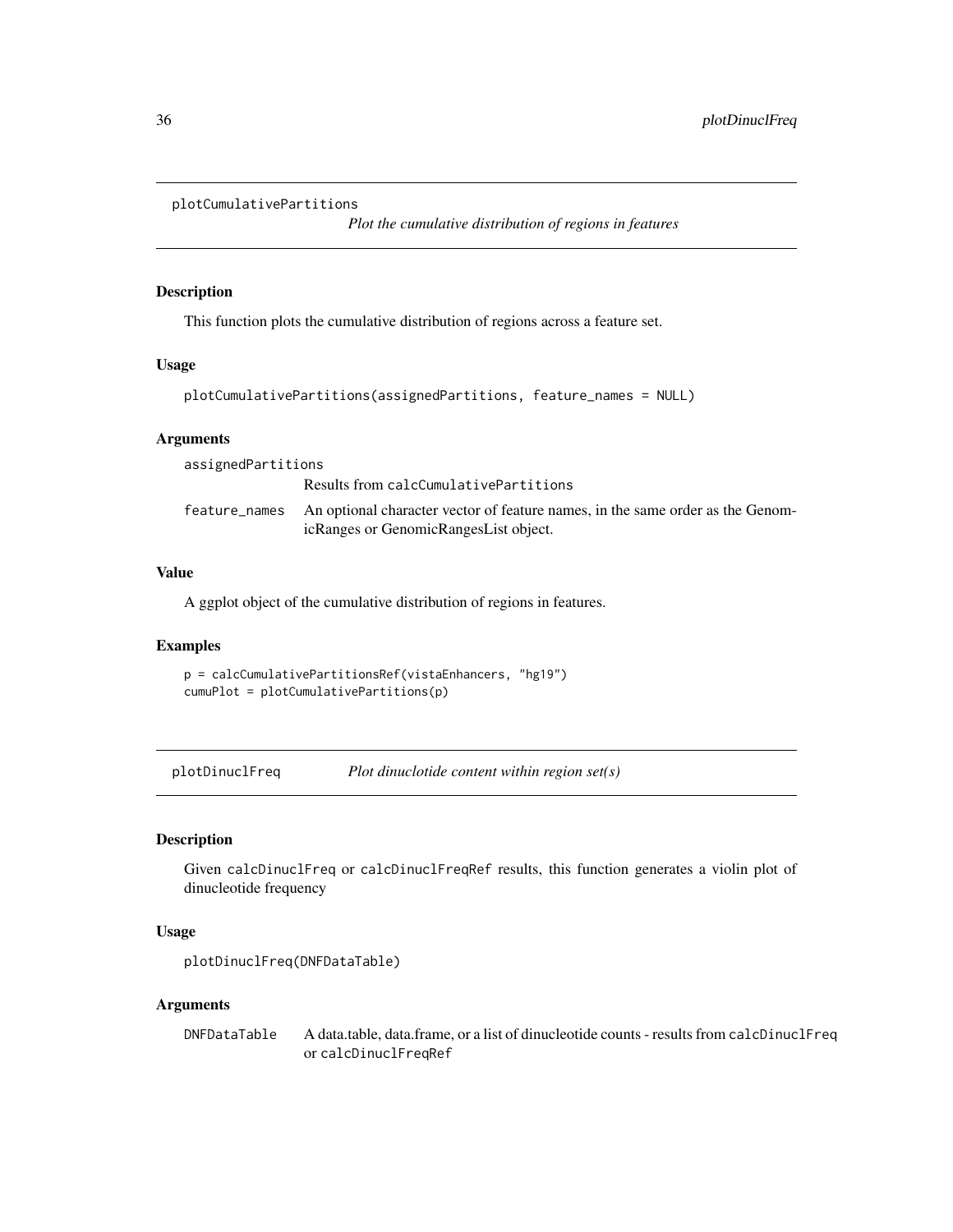## <span id="page-36-0"></span>plotExpectedPartitions 37

## Value

A ggplot object plotting distribution of dinucleotide content in query regions

## Examples

```
DNFDataTable = data.table::data.table(GC = rnorm(400, mean=0.5, sd=0.1),
CG = rnorm(400, mean=0.5, sd=0.5),
AT = rnorm(400, mean=0.5, sd=1),TA = rnorm(400, mean=0.5, sd=1.5)DNFPlot = plotDinuclFreq(DNFDataTable)
## Not run:
query = system.file("extdata", "vistaEnhancers.bed.gz", package="GenomicDistributions")
GRquery = rtracklayer::import(query)
refAssembly = 'hg19'
DNF = calcDinuclFreqRef(GRquery, refAssembly)
DNFPlot2 = plotDinuclFreq(DNF)
## End(Not run)
```
plotExpectedPartitions

*Produces a barplot showing how query regions of interest are distributed relative to the expected distribution across a given partition list*

#### Description

Produces a barplot showing how query regions of interest are distributed relative to the expected distribution across a given partition list

#### Usage

```
plotExpectedPartitions(expectedPartitions, feature_names = NULL, pval = FALSE)
```
#### Arguments

expectedPartitions

|               | A data frame holding the frequency of assignment to each of the partitions, the<br>expected number of each partition, and the log10 of the observed over expected.<br>Produced by calcExpectedPartitions. |
|---------------|-----------------------------------------------------------------------------------------------------------------------------------------------------------------------------------------------------------|
| feature_names | Character vector with labels for the partitions (optional). By default it will use<br>the names from the first argument.                                                                                  |
| pval          | Logical indicating whether Chi-square p-values should be added for each parti-<br>tion.                                                                                                                   |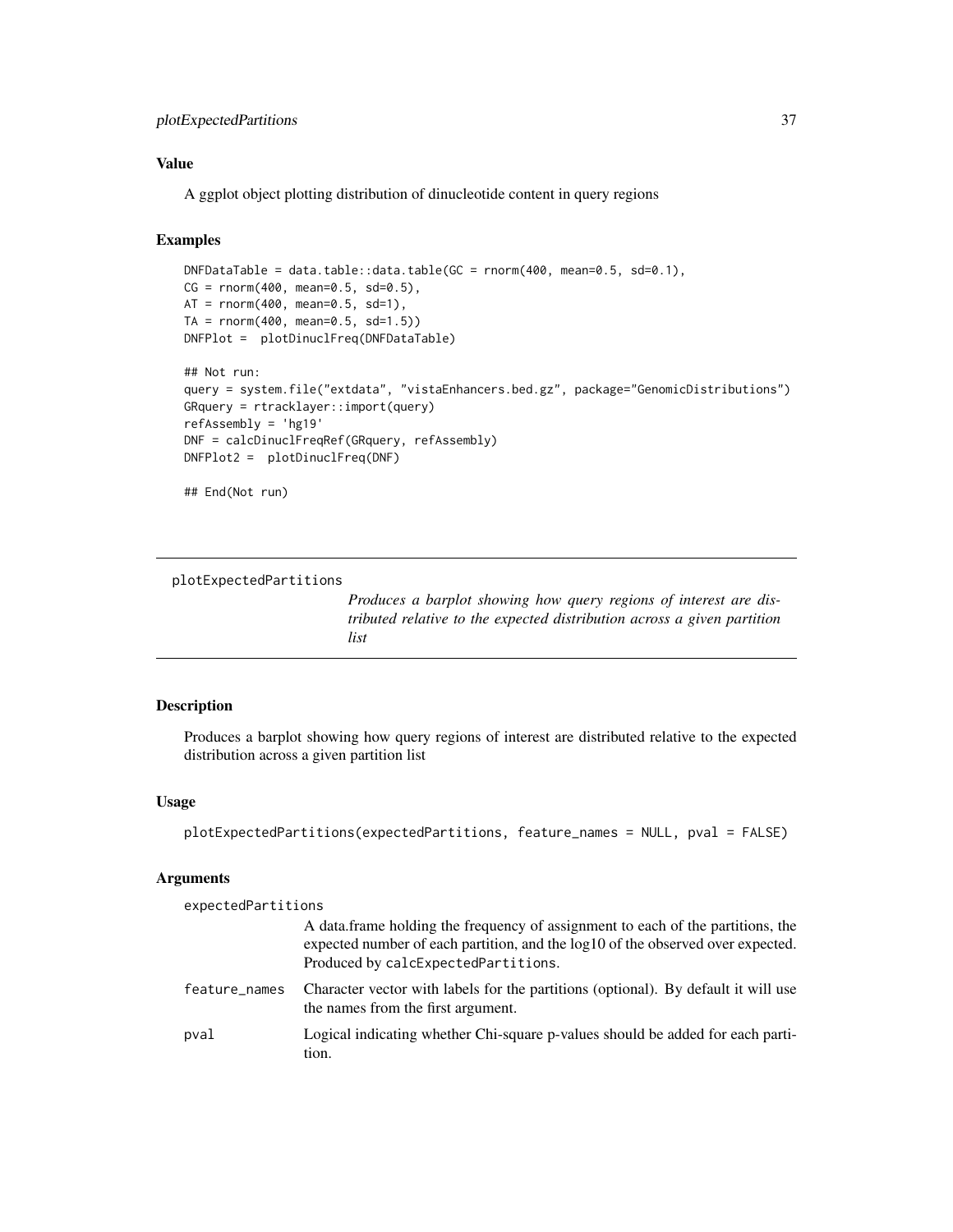## Value

A ggplot object using a barplot to show the distribution of the query regions across a given partition list.

#### Examples

```
p = calcExpectedPartitionsRef(vistaEnhancers, "hg19")
expectedPlot = plotExpectedPartitions(p)
```
plotFeatureDist *Plots a histogram of distances to genomic features*

## Description

Given the results from featureDistribution, plots a histogram of distances surrounding the features of interest

## Usage

```
plotFeatureDist(
  dists,
  bgdists = NULL,
  featureName = "features",
  numbers = FALSE,
 nbins = 50,
  size = 1e+05,
  infBins = FALSE,
  tile = FALSE,
 labelOrder = "default"
\lambda
```
#### Arguments

| dists       | Results from featureDistribution                                                                                                                                                                               |  |
|-------------|----------------------------------------------------------------------------------------------------------------------------------------------------------------------------------------------------------------|--|
| bgdists     | Background distances. If provided, will plot a background distribution of ex-<br>pected distances                                                                                                              |  |
| featureName | Character vector for plot labels (optional).                                                                                                                                                                   |  |
| numbers     | a logical indicating whether the raw numbers should be displayed, rather than<br>percentages (optional).                                                                                                       |  |
| nbins       | Number of bins on each side of the center point.                                                                                                                                                               |  |
| size        | Number of bases to include in plot on each side of the center point.                                                                                                                                           |  |
| infBins     | Include catch-all bins on the sides?                                                                                                                                                                           |  |
| tile        | Turn on a tile mode, which plots a tiled figure instead of a histogram.                                                                                                                                        |  |
| labelOrder  | - Enter "default" to order by order of user input (default); Enter "center" to order<br>by value in tile in the closest proximity to the center of features (in case TSS is<br>used - center is TSS) (center). |  |

<span id="page-37-0"></span>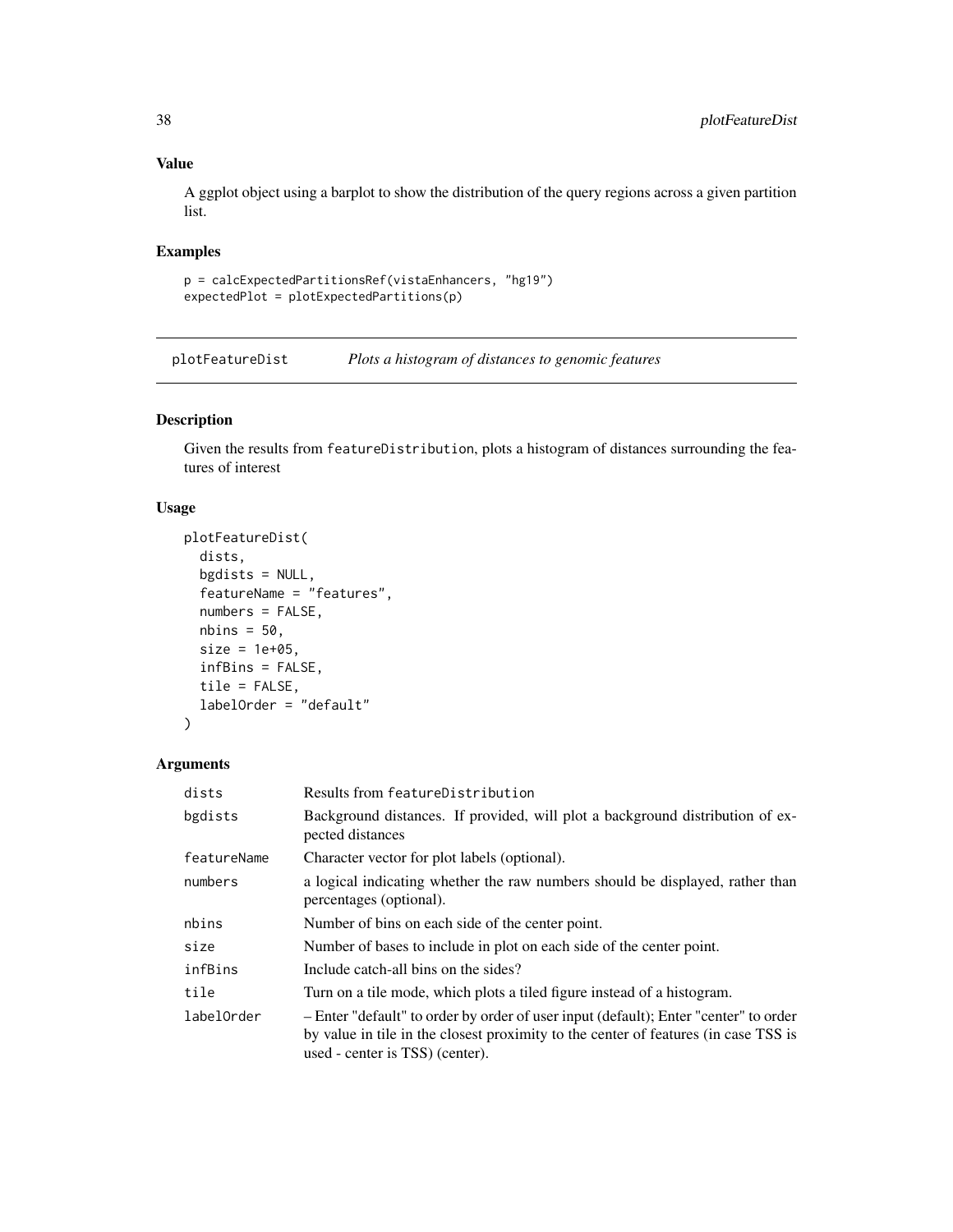## <span id="page-38-0"></span>plotGCContent 39

## Value

A ggplot2 plot object

## Examples

```
TSSdist = calcFeatureDistRefTSS(vistaEnhancers, "hg19")
f = plotFeatureDist(TSSdist, featureName="TSS")
```

| plotGCContent | Plots a density distribution of GC vectors Give results from the |
|---------------|------------------------------------------------------------------|
|               | calcGCContent function, this will produce a density plot         |

## Description

Plots a density distribution of GC vectors Give results from the calcGCContent function, this will produce a density plot

#### Usage

```
plotGCContent(gcvectors)
```
## Arguments

gcvectors A numeric vector or list of numeric vectors of GC contents.

## Value

A ggplot object plotting distribution of GC content in query regions.

## Examples

```
numVector = rnorm(400, mean=0.5, sd=0.1)
GCplot = plotGCContent(numVector)
vecs = list(example1 = rnorm(400, mean=0.5, sd=0.1),example2 = rnorm(600, mean=0.5, sd=0.1))
GCplot = plotGCContent(vecs)
```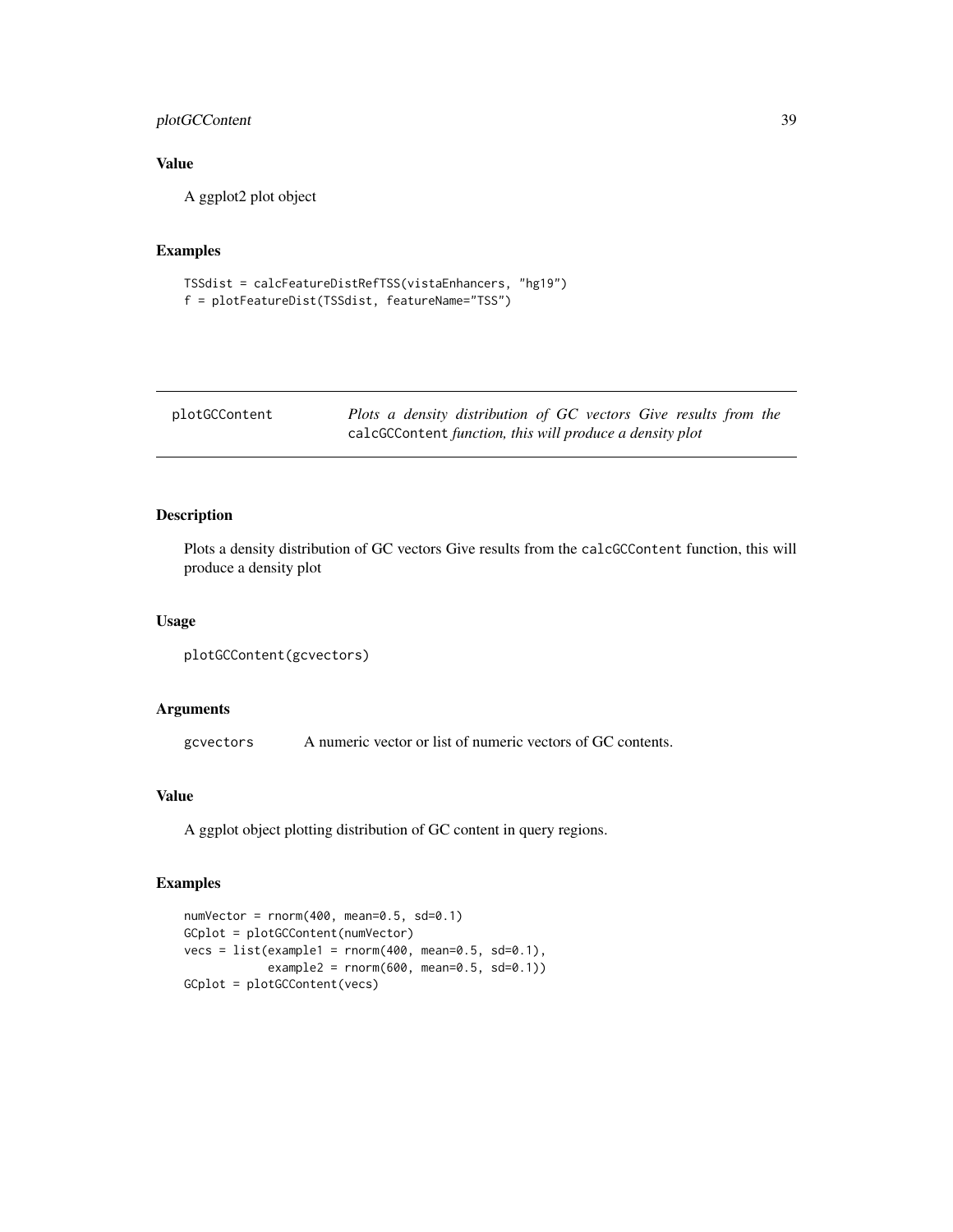<span id="page-39-0"></span>plotNeighborDist *Plot the distances from regions to their upstream/downstream neighbors or nearest neighbors. Distances can be passed as either raw bp or corrected for the number of regions (log10(obs/exp)), but this has to be specified in the function parameters.*

#### Description

Plot the distances from regions to their upstream/downstream neighbors or nearest neighbors. Distances can be passed as either raw bp or corrected for the number of regions (log10(obs/exp)), but this has to be specified in the function parameters.

#### Usage

```
plotNeighborDist(dcvec, correctedDist = FALSE, Nneighbors = FALSE)
```
#### **Arguments**

| dcvec         | A numeric vector or list of vectors containing distances to upstream/downstream<br>neighboring regions or to nearest neighbors. Produced by calcNeighborDist<br>or calcNearestNeighbors |
|---------------|-----------------------------------------------------------------------------------------------------------------------------------------------------------------------------------------|
| correctedDist | A logical indicating if the plot axis should be adjusted to show distances cor-<br>rected for the number of regions in a regionset.                                                     |
| Nneighbors    | A logical indicating whether legend should be adjusted if Nearest neighbors are<br>being plotted. Default legend shows distances to upstream/downstream neigh-<br>bors.                 |

#### Value

A ggplot density object showing the distribution of raw or corrected distances.

#### Examples

```
numVector = rnorm(400, mean=5, sd=0.1)
d = plotNeighborDist(numVector)
```

| plotPartitions | Produces a barplot showing how query regions of interest are dis- |
|----------------|-------------------------------------------------------------------|
|                | tributed across a given partition list                            |

## Description

This function can be used to test a GRanges object against any arbitrary list of genome partitions. The partition list is a priority-ordered list of GRanges objects. Each region in the query will be assigned to a given partition that it overlaps with the highest priority.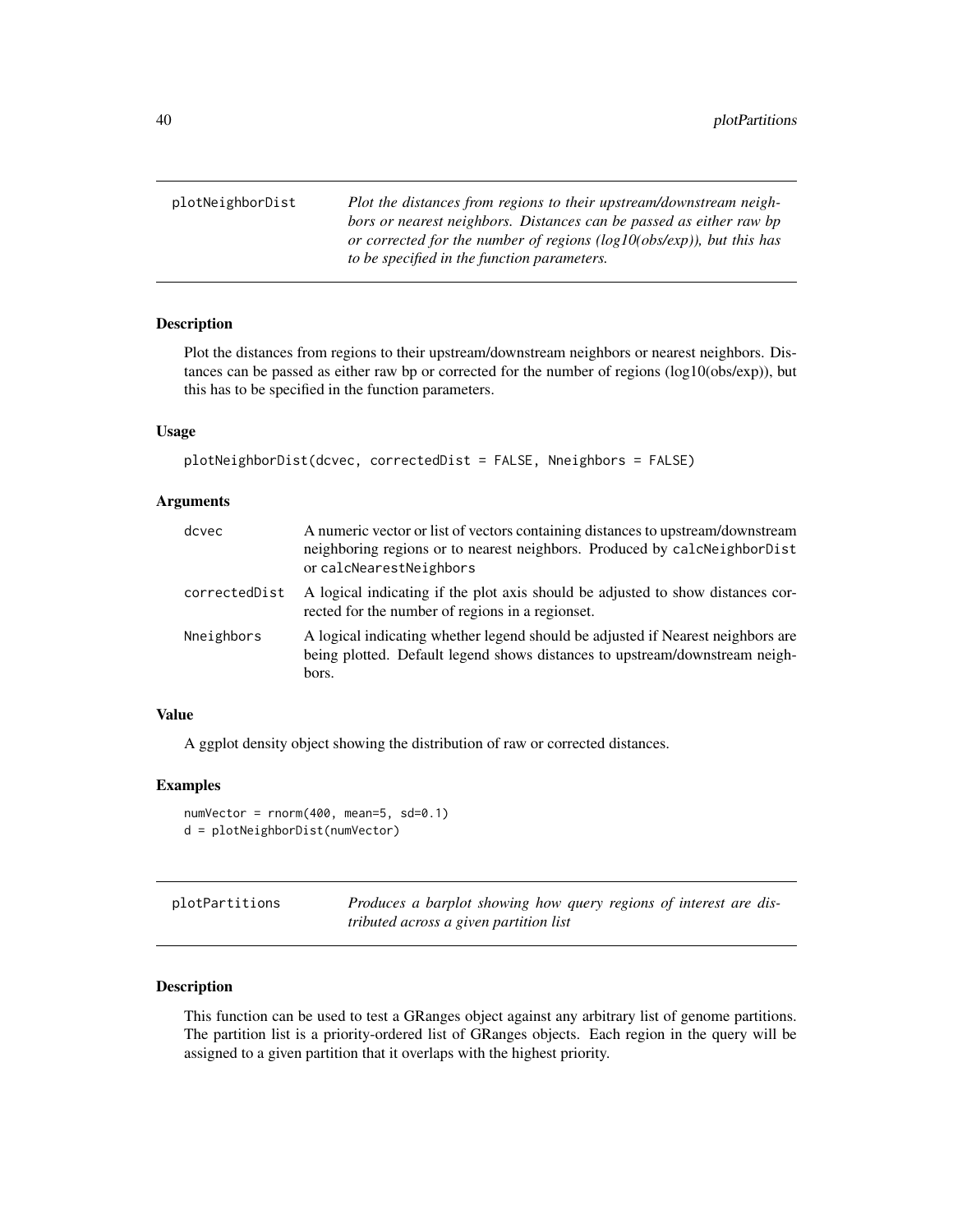## <span id="page-40-0"></span>plotQTHist 41

## Usage

```
plotPartitions(assignedPartitions, numbers = FALSE, stacked = FALSE)
```
## Arguments

| assignedPartitions |                                                                                                      |
|--------------------|------------------------------------------------------------------------------------------------------|
|                    | A table holding the frequency of assignment to each of the partitions. Produced<br>by calcPartitions |
| numbers            | logical indicating whether raw overlaps should be plotted instead of the default<br>percentages      |
| stacked            | logical indicating that data should be plotted as stacked bar plot                                   |

## Value

A ggplot object using a barplot to show the distribution of the query regions across a given partition list.

## Examples

```
p = calcPartitionsRef(vistaEnhancers, "hg19")
partPlot = plotPartitions(p)
partCounts = plotPartitions(p, numbers=TRUE)
partPlot = plotPartitions(p, stacked=TRUE)
```
plotQTHist *Plot quantile-trimmed histogram*

#### Description

Given the results from calcWidth, plots a histogram with outliers trimmed.

```
plotQTHist(
  x,
 EndBarColor = "gray57",
 MiddleBarColor = "gray27",
  quantThresh = NULL,
 bins = NULL,
  indep = FALSE,
  numbers = FALSE
)
```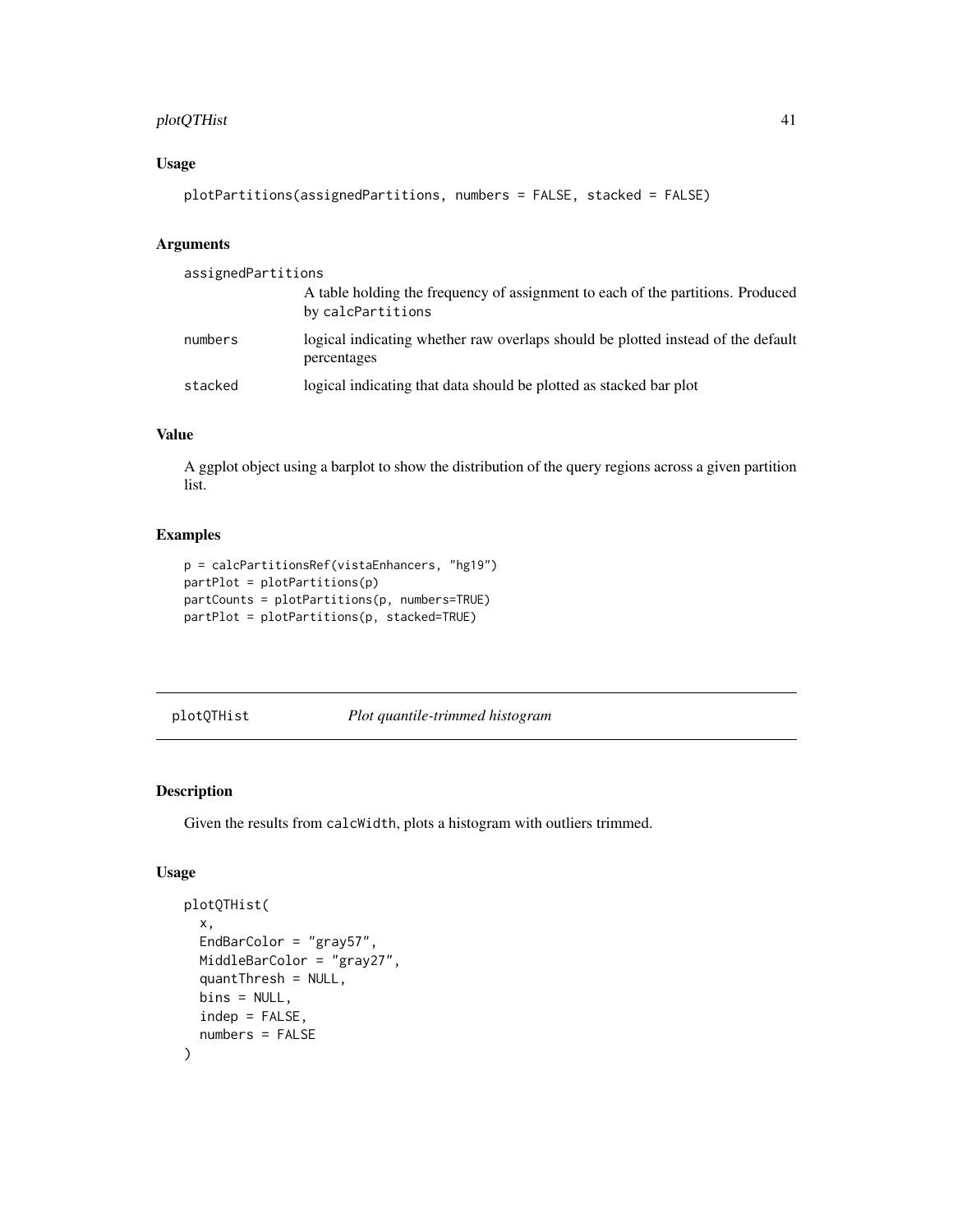| x           | Data values to plot - vector or list of vectors                                                                                                               |
|-------------|---------------------------------------------------------------------------------------------------------------------------------------------------------------|
| EndBarColor | Color for the quantile bars on both ends of the graph (optional)                                                                                              |
|             | MiddleBarColor Color for the bars in the middle of the graph (optional)                                                                                       |
| quantThresh | Quantile of data to be contained in each end bar (optional) quant Thresh values<br>must be under .2, optimal size is under .1                                 |
| bins        | The number of bins for the histogram to allocate data to. (optional)                                                                                          |
| indep       | logical value which returns a list of plots that have had their bins calculated<br>independently; the normal version will plot them on the same x and y axis. |
| numbers     | a logical indicating whether the raw numbers should be displayed, rather than<br>percentages (optional).                                                      |

## Details

x-axis breaks for the frequency calculations are based on the "divisions" results from helper function calcDivisions.

## Value

A ggplot2 plot object

## Examples

```
regWidths = calcWidth(vistaEnhancers)
qtHist = plotQTHist(regWidths)
qtHist2 = plotQTHist(regWidths, quantThresh=0.1)
```
plotSummarySignal *The function plotSummarySignal visualizes the signalSummaryMatrix obtained from* calcSummarySignal*.*

## Description

The function plotSummarySignal visualizes the signalSummaryMatrix obtained from calcSummarySignal.

```
plotSummarySignal(
  signalSummaryList,
 plotType = "barPlot",
 metadata = NULL,
 colorColumn = NULL,
 filterGroupColumn = NULL,
  filterGroup = NULL
\mathcal{E}
```
<span id="page-41-0"></span>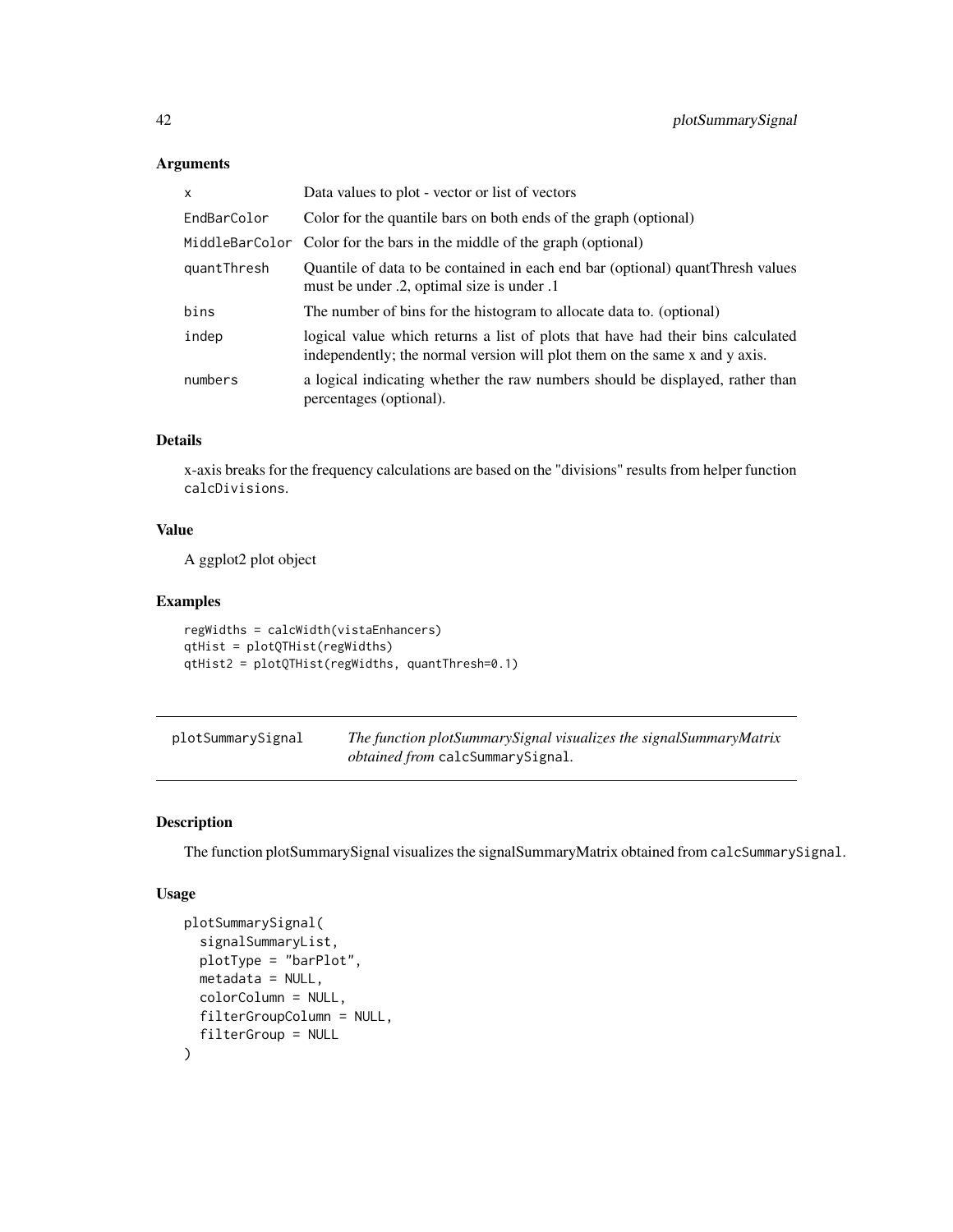#### <span id="page-42-0"></span>retrieveFile 43

## Arguments

| signalSummaryList |                                                                                                                                                                                                                                                                    |  |
|-------------------|--------------------------------------------------------------------------------------------------------------------------------------------------------------------------------------------------------------------------------------------------------------------|--|
|                   | Output list from calcSummarySignal function.                                                                                                                                                                                                                       |  |
| plotType          | Options are: "jitter" - jitter plot with box plot on top, "boxPlot" - box plot with-<br>out individual points and outliers, "barPlot" (default) - bar height represents the<br>median signal value for a given cell type, "violinPlot" - violin plot with medians. |  |
| metadata          | (optional) data.table used for grouping columns from 'signalMatrix' into cate-<br>gories, that are then plotted with different colors. Must contain variable 'col-<br>Name' that contains all the condition column names from 'signaMatrix'.                       |  |
| colorColumn       | (optional only if metadata provided) columns name from 'metadata' table that<br>will be used as grouping variable for coloring.                                                                                                                                    |  |
| filterGroupColumn |                                                                                                                                                                                                                                                                    |  |
|                   | (optional only if metadata provided and 'filterGroup' specified) allows user to<br>plot specified subgroups only. String specifying the column name in 'metadata'<br>from which groups will be filtered (groups are specified in as 'filterGroups)                 |  |
| filterGroup       | (optional only if 'metadata' and 'filterGroupColumn' provided) - string (or vec-<br>tor of strings) of groups from 'filterGroupColumn' to be plotted.                                                                                                              |  |

## Value

A ggplot object.

#### Examples

```
signalSummaryList = calcSummarySignal(vistaEnhancers, exampleOpenSignalMatrix_hg19)
metadata = cellTypeMetadata
plotSignal = plotSummarySignal(signalSummaryList)
```

```
plotSignalTissueColor = plotSummarySignal(signalSummaryList = signalSummaryList,
plotType = "jitter", metadata = metadata, colorColumn = "tissueType")
```

```
plotSignalFiltered = plotSummarySignal(signalSummaryList = signalSummaryList,
plotType = "violinPlot", metadata = metadata, colorColumn = "tissueType",
filterGroupColumn = "tissueType", filterGroup = c("skin", "blood"))
```
retrieveFile *Read local or remote file*

## Description

Read local or remote file

```
retrieveFile(source, destDir = NULL)
```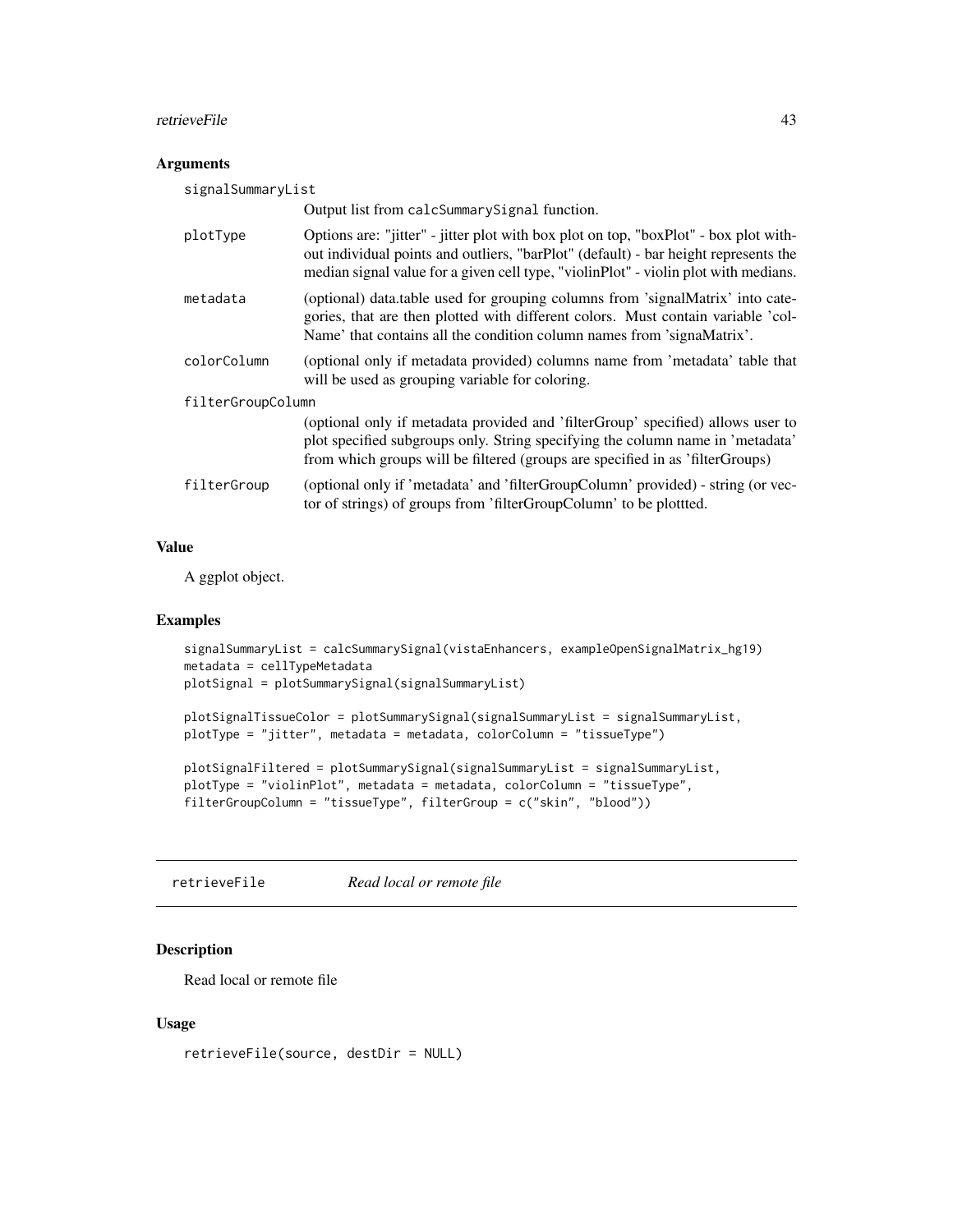<span id="page-43-0"></span>

| source  | a string that is either a path to a local or remote GTF                         |
|---------|---------------------------------------------------------------------------------|
| destDir | a string that indicates the path to the directory where the downloaded GTF file |
|         | should be stored. If not provided, a temporary directory will be used.          |

## Value

data.frame retrieved file path

## Examples

```
CElegansGtfCropped = system.file("extdata",
                                 "C_elegans_cropped_example.gtf.gz",
                                 package="GenomicDistributions")
CElegansGtf = retrieveFile(CElegansGtfCropped)
```
setB\_100 *Example BED file read with rtracklayer::import*

#### Description

Example BED file read with rtracklayer::import

#### Usage

data(setB\_100)

## Format

GenomicRanges::GRanges

splitDataTable *Efficiently split a data.table by a column in the table*

## Description

Efficiently split a data.table by a column in the table

## Usage

```
splitDataTable(DT, split_factor)
```
## Arguments

| DT           | Data.table to split                                             |
|--------------|-----------------------------------------------------------------|
| split_factor | Column to split, which can be a character vector or an integer. |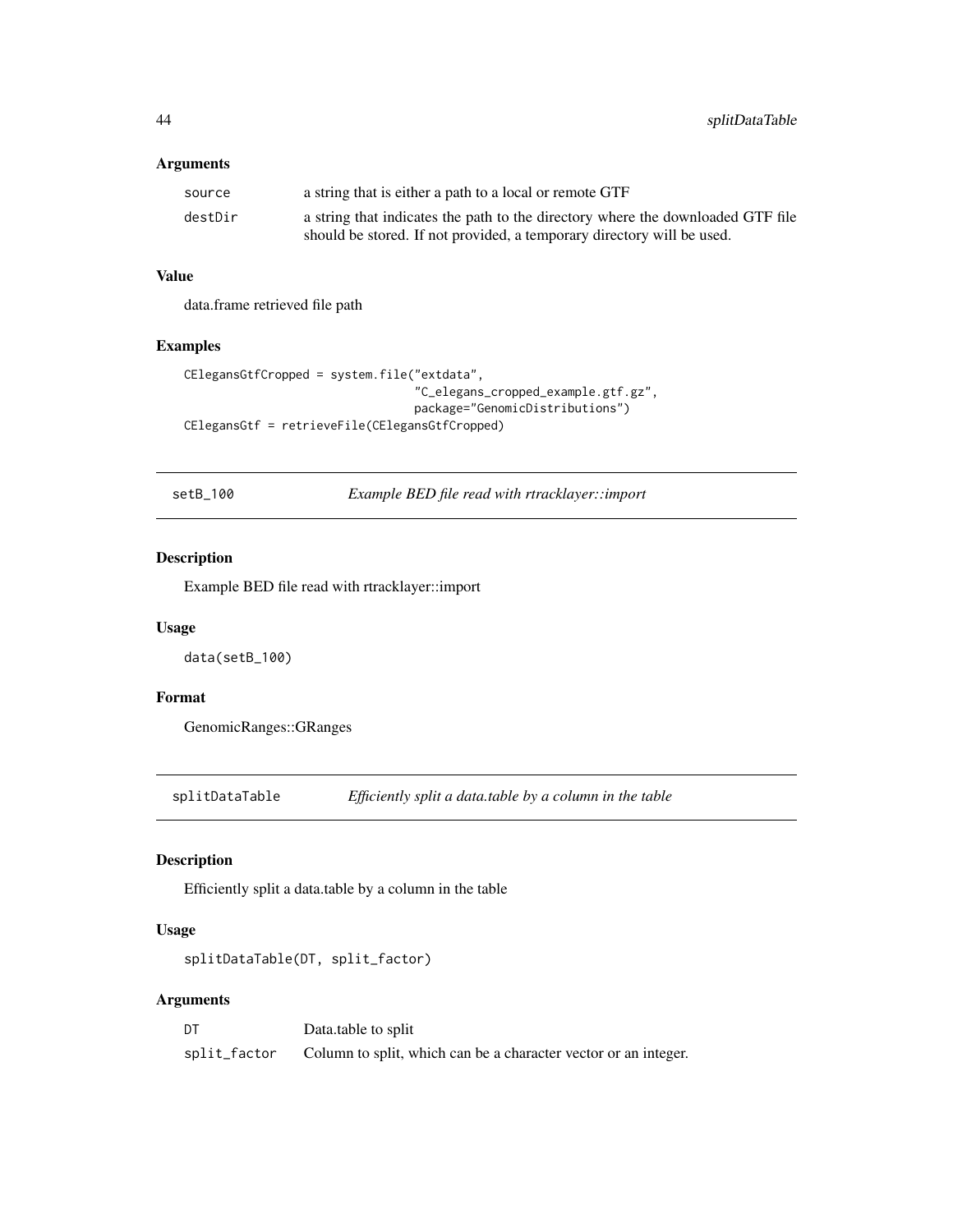## <span id="page-44-0"></span>Value

List of data.table objects, split by column

theme\_blank\_facet\_label

*Clear ggplot face label.*

## Description

Usually ggplot2 facets are labeled with boxes surrounding the label. This function removes the box, so it's a simple label for each facet.

#### Usage

theme\_blank\_facet\_label()

#### Value

A ggplot theme

TSS\_hg19 *hg19 TSS locations*

## Description

A dataset containing chromosome sizes for Homo Sapiens hg38 genome assembly

## Usage

data(TSS\_hg19)

## Format

A named vectors of lengths with one item per chromosome

#### Source

EnsDb.Hsapiens.v75 package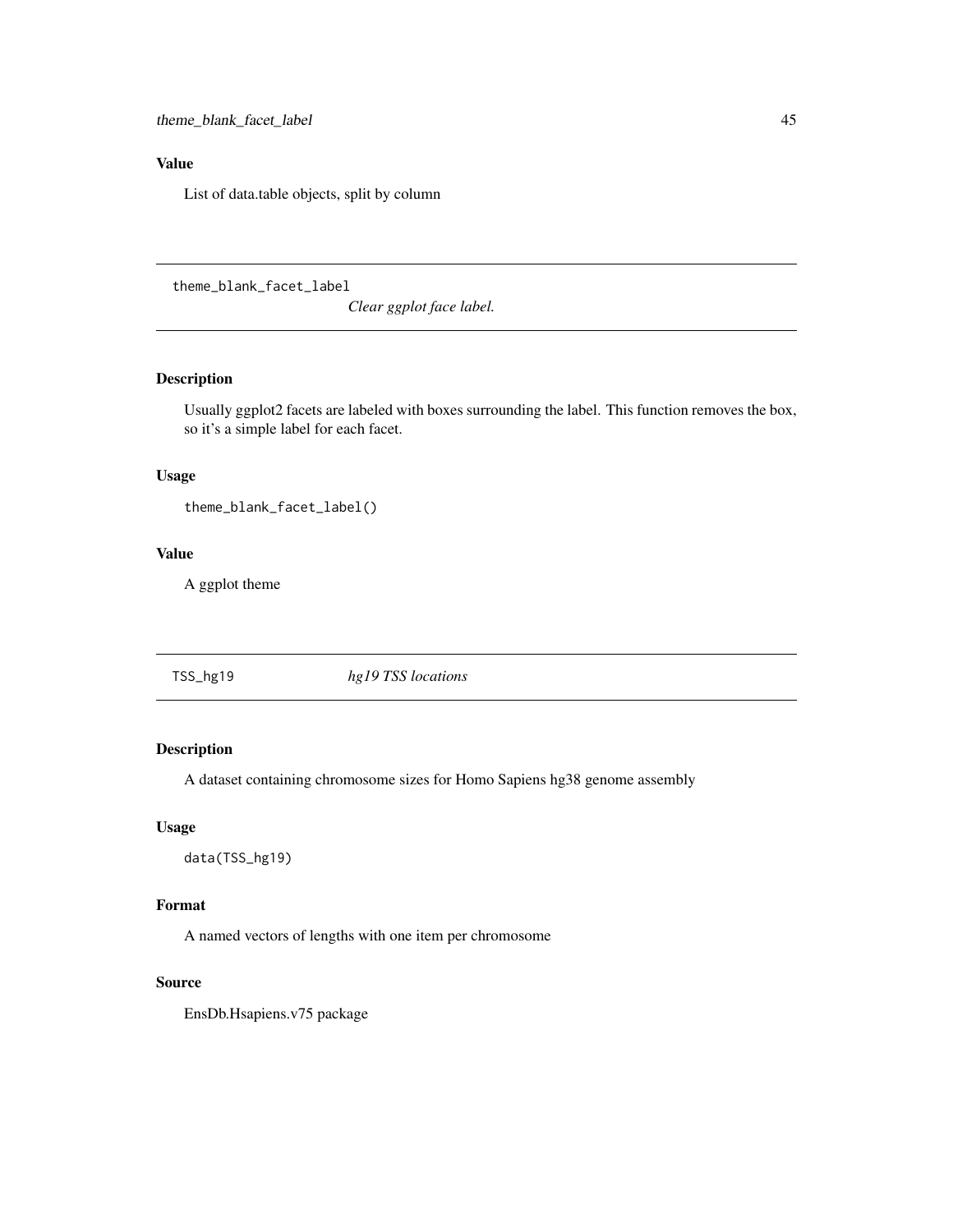<span id="page-45-0"></span>

## Description

Example BED file read with rtracklayer::import

## Usage

```
data(vistaEnhancers)
```
## Format

GenomicRanges::GRanges